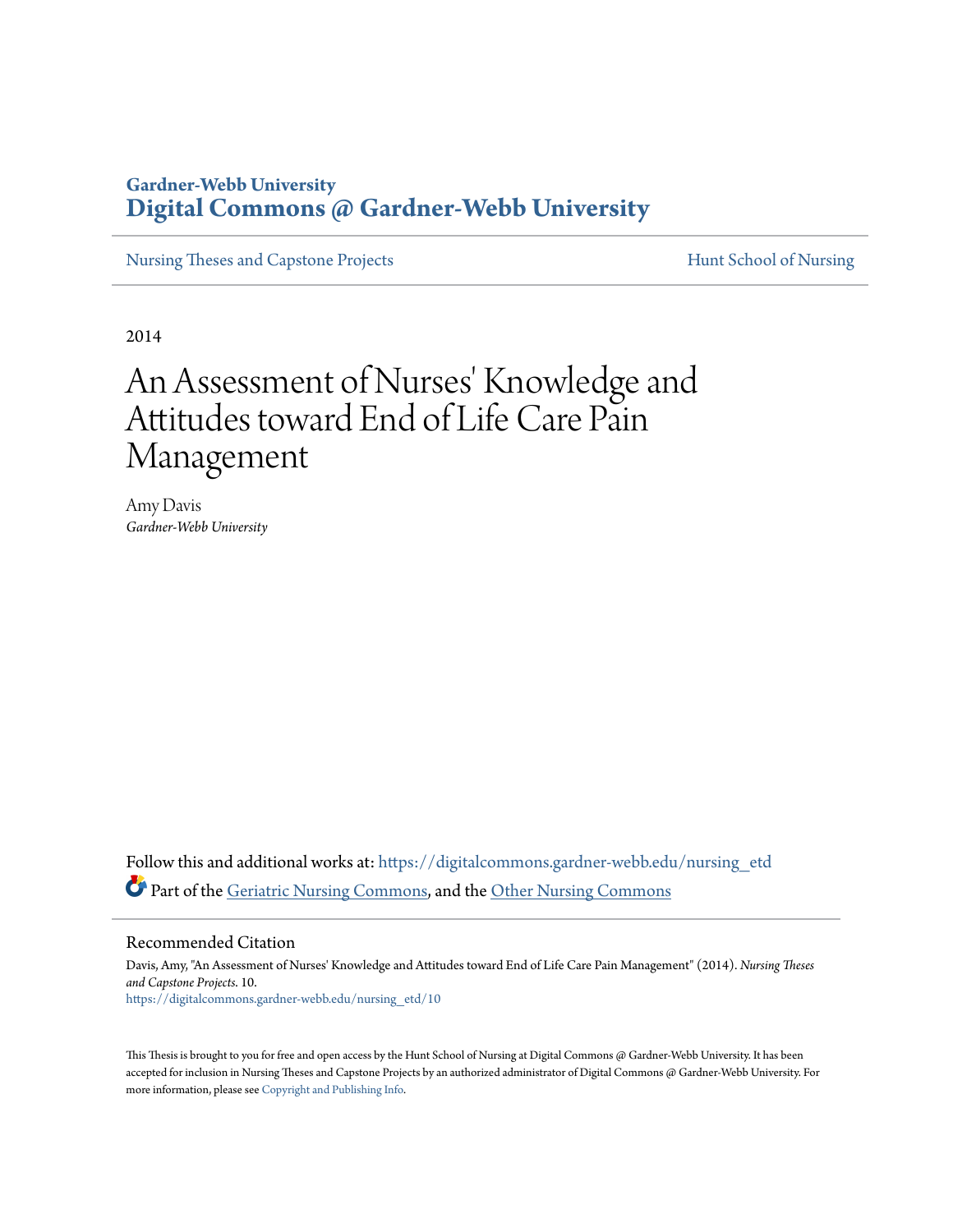## An Assessment of Nurses' Knowledge and Attitudes toward End of Life Care Pain Management

by

Amy Davis

A thesis submitted to the faculty of Gardner-Webb University School of Nursing in partial fulfillment of the requirements for the Master of Science in Nursing Degree

Boiling Springs, North Carolina

2014

\_\_\_\_\_\_\_\_\_\_\_\_\_\_\_\_\_\_\_\_\_\_\_\_\_\_\_\_\_\_ \_\_\_\_\_\_\_\_\_\_\_\_\_\_\_\_\_\_\_\_\_\_\_\_\_\_\_\_\_

\_\_\_\_\_\_\_\_\_\_\_\_\_\_\_\_\_\_\_\_\_\_\_\_\_\_\_\_\_\_ \_\_\_\_\_\_\_\_\_\_\_\_\_\_\_\_\_\_\_\_\_\_\_\_\_\_\_\_\_\_

Submitted by: <br> Approved by:

Amy Davis, BSN, RN Candice Rome, DNP, RN

Date Date Date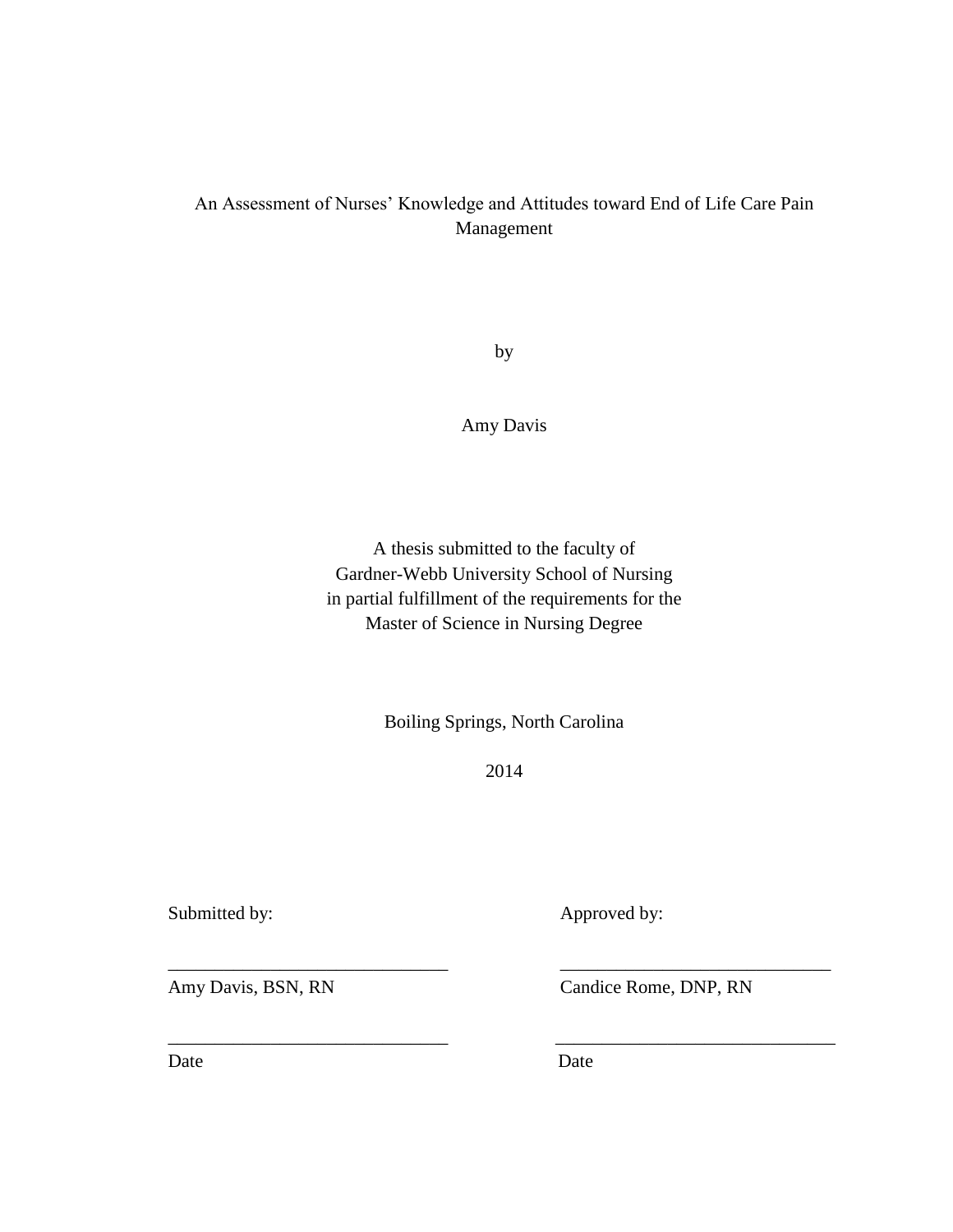#### Abstract

This study was completed to help determine if nurses had a true understanding of how to provide pain management to patients in their care who were at the end of their life. A review of literature was completed and it revealed that nurses have a fear of opioid overdose and respiratory depression in their patients when providing proper pain management. It also revealed that patients have a fear of dying in pain at the end of their life especially if they have been diagnosed with a terminal illness. The study also revealed that when patients die in pain it actually impedes quality of life and that there are too many patients that are still dying in pain. The conceptual framework that guided this study was Betty Neuman's Healthcare Systems Model on how stressors can have a direct impact pain management. Statistical analysis was completed from the sample size of 26 participants and revealed that nurses showed knowledge on pain management however, needed more knowledge and education in knowing how to document the patient's pain accurately and administer accordingly. There is still evidence that shows patients are dying in pain and are undertreated for pain. As nurses and patient advocates this is where an intervention needs to be made. No patient deserves to die in pain when there are plenty of opioid or non-opioid medications to choose from that will help alleviate the symptoms and discomfort.

*Keywords*: pain management, hospice nurse, end of life care, quality of life, nurses attitude regarding pain

ii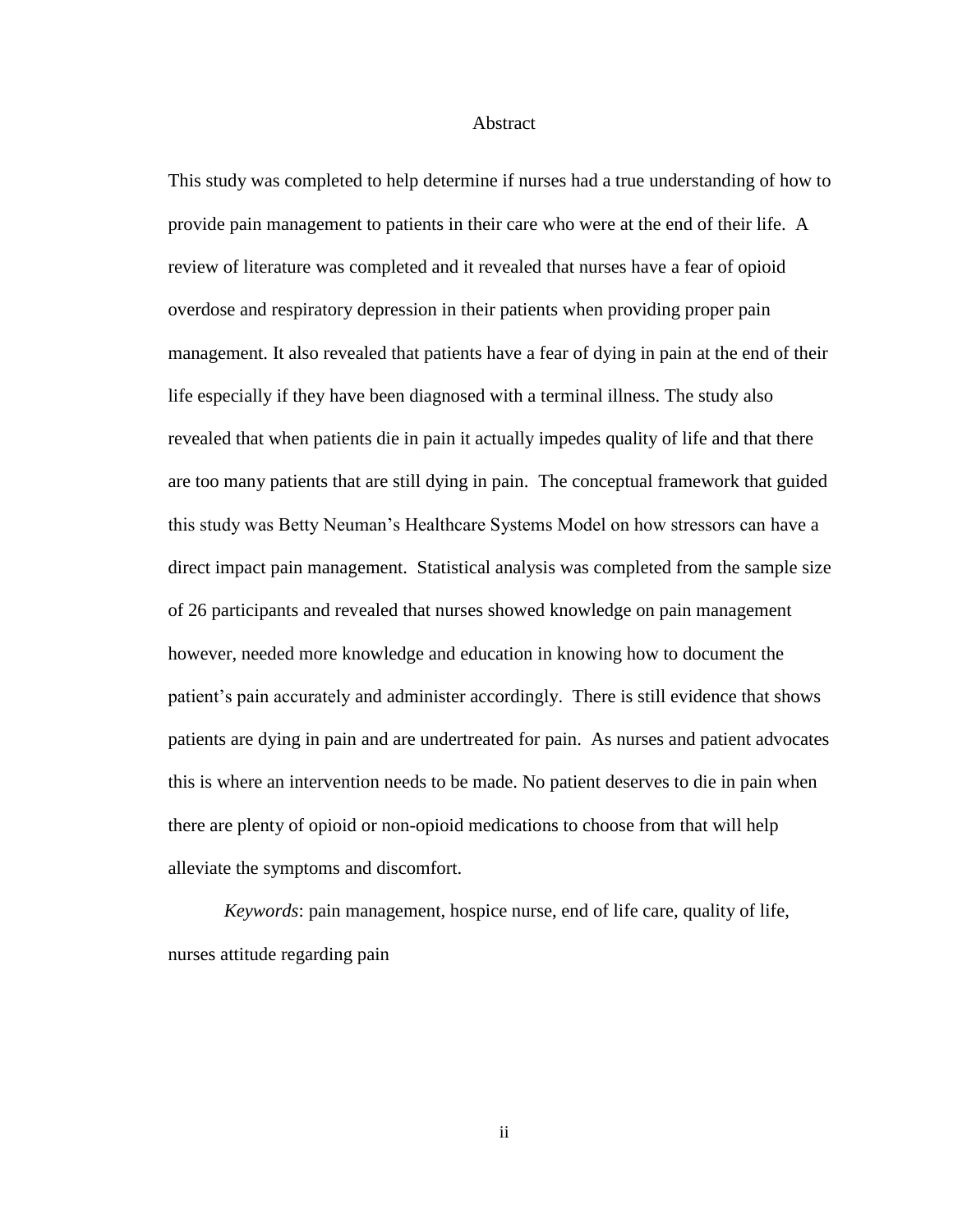#### Acknowledgments

 First, I would like to thank my thesis advisor Dr. Candice Rome for all of your wisdom and support in helping me to reach my educational goal. I really appreciated your guidance during this journey.

I would like to express my heartfelt gratitude to my husband, Ron and my son Mason for all of their constant love and support. I would also like to thank my mother Linda who always encouraged me to never give up and instilled in me the value of education and hard work.

Finally, I would like to thank my friends and colleagues who were so supportive of my project. They were a constant source of encouragement.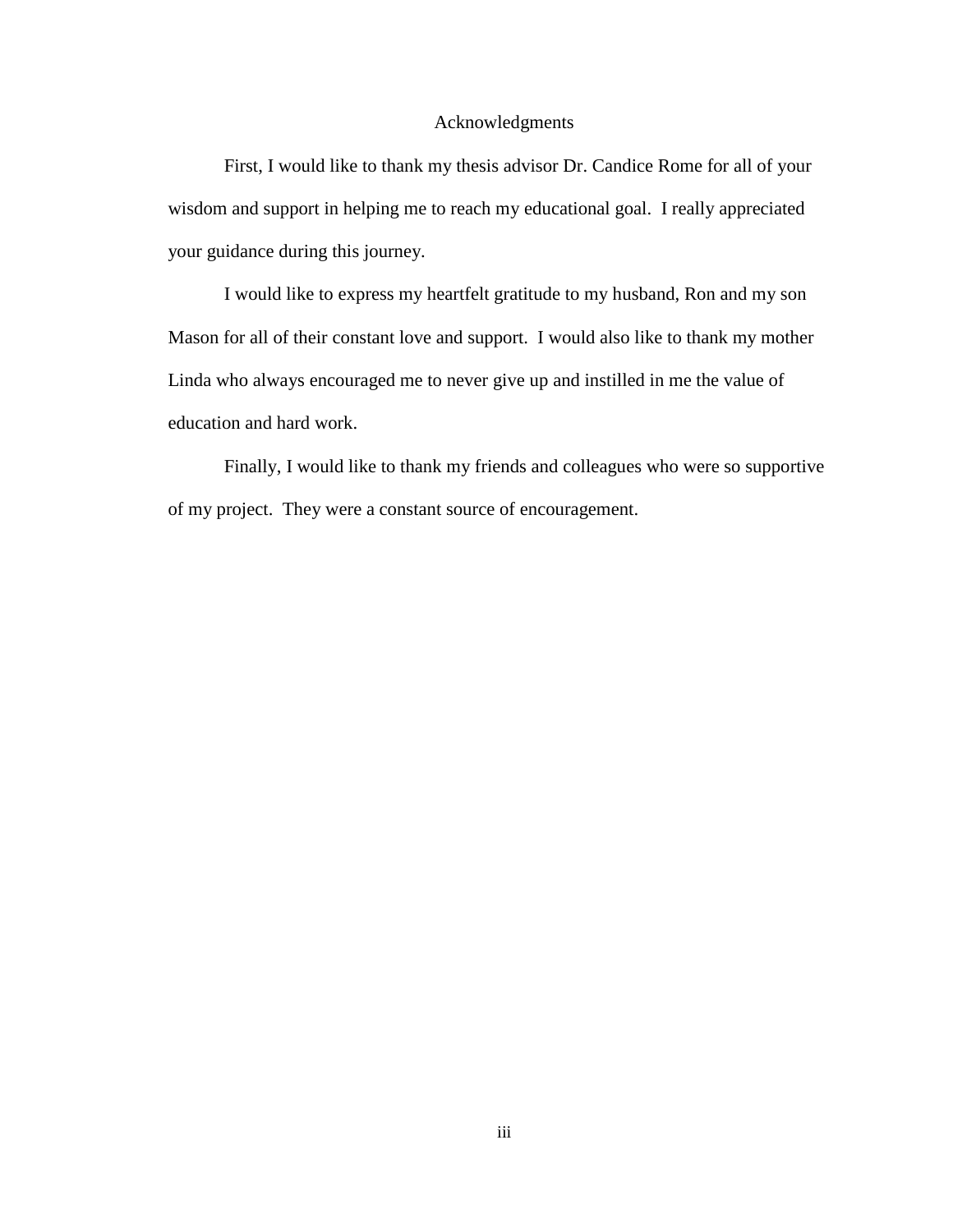# **©** Amy Davis 2014

# All Rights Reserved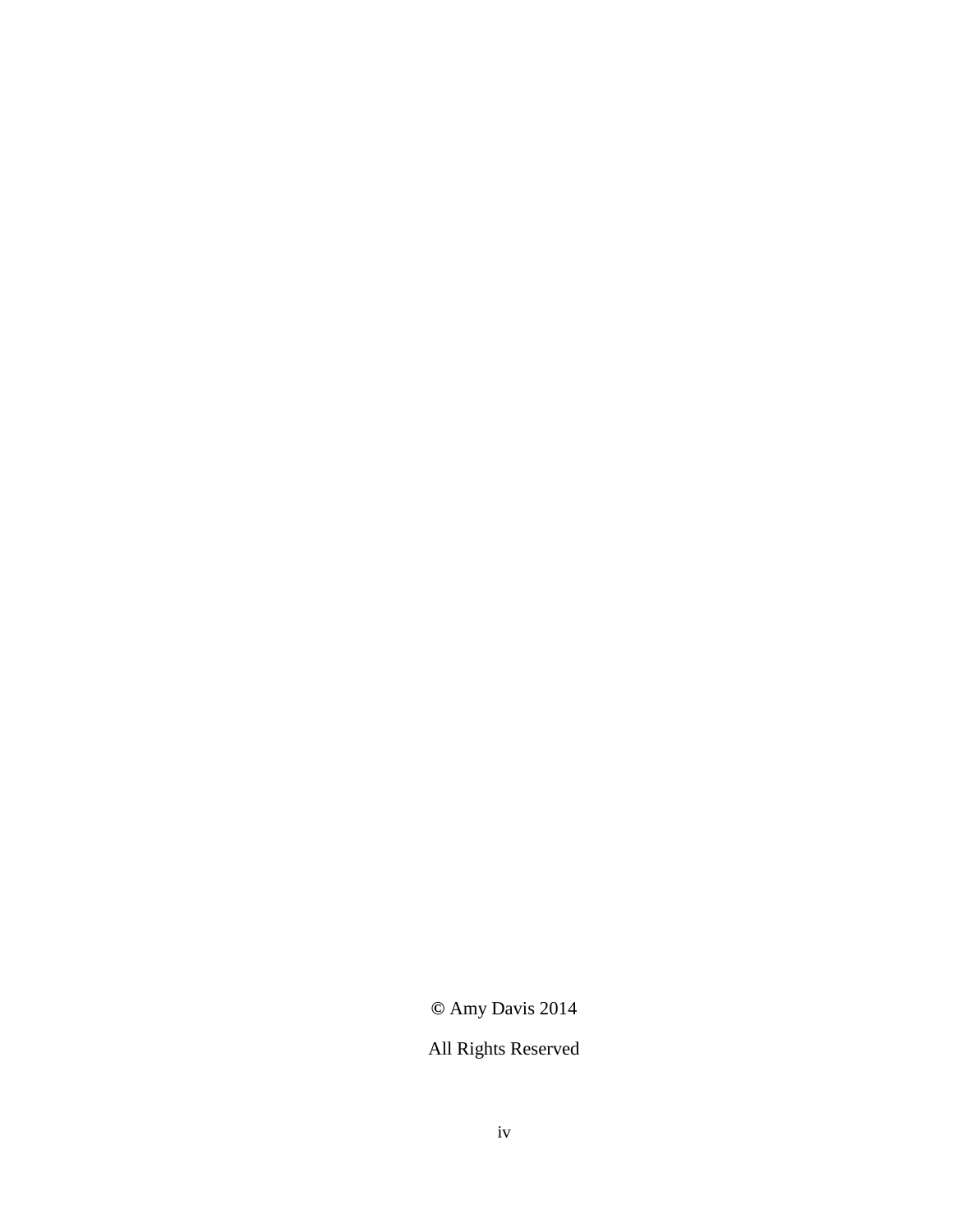### **TABLE OF CONTENTS**

# **CHAPTER I: INTRODUCTION**

| CHAPTER II: LITERATURE REVIEW |  |
|-------------------------------|--|
|                               |  |
|                               |  |
|                               |  |
|                               |  |
|                               |  |
|                               |  |
|                               |  |
|                               |  |
|                               |  |
|                               |  |
| CHAPTER III: METHODOLOGY      |  |
| .28                           |  |
|                               |  |
|                               |  |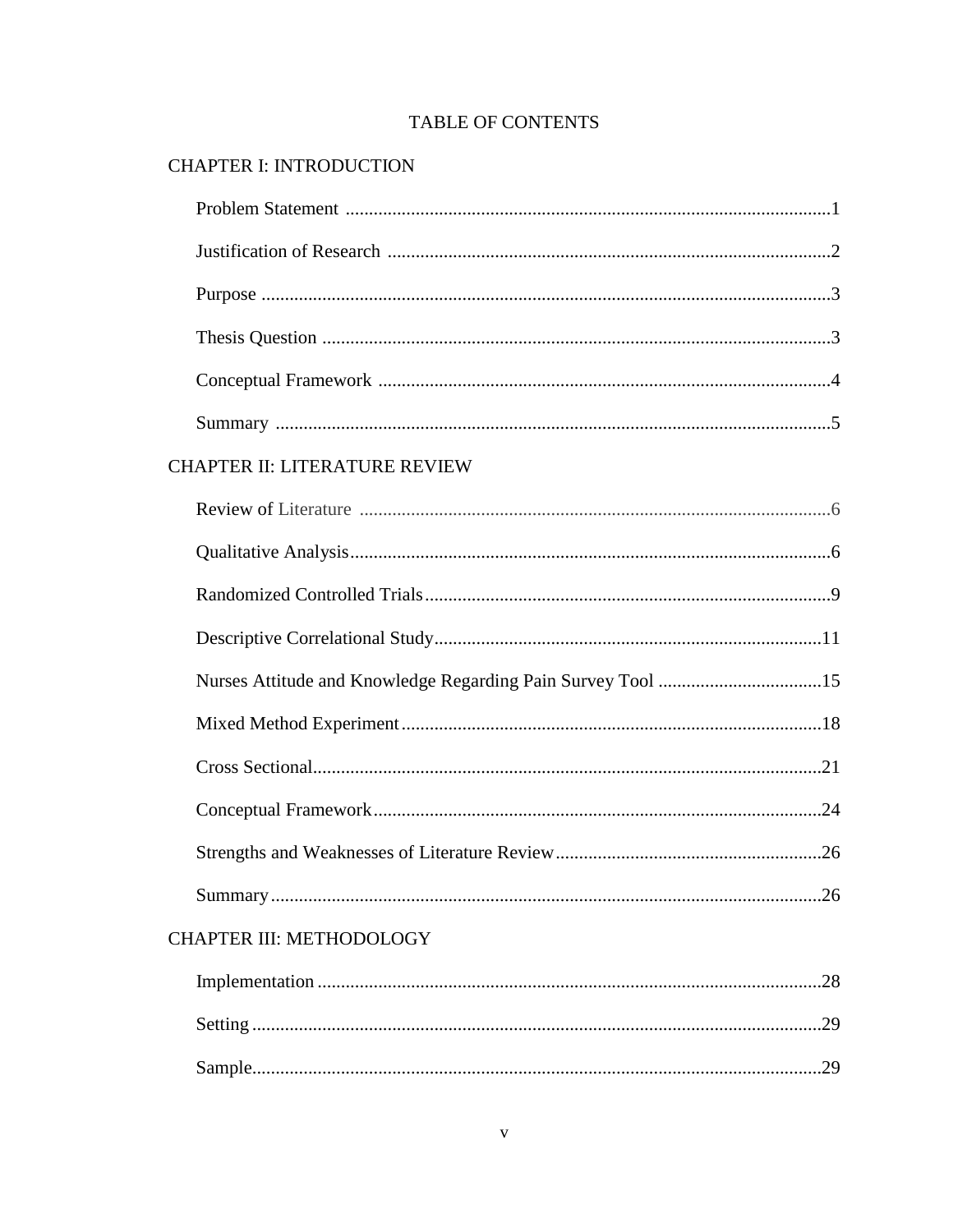| <b>CHAPTER IV: RESULTS</b>   |  |
|------------------------------|--|
|                              |  |
|                              |  |
|                              |  |
| <b>CHAPTER V: DISCUSSION</b> |  |
|                              |  |
|                              |  |
|                              |  |
|                              |  |
|                              |  |
|                              |  |
|                              |  |
| <b>APPENDICES</b>            |  |
|                              |  |
|                              |  |
|                              |  |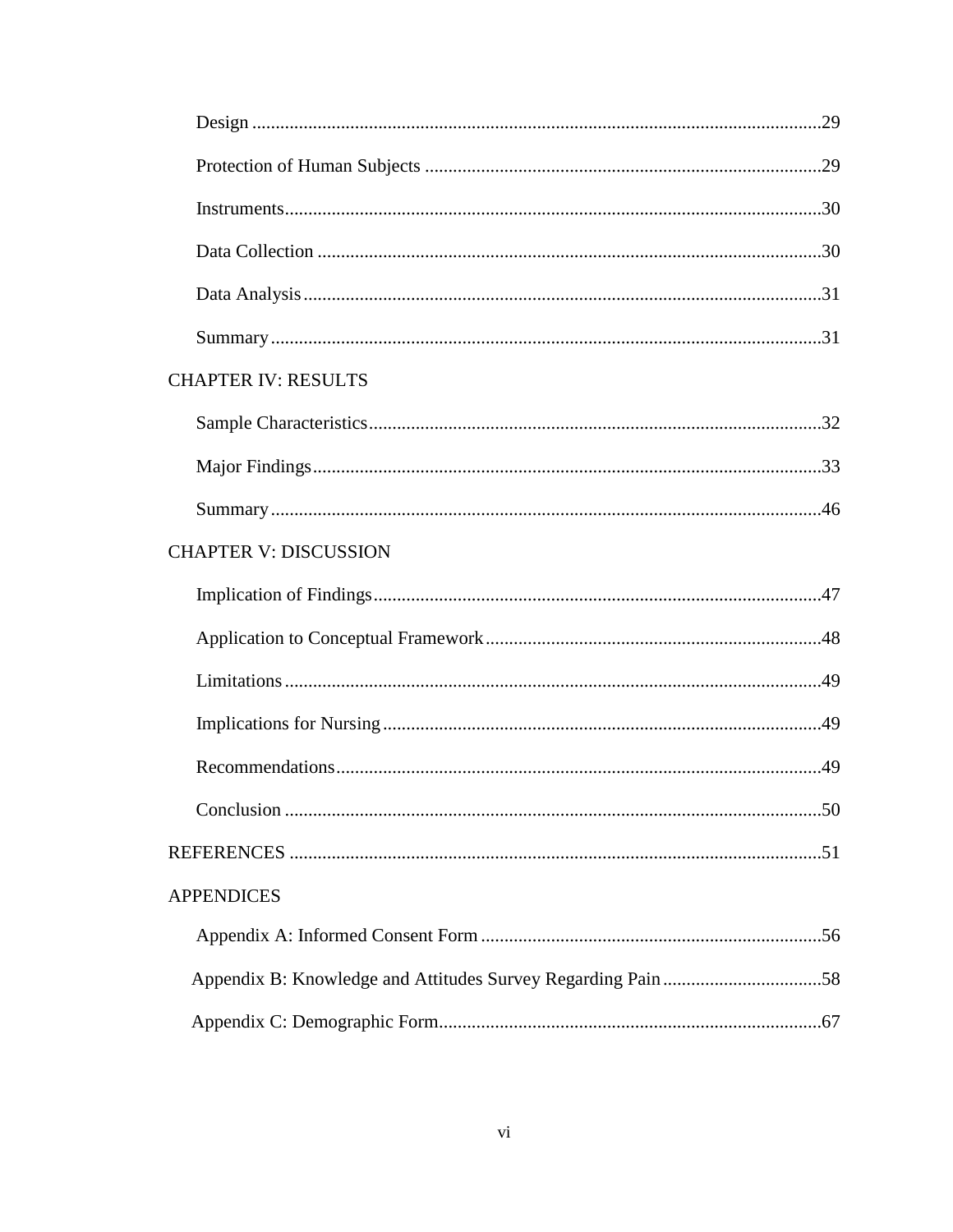# List of Figures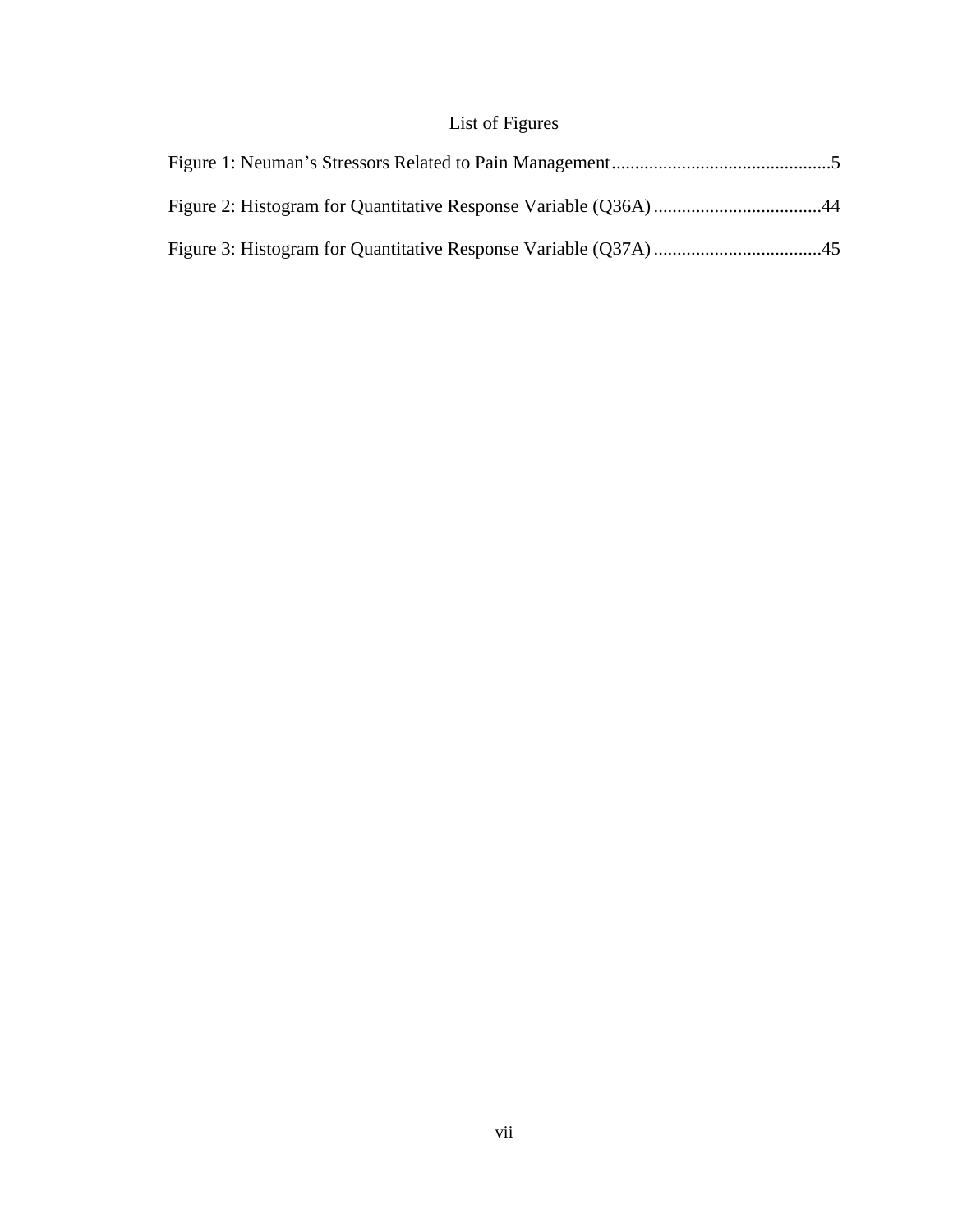### List of Tables

| Table 4: The Number of Weekly Hours of Work of the Respondents 35        |
|--------------------------------------------------------------------------|
|                                                                          |
| Table 6: Number of Patients Weekly Pain Management of the Respondents 36 |
| Table 7: Number of Patients Weekly End of Life Care of the Respondents37 |
|                                                                          |
|                                                                          |
|                                                                          |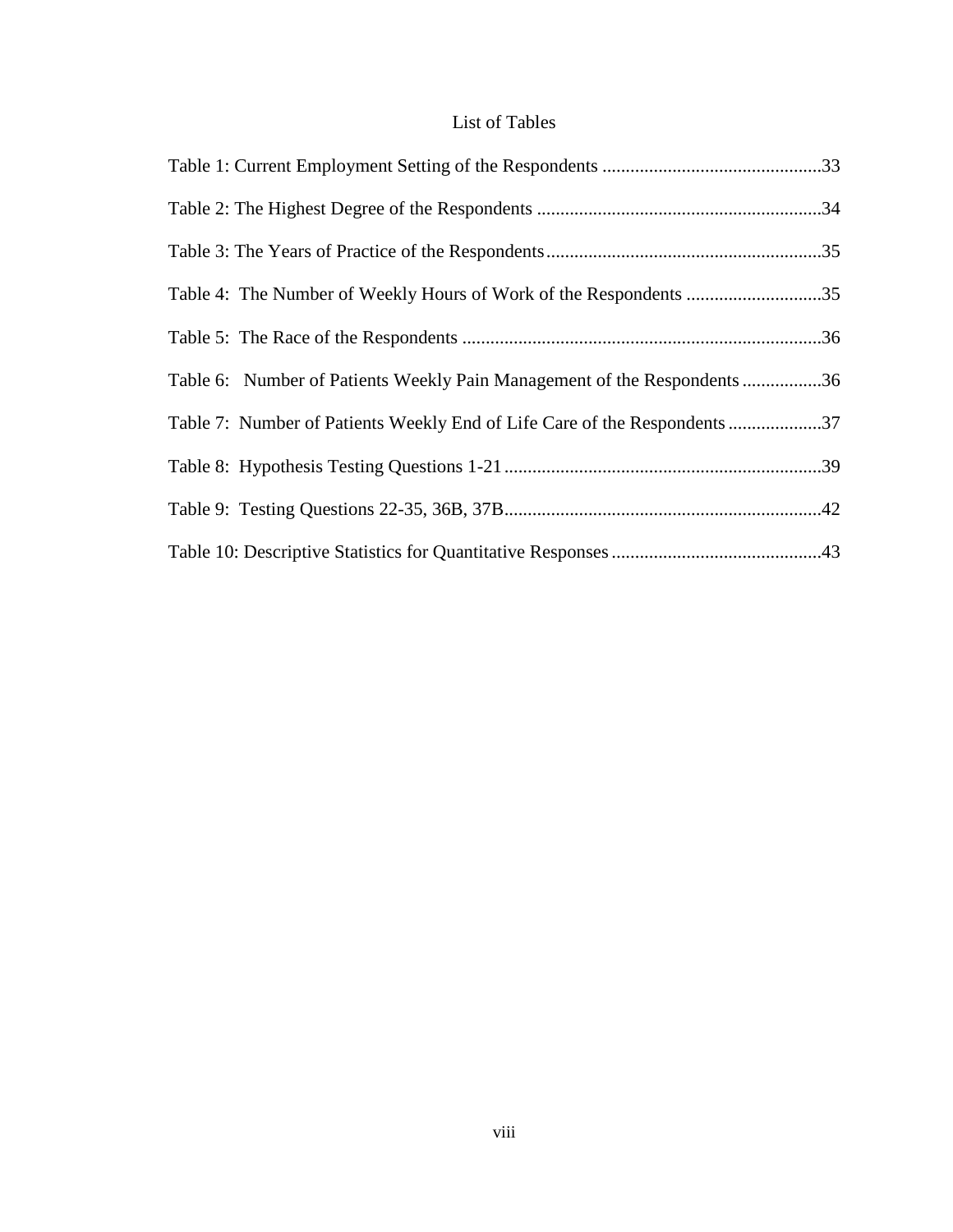#### **CHAPTER I**

#### **Introduction**

The fear of overdosing patients on narcotic pain medication is seen in daily practice of nurses and physicians whether it is acute care, long term care, or hospice facilities. However, pain left undertreated can impede the quality of life of an individual. The purpose of this thesis is to determine the nurses' knowledge and attitude regarding pain management during the end-of-life. There is too much information that shows patients are dying in pain that could be treated, especially patients with chronic illnesses. This needs to change so patients are able to die as pain free as possible. Learning how to treat pain with patients nearing the end of life must become a priority. This has been an area that has been neglected for far too long. A group of oncologist was surveyed and the findings included that 76% of physicians rated poor pain assessment as the most common cause of undertreated cancer pain and 86% of physicians felt that the patients were under medicated (Thompson, 2001). Having research data from the nurse's perspective could help in the future when trying to get the physicians on board this hot topic to see if patients are receiving adequate pain medication at the end of life.

#### **Problem Statement**

What is the nurse knowledge and attitude of nurses regarding pain management during the end of life? The current literature shows that patients are dying in pain that could have been treated prior to death. The literature also states that patients have a fear of dying in pain and that most patients experience pain before death. Nurses are vital members of the health care decision making team and physicians seem to listen to the nurses especially when patients are nearing death and are in pain. When pain is left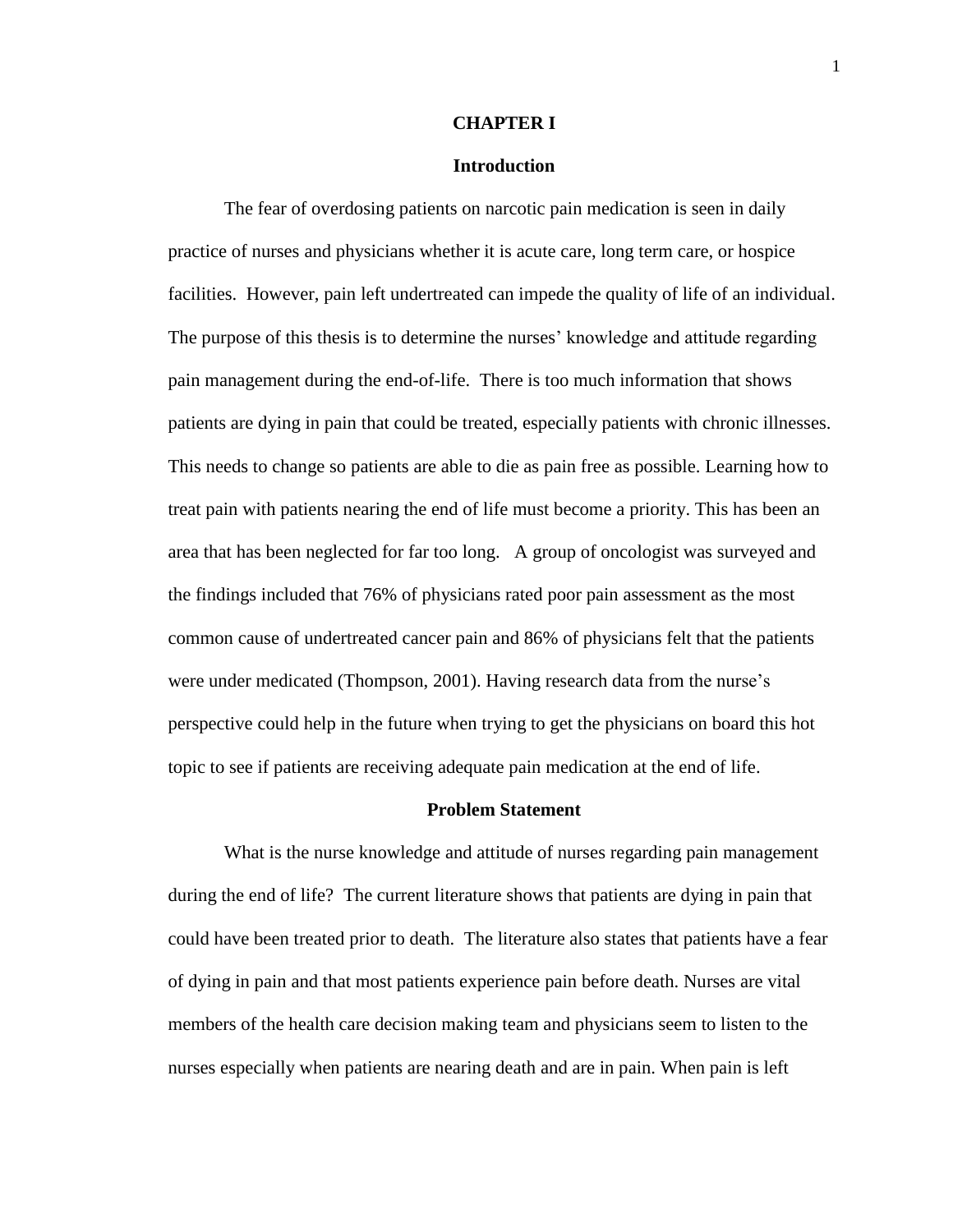untreated it is a huge problem for every single person involved with that patient. The patient is suffering when it could very easily be avoided. The family and loved ones of the patient are seeing the patient suffer and want to help fix the problem, not to mention it is a very emotional time for the family as well. The nurses taking care of the patient do not want the patient to suffer because it makes them feel as if they are not doing their job, and the same goes for the physician involved in the care as well. Potentially any patient who is near the end of their life could be affected by pain management not being treated as adequately as it could be. A consequence of pain being undertreated is that it could cost more money in healthcare than actually treating the pain. Increasing pain medication would be an easier, more sensible, and less expensive option than ordering more advanced tests that will not change the outcome for the patient. A knowledge gap exists between why the patients are dying in pain left untreated and the nurse's perception of pain management. During the data collection and analysis section of the research, the goal would be to find out exactly what are the nurse's perceptions concerning pain management at the end of life care. Depending on the findings, the research could show if more education is needed in this area.

#### **Justification of the Research**

Patients are dying every day from chronic disease and illnesses and they are dying in pain that can be treated. This research is needed to determine how nurses perceive pain management. Do nurses feel patients are being under medicated or over medicated at the end of life? This research will help to guide the path for future pain management in patients nearing the end of life. Some of the barriers from nurses regarding pain include anxiety about the use of opioid drugs, risk of respiratory depression, and inadequate pain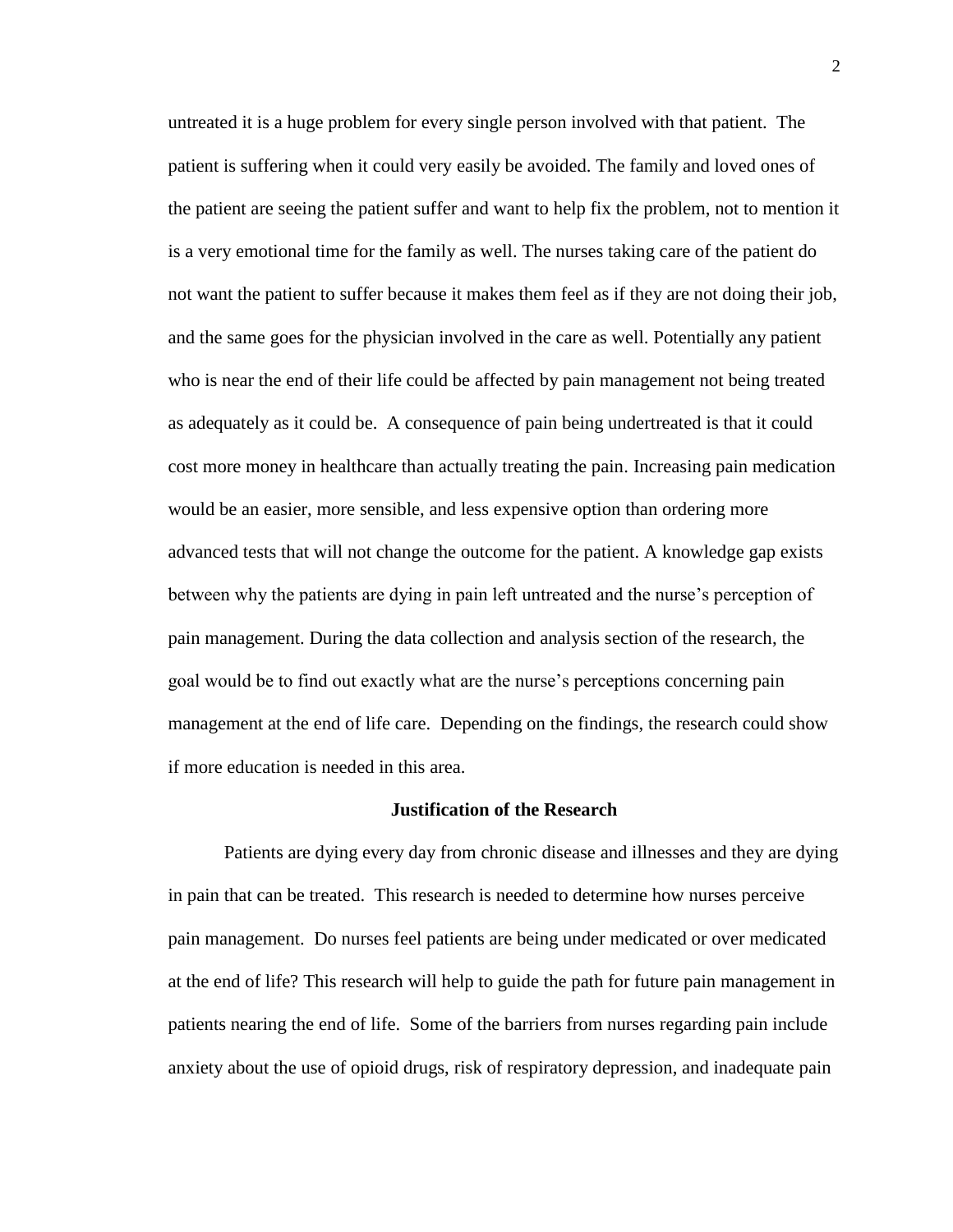assessment (Blondal & Halldorsdottir, 2009). Unrelieved pain is not only harmful but costly due to the financial, physical, and psychological burdens (Blondal & Halldorsdottir, 2009). In the past, researchers have been somewhat negative on the nurses and their thoughts on pain management. However, nurses are key members in pain management and yet it has been said that nurses underestimate pain and are very reluctant to administer opioids (Blondal & Halldorsdottir, 2009). A study was done to improve pain management and it revealed that 55-71% of patients in the hospital have experienced pain in the past 24 hours (Gunnarsdottir & Gretarsdsdottir, 2011). Under treatment of all types of pain including: acute, cancer, and non-cancer pain is a global problem, the pain has been improperly assessed, documented, and diagnosed for far too long.

#### **Purpose**

The purpose of this MSN thesis is to determine "An Assessment of Nurses' Knowledge and Attitudes toward End of Life Care Pain Management". The research data and analysis showed what the perceptions are regarding pain management at the end of life care. The research study consisted of nurses being surveyed on their attitudes and knowledge regarding pain. Once all data was in, this research study showed how the nurse perceives pain management at the end of life care. This study will also help to determine if more education is needed in this area.

#### **Thesis Question**

What is the nurse knowledge and attitude of nurses regarding pain management during the end of life? The research question is testable and will have a quantitative measure due to the results being measured in a statistical procedure. The research study was conducted in the form of nurses being surveyed "Knowledge and Attitudes Survey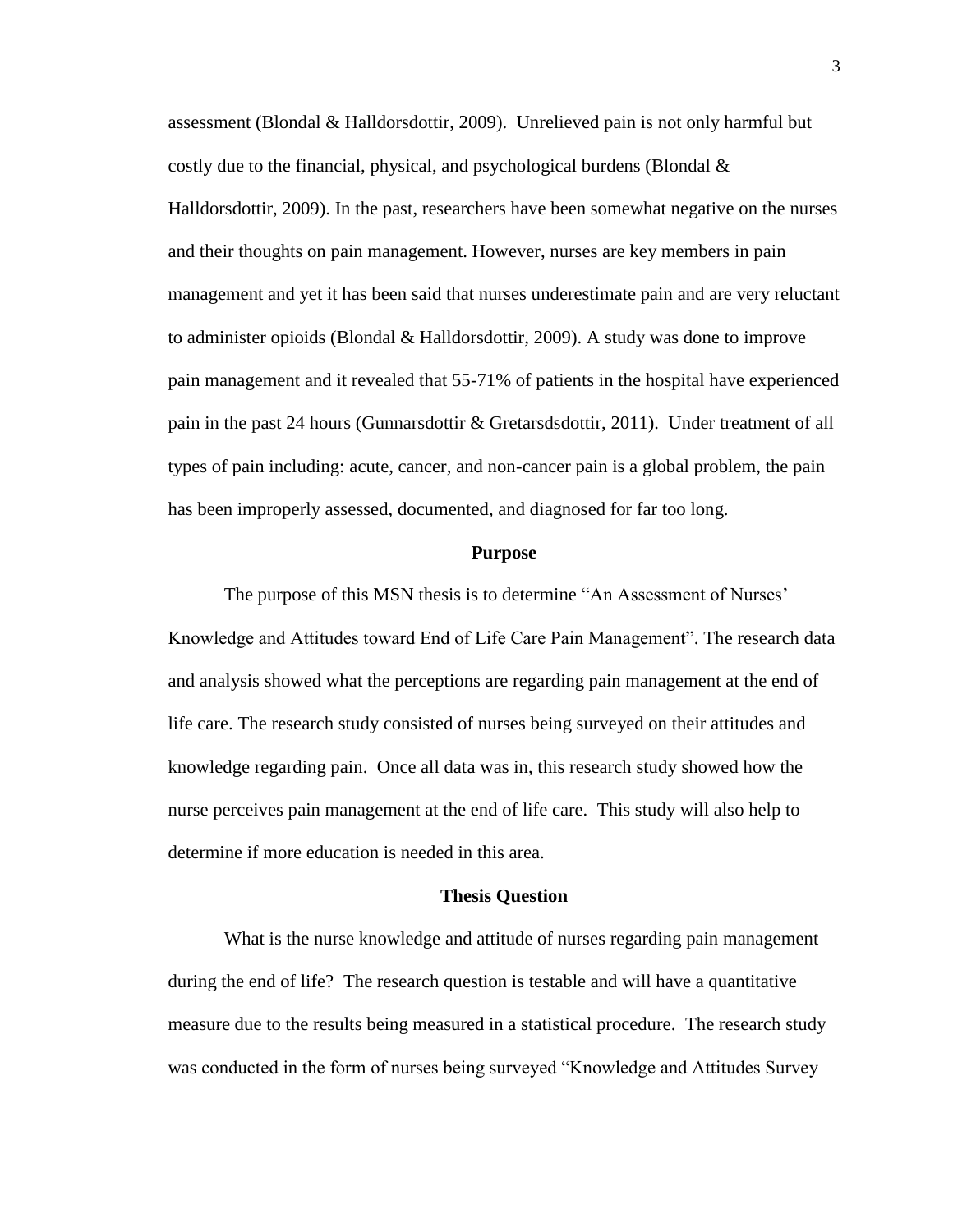Regarding Pain," a tool used to assess pain management in practice developed by Ferrrell and McCaffery (2012).

#### **Conceptual Framework**

The conceptual framework that was used for this research study was Betty Neuman and the Health Care Systems Model. The Betty Neuman model uses a systems approach that focuses on the human needs of protection or relief from stress (McEwen  $\&$ Wills, 2011). Betty Neuman has defined five variables that retain stability. These include: physiologic, psychological, sociocultural, developmental, and spiritual. The Neuman Systems Model works well for patients who react to certain stressors and cause the line of defense to strengthen (McEwen & Wills, 2011). Stressors can have a direct impact on pain management. The patient is viewed as having a core with protective rings around the core. The core consists of the basic needs such as normal body temperature, response pattern, ego structure, and organ structure. The lines of resistance should decrease the stressor reaction and allow the patient to return to a sense of stability. The normal line of defense includes using the five variables and determines how the patient responds to the pain, copes with the pain, and how the pain affects the patient's spirituality. It is the nurse's responsibility to determine what factor such as pain is going to affect the stressors and intervene appropriately. (Figure 1).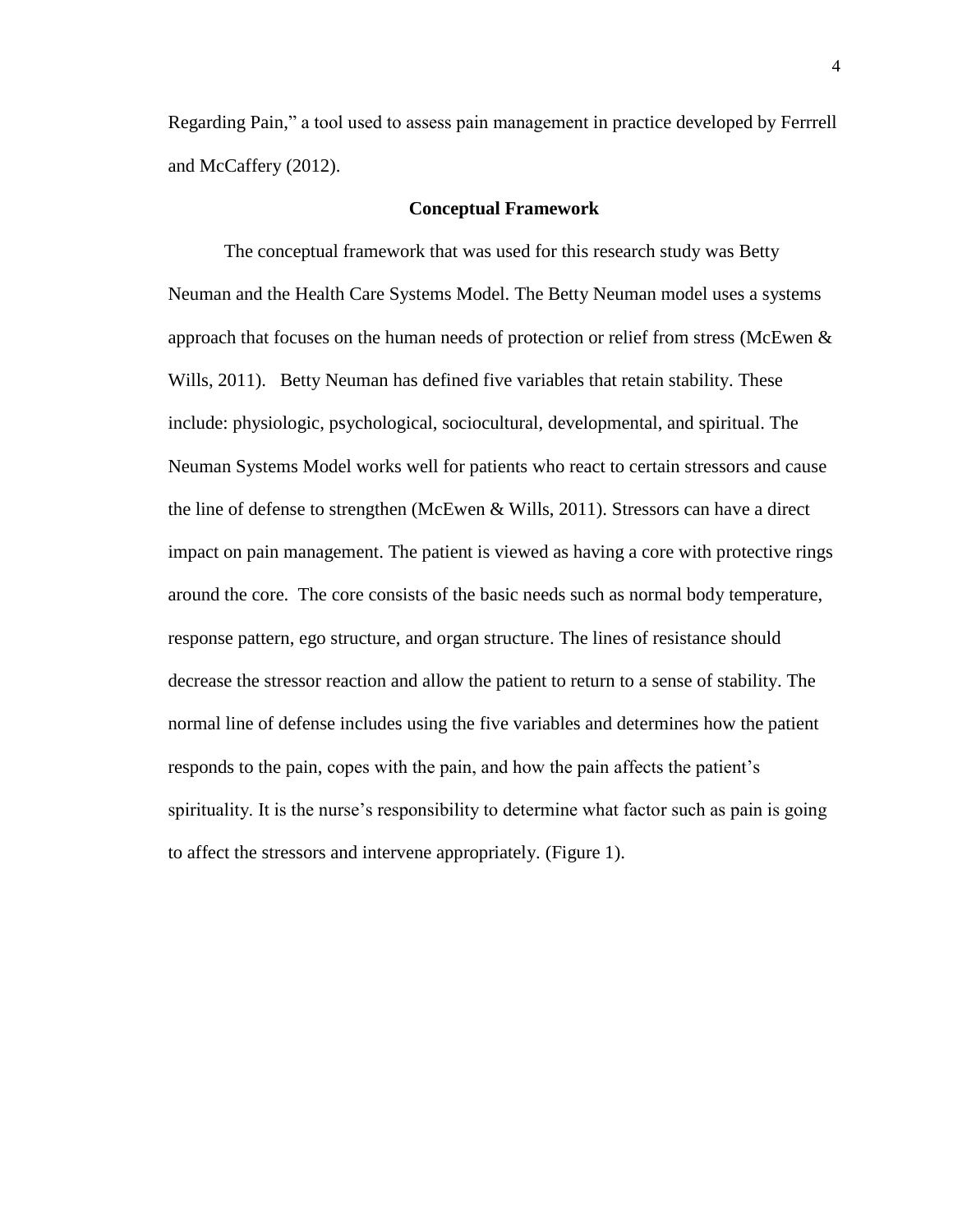

*Figure 1.* Neuman's Stressors Related to Pain Management

#### **Summary**

In summary, how nurses perceive pain management at the end of life can greatly affect the patient and everyone who is involved with that patient. It is vital for this research to take place so nurses can identify if they need to alter their views on pain management, is the patient being over medicated or under medicated. Current research already shows that patients are dying in pain that could be treated or relieved. This is an area that has been neglected for far too long and truly needs some research concluded.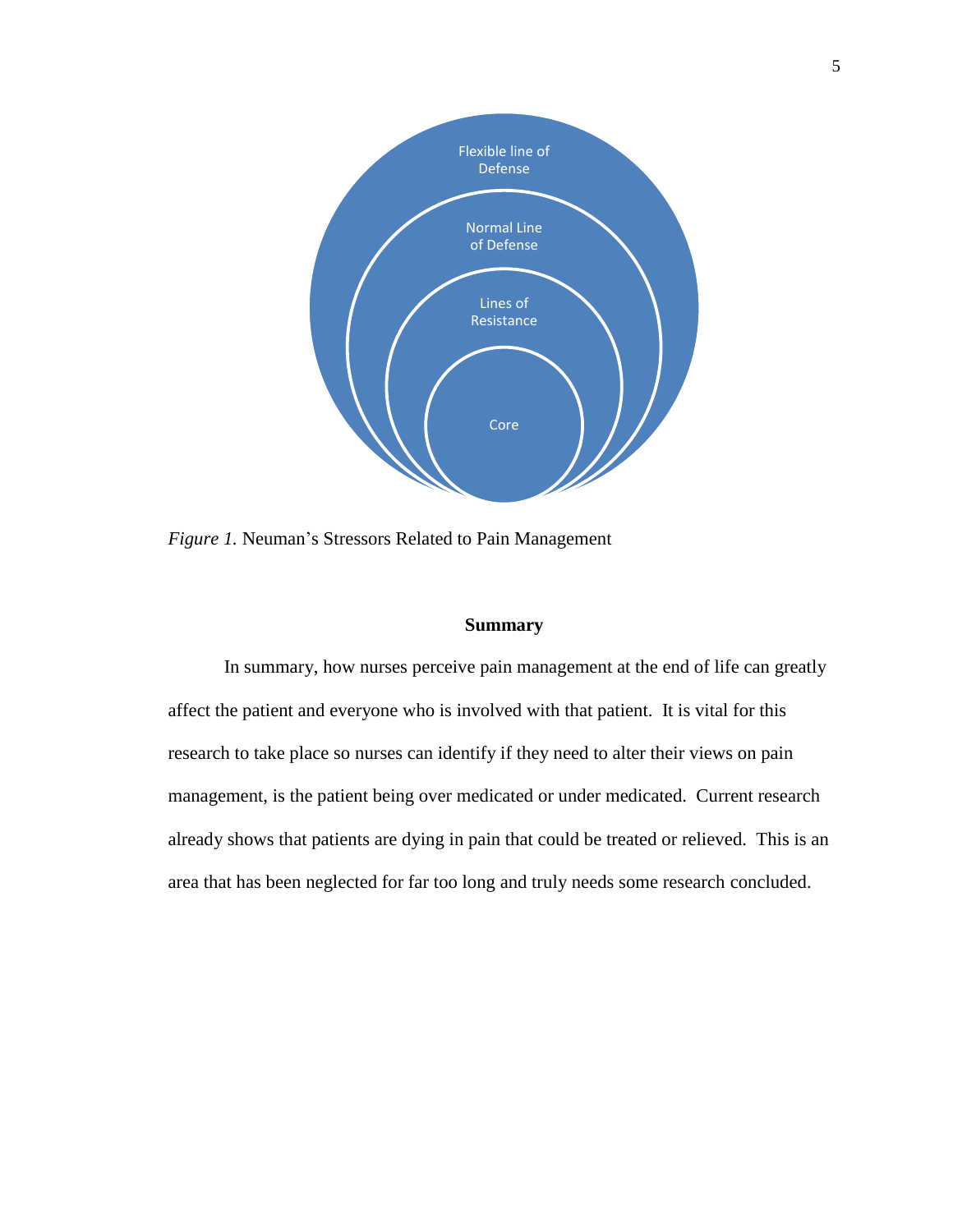#### **CHAPTER II**

#### **Literature Review**

The review of literature explored what is the nurse knowledge and attitude of nurses regarding pain management during the end of life? A review of the current literature will help to determine the nurse's perceptions regarding this topic. Current literature showed that nurses report to feeling competent in providing pain management however, when surveyed nurses are not making the mark in providing pain management for numerous reasons; one being they don't feel comfortable giving the medication as ordered, and another reason is they feel they do not have the education needed.

#### **Review of Literature**

The literature review was conducted to see what the nurse's knowledge and attitudes are regarding pain management during the end of life. Do nurses feel that adequate pain medication is being given at the end of life? The literature review will help to determine this. The literature review for this research study was conducted using the research database Cumulative Index of Nursing and Allied Health Literature (CINAHL). Key words explored were hospice nurse, pain management, and end of life care, quality of life, and the nurse's attitudes regarding pain.

#### **Qualitative Analysis**

In a study completed by Blondal and Halldorsdottir (2009), they examined what it is like to care for patients in pain. The purpose of this study was to determine what are nurses' experiences when caring for patients in pain. The background of this study determined that patients are still experiencing pain even though there has been an increase in the nurses' knowledge, research, and technologies. Nurses are key members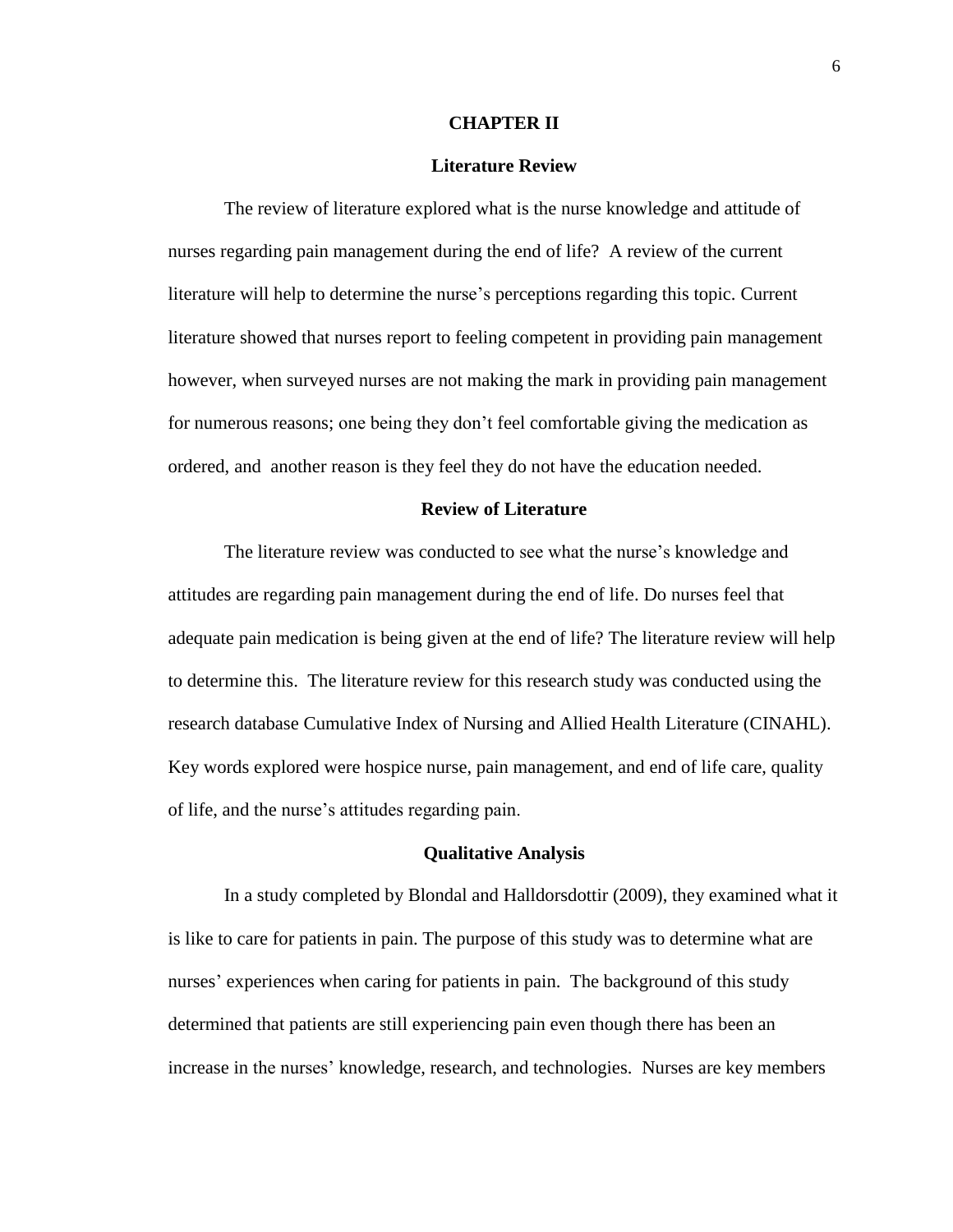in pain assessment and pain management so it is beneficial to explore the nurses' experiences in caring for a patient in pain. The design was a phenomenological study that involved 20 dialogues and 10 experienced nurses. The population consisted of 249 nurses who had at least two years of experience working on a medical surgical floor in three different hospitals in Iceland. Ten participants were selected from a group of 20 volunteers. Interviews were collected for data collection and were in the form of dialogues. The results revealed that caring for a patient in pain is a challenge. The nurse has four factors to help ease the pain. They include: moral obligation, knowledge, personal experience, and conviction. However, the nurse has four challenges that affect pain management and they include: reading the patient, dealing with inner conflict, dealing with the physicians also known as the gatekeepers, and dealing with organizational hindrances in pain management. The nurses' journey can have a positive or negative outcome depending on how well they feel they have done their job. The conclusion of this study revealed that nurses' knowledge may have been too narrowly defined. A more favorable environment may be better to allow nurses to grow with their experiences and enhance care regarding pain relief. This will help the nurses self-reflect and determine what their strengths are as well as their limitations are concerning pain management.

In a study by Wilson (2008), the purpose of this study was to explore whether a patient's lifestyle influenced the nurses decisions regarding pain management and to explore if education and experience in the clinical setting influenced the nurses attitudes towards pain. Lifestyle factors and behaviors that were thought to influence the nurse decision regarding pain included: age, gender, socioeconomic status, addiction, and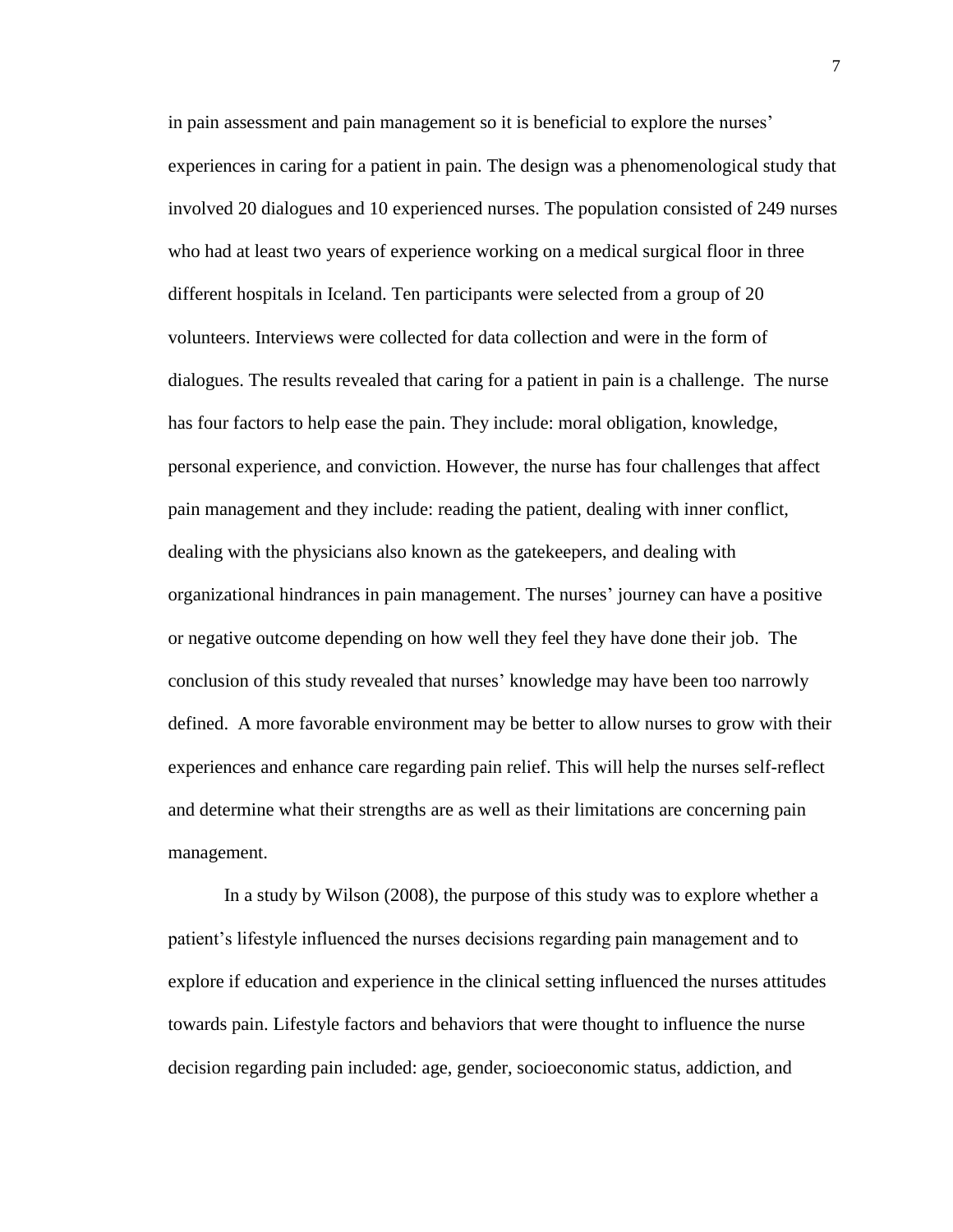respiratory depression (Wilson, 2008). The sample consisted of 100 questionnaires that were sent out and 86 nurses responded, however only 72 were selected to participate due to the others had been out of the work field for three years and was not considered an expert. Thirty five of the nurses were considered specialty nurses and the other 37 were considered general nurses. The materials consist of two patients requiring pain medication due to an injury, and the lifestyle factor socioeconomic status was the only factor that was manipulated for this study. The nurses were asked to make a pain management decision based on the patients' pain level and lifestyle factors. The data was collected and gathered into Statistical Package for the Social Science (SPSS) and a qualitative analysis was completed. The results revealed that both of the patients in the scenario were under medicated and the nurses were concerned about addiction and respiratory depression and both the specialty nurses and the general nurses influenced their decision based on the patients self-report of pain. The conclusion revealed that a patient's lifestyle factors specific to socioeconomic status can influence the nurse's decision about pain management.

In a study by Mehta, Cohen, Ezer, Carnevale, and Ducharme (2011), the purpose was to describe the different types of pain that patients in the palliative care program experience in the home setting and how their caregivers help to intervene. Patients who have a cancer diagnosis often experience pain, the more advanced the cancer usually the more severe the pain. A lot of patients are now receiving palliative care services for cancer pain in their home, and this means that the caregivers are becoming more responsible for pain management. The methodological approach consisted of a grounded theory and was qualitative in nature. Semi-structured interviews were conducted with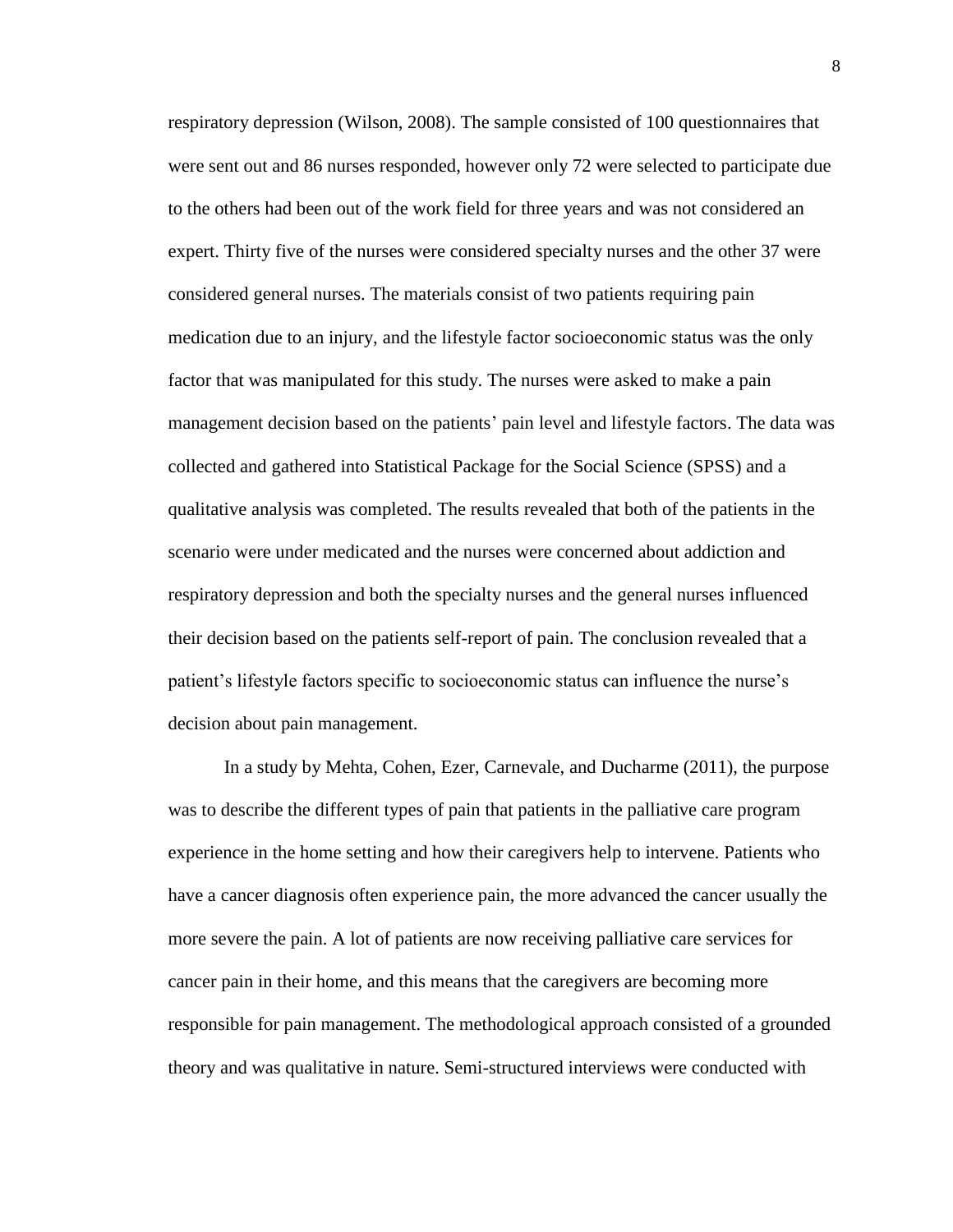field notes and the data collection consisted of open, axial, and selective coding. The setting took place in the caregivers homes and 24 caregivers who had a loved one with advanced cancer pain participated in the study. The findings revealed that the caregivers expressed different types of pain and were trying different types of interventions to relieve that pain. This meant that some of the patient's pain was poorly managed. In conclusion, caregivers managing pain is a complex process and to be as accurate as possible pain assessments need to be accurate and detailed concerning the types of pain the patients are experiencing and the best interventions for that specific pain. Nurses need to make sure that the patient's caregivers are educated appropriately regarding pain management and interventions for pain control.

#### **Randomized Controlled Trials**

In a study by Machira, Kariuki, and Martindale (2013), the purpose was to implement and evaluate a pain management program for nurses in Kenya. The (PMP) or pain management program focused on the nurses' knowledge and attitudes regarding pain. The method used was a pre and posttest quasi-experiment which was used to gather information about the nurses' knowledge and attitudes regarding a patient with a terminal illness. A quantitative study was used to understand the Kenyan nurses' current perception of pain management. The setting was two separate wards in a rural hospital in Kenya. One of the wards was for males the other for females. These wards are already taking care of adult patients with terminal illnesses; however a palliative care specialist is not on the hospital staff. The sample consisted of the registered nurses who work either of the two wards. A total of 31 nurses met the criteria, however only 10 of the nurses were selected for participation. The data was collected with the tool developed by Ferrell and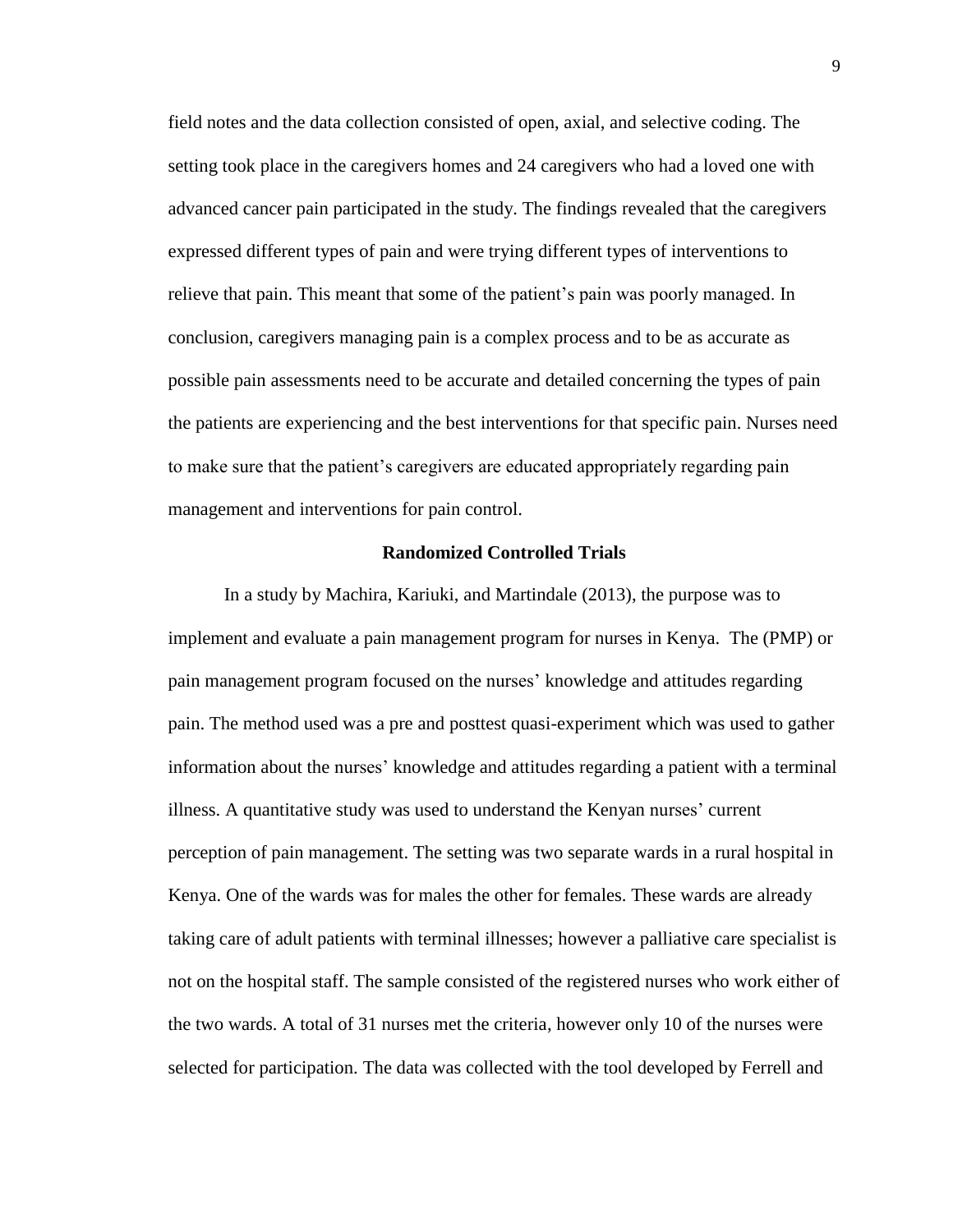McCaffery the (NKARSP) or also known as the Nurses' Knowledge and Attitudes Survey Regarding Pain. The test-retest reliability has been established at r>0.80 according to Ferrell and McCaffery (2008). The NKASRP has four subscales: pain intervention, pain assessment, pain knowledge, and pain medication. The results showed that there is a deficit in knowledge and attitudes related to pain management. The conclusion revealed that the PMP was effective in helping to expand the nurses' pain knowledge and attitudes.

In a study completed by Gunnarsdottir and Gretarsdottir (2011), the purpose was to provide a comprehensive overview and evaluation aimed at nurses to improve pain management. The background revealed that pain remains a problem and is being inadequately managed. Pain continues to be the main reason that patients are seeking healthcare. Under treatment of pain remains a global problem whether it be cancer, noncancer, or chronic pain. Barriers exist that prevent adequate pain management such as: lack of commitment and resources to pain management, lack of knowledge among health care professionals, and misconceptions among patients and their family members about pain management. Interventions that will help with pain management include training programs and continuing education aimed at the nurses for the purpose of improving pain management. The studies included were either randomized controlled trials or quasi experiments with a control group. Computerized searches using Medline and PubMed and key words pain and education were used to gather information. The patient population included cancer patients, medical surgical patients, and pediatric patients. The setting included varies hospitals and included numerous countries such as the USA, Canada, China, France, Greece, the Netherlands, and Sweden. The sample included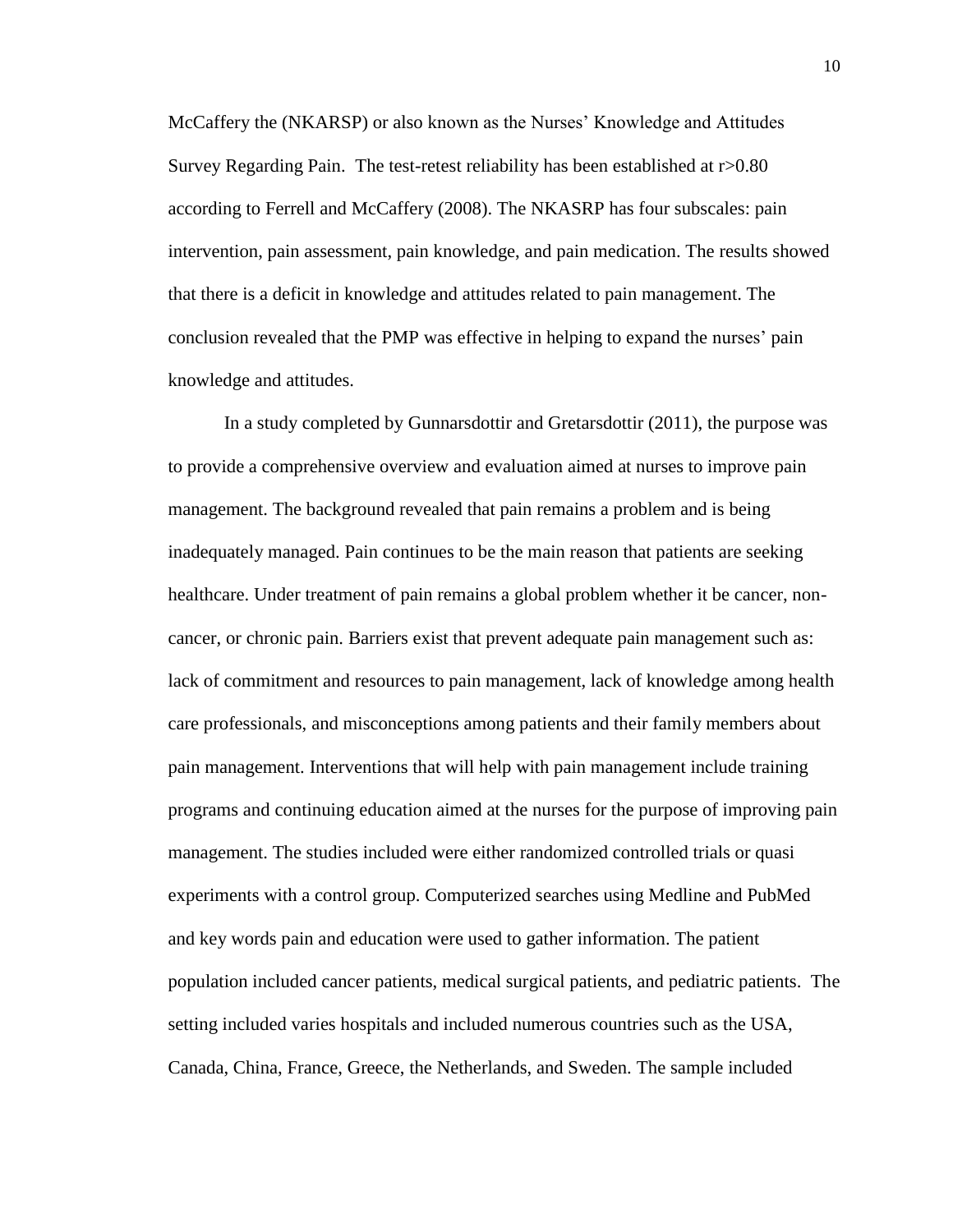nurses, physicians, patients, and family members. The findings showed that only a few studies have been completed that show the continuing education programs are beneficial in improving pain management. And only a few of those studies were the patient outcomes actually measured. It is vital in healthcare that randomized controlled studies are completed to improve pain management for patients; however continuing education programs are costly. A strength is that the programs are beneficial and effective and a weakness is there are not that many studies completed.

#### **Descriptive Correlational Study**

In a study by Kjallman and Norbergh (2013), the purpose was to investigate the opinions of registered nurses regarding pain and the assessed need for pain medication in the elderly. Studies showed that the elderly patients experienced pain on a daily basis and that one-fourth of the patients did not receive pain medication (Kjallman & Norbergh, 2013). The study consisted of two patients with the same numerical pain rating, and the same vital signs, one smiling and the other grimacing. Three questions followed the scenario regarding pain management. A total of 128 nurses received the questionnaire and 56 participated. Data was collected by use of SPSS and descriptive analysis was performed. The results showed that the sample consisted primarily of woman, 52 woman and four males, with the average age of 46.8, (SD 9.18), and the average years worked as a registered nurses was 18.28 years (SD 10.6). The results also revealed that nurses with more experience did not give adequate pain medication to the smiling patient which was not within the hospitals recommendations. Nurses with  $> 10$  years of experience were less sensitive to patients in pain and nurses with < 10 years' experience were more sensitive to patients in pain. The conclusion showed that communication regarding pain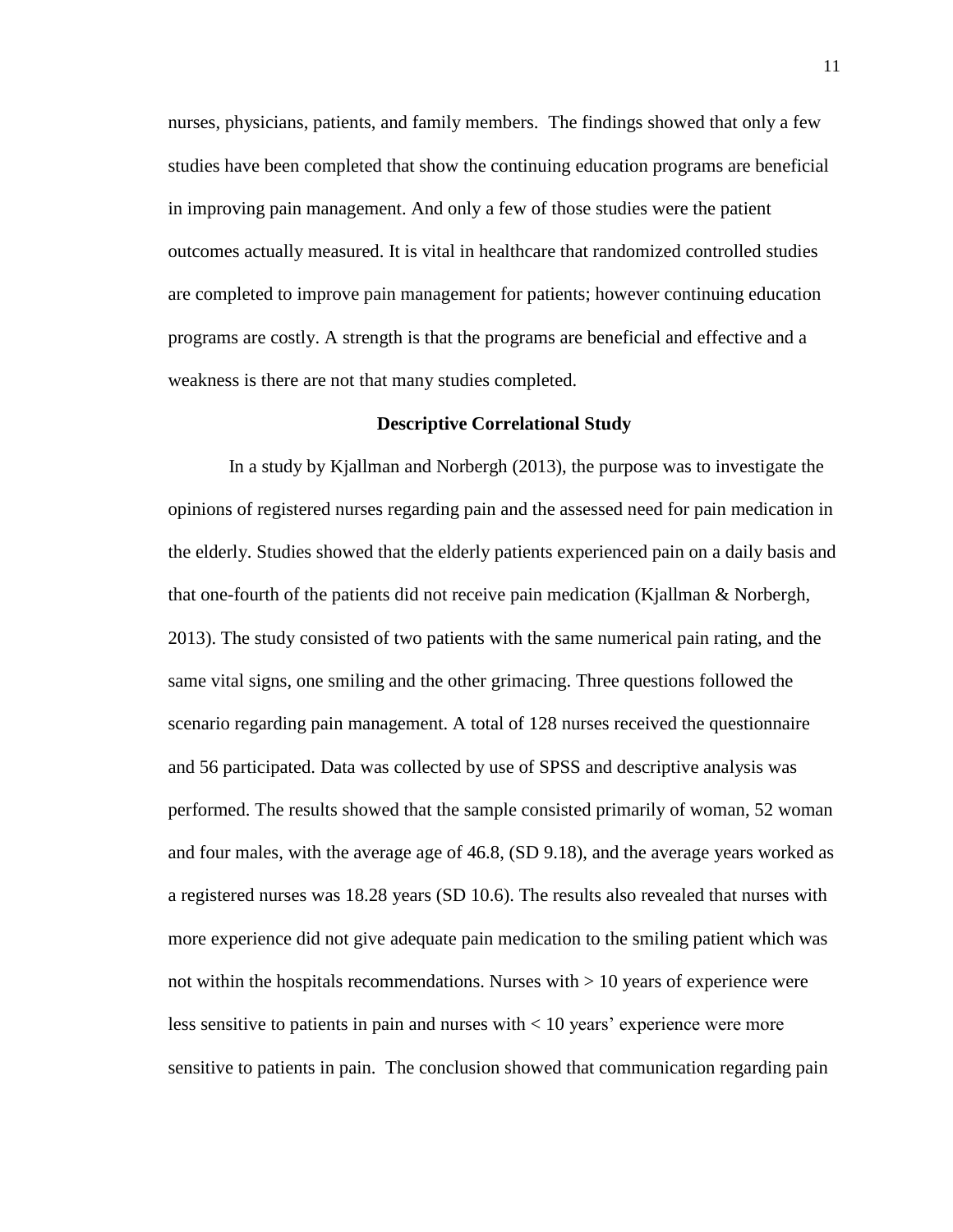is important for the assessment of pain, and nonverbal cues are just as important as verbal reports of pain. This study concluded that there continues to be a further need for research on factors that can decide the registered nurses opinions on the patient's pain.

In a study by Voshall, Dunn, and Shelestak (2012), the purpose was to examine nursing faculty knowledge and attitudes in pain management. The empirical findings suggested that pain management continues to be a challenge in nursing. Nurses' education in pain management, experience, and length of time as a nurse all affect the knowledge of pain management (Voshall et al., 2012). A descriptive correlational study was used for this research study. The sample consisted of 16 universities and colleges faculty members from associate level to baccalaureate level programs. The Knowledge and Attitudes Survey Regarding Pain (KASRP) tool was used to evaluate the faculty's knowledge and attitudes regarding pain. The data was analyzed with the use of SPSS and descriptive statistics was used. The level of significance for each test was 0.05. The results showed that 188 surveys were sent to 16 nursing schools and 96 surveys were sent back to the researcher. The faculty demonstrated having an adequate knowledge in pain assessment but showed weakness in pain interventions and medications. In conclusion, more continuing education may be needed in regards to pain management for older and more experienced nurses to feel comfortable in this content area than younger less experienced nurses. The nursing curricula needs to improve the education related to pain management based on evidence based practice.

In a study by Ware, Bruckenthal, Davis, and O'Conner-Von (2011), the purpose was to determine the educational needs and barriers of advocacy for patients experiencing pain management specific to members of American Society for Pain Management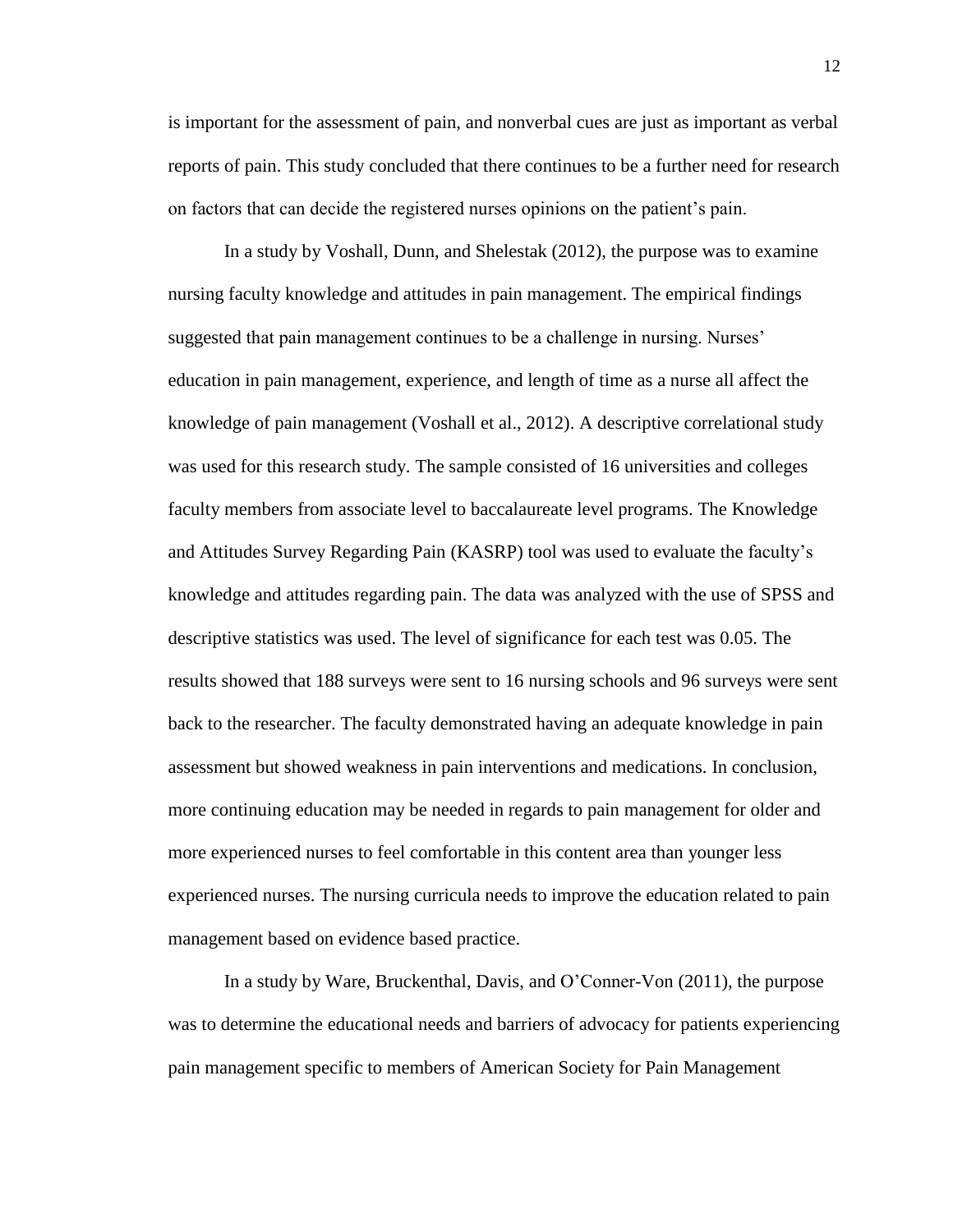Nursing (ASPMN). Specifics included: identify members pain management advocacy activities, identify advocacy roles of pain management nurses and the willingness to expand their current role, identify members educational needs, and identify barriers related to advocacy (Ware et al., 2011). The sample consisted of 188 ASPMN members or about 20% of the members. The method consisted of a descriptive correlational study. The instrument used was a survey developed by the committee members of the ASPMN. The instrument measured four domains of advocacy using a Likert scale. These included: personal advocacy, public awareness, the nurses perceptions about advocacy, and knowledge and skills related to advocacy. The data analysis was entered into SPSS and descriptive statistics was used to measure the data. The findings revealed that most of the participants were active in personal advocacy and would ask the physician as needed for pain management re-evaluation, and the participants were not as active in public awareness advocacy. The participants felt that they were strong advocates for patient's pain management, and showed the weakest areas in promoting public awareness regarding pain management. Implications for the future include the ASPMN developing a continuing education course online for nurses to help bridge the gap between knowledge and interventions.

In a study by Black et al. (2011), the purpose was to examine the pain experiences and quality of life in older patients newly admitted to hospice. The research study had several research questions that were examined. The first, what is the experience of pain, pain severity, and pain interference in older adults with cancer in hospice. The second, what is the experience of non-pain symptoms and overall quality of life for adults receiving hospice care? The third question, is there a change in pain, pain severity, pain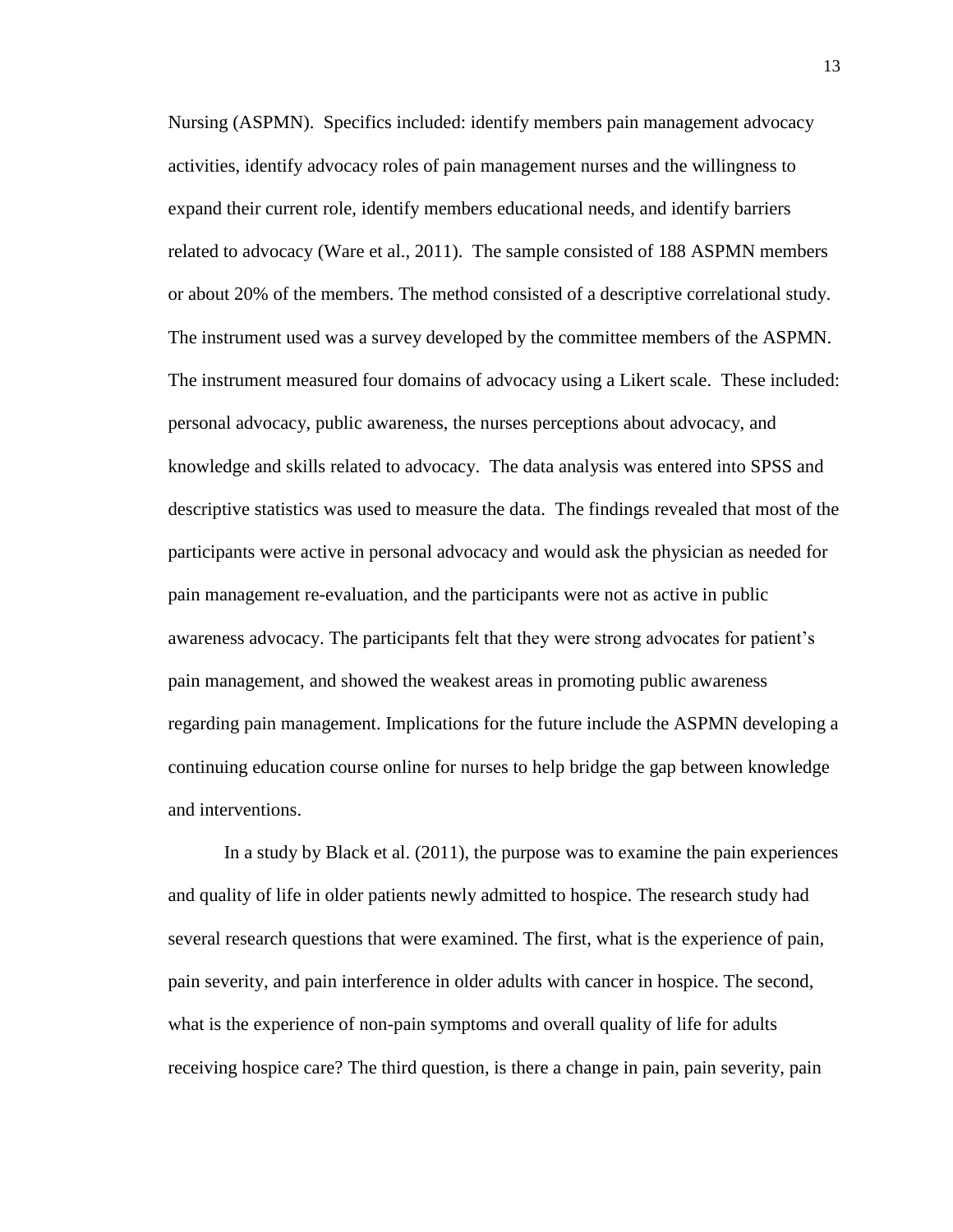interference, non-pain symptoms, and quality of life and symptom control of adult patients in hospice care? The fourth question, what is the relationship between pain and non-pain symptoms, quality of life, and symptom control in older adults receiving hospice care? And the final research question, does a relationship exist between pain severity, non-pain symptoms, quality of life and symptom management following an admission to hospice care? The method used was a descriptive, correlational design. Questions were answered concerning pain, pain severity, and non-pain symptoms that could affect the quality of life of older adults receiving hospice care in their home (Black et al., 2011). The sample consisted of a total of 435 patients who were eligible to participate, however only 194 (22%) agreed to participate, and 341 refused participation. A few reasons for refusing to participate included: health issues were too severe, lack of interest, patient being too tired or actively dying, patient confusion, and unable to speak English. The data was collected by having the patients or their health proxy complete a telephone interview the first 72 hours of the hospice admission and again in two weeks. Patients or their health care proxy were asked to complete the Brief Pain Inventory (BPI) and the Brief Hospice Inventory (BHI) during the first two weeks of the hospice admission. The BPI is a pain measurement tool that assessed pain location, intensity, and history. The tool was intended for the use of cancer patients however, palliative care patients can benefit from this tool as well. The BHI is a tool used to measure outcomes of hospice patient's specific to pain and non-pain symptoms and quality of life. The data analysis was obtained using SAS software, and the results showed that pain rating decreased from the first interview to the second interview, and the reports of pain were associated feelings of anxiety, fatigue, quality of life, comfort, and overall symptom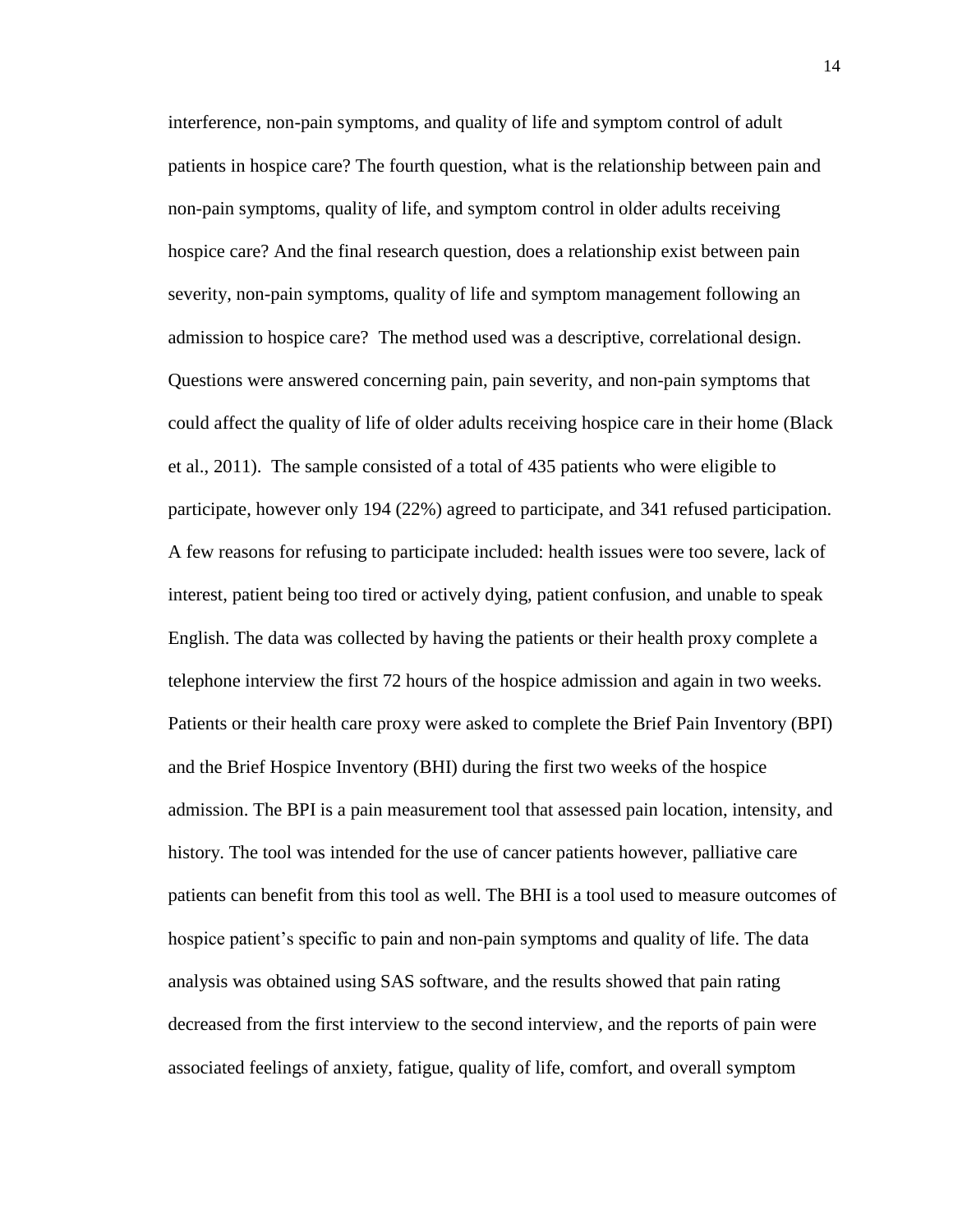control. In conclusion, the findings of this research study supported that patients with cancer experience pain and other non-pain symptoms that can affect their overall quality of life.

#### **Nurses Attitude and Knowledge Regarding Pain Survey Tool**

In the study by Al-Shaer, Hill, and Anderson (2011), the purpose was to determine the nurse's knowledge regarding pain assessment and management. In the clinical settings nurses are vital in pain assessment. The nurses need to have the knowledge on how to manage the patient's pain. The background discussed that several studies have used the Nurses Knowledge and Attitude Survey Regarding Pain, and findings suggested that the nurse's attitude and knowledge can impact the way a patient's pain is managed. There still is a lot of confusion and misunderstandings regarding pain medications specific to opioids. The study was completed using a non-experimental descriptive design, 129 registered nurses participated and the tool used was the NKAS. The data was collected and entered into SPSS and descriptive statistics was used to describe the sample. Independent t-test and one way variance were used to determine the difference in the knowledge scores. The Chi-square test was used determine the difference in variables. The level of significance was p<0.05. The results did not show any significance in knowledge scores. In conclusion, nurses continue to show inadequacy in pain management knowledge and these nurses may not be prepared to take care of patients in pain. Nurses also need to refrain from being judgmental and base their pain management on the patients self-report. This study helped bring the question up if nursing schools need to have their pain management curricula analyzed to make sure it is preparing future nurses to deal with pain management issues.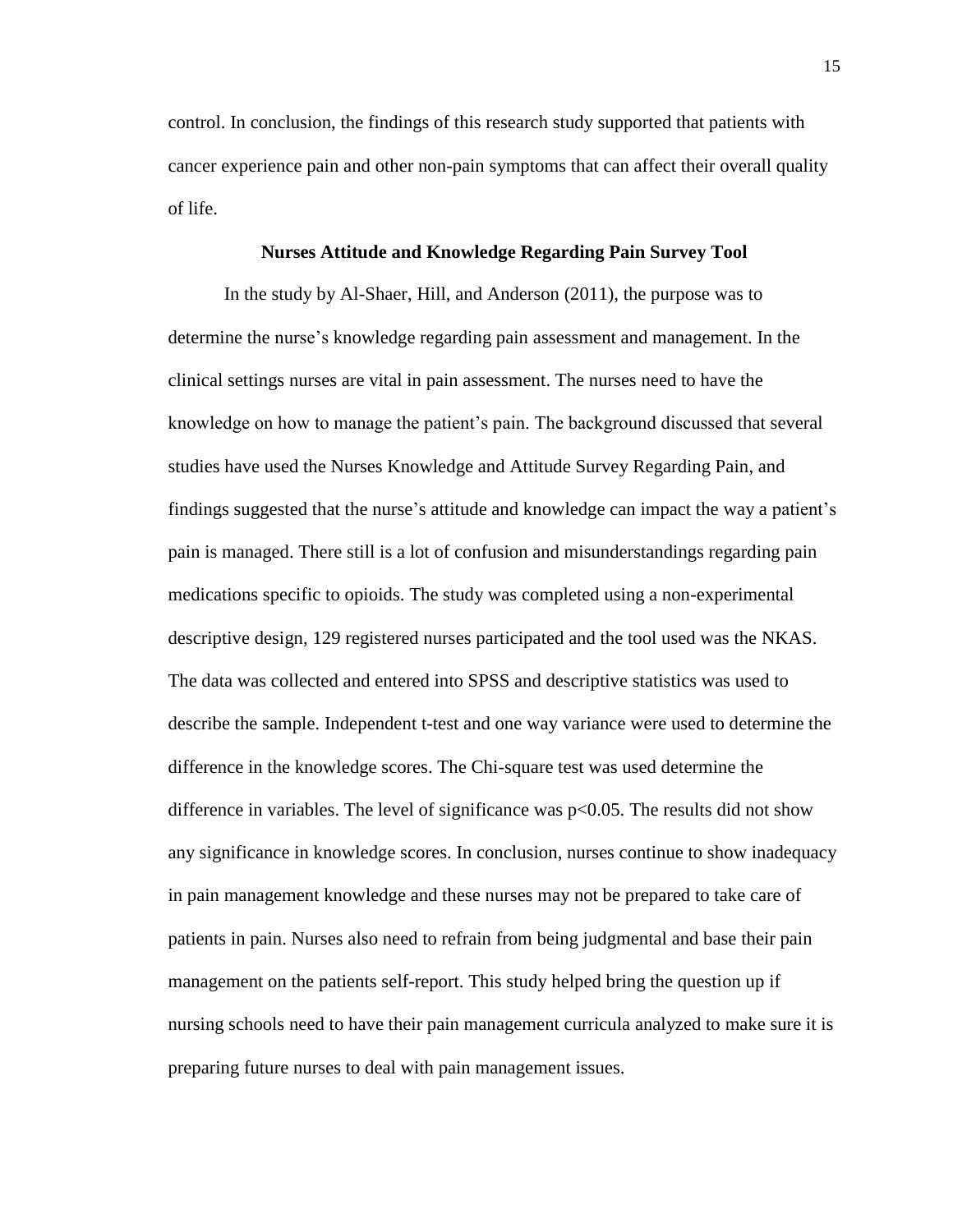In this study by Moceri and Drevdahl (2012), the purpose was to investigate the knowledge and attitudes regarding pain of the nurses who work in the emergency department. A descriptive design was used for this study. The data was collected using the tool designed by Ferrell & McCaffery, the Knowledge and Attitudes Survey Regarding Pain to assess the knowledge and attitudes of pain from emergency room nurses. The sample and setting consisted of five hospitals and 365 nurses working in the emergency room, however only 91 participated in the survey. The results revealed the total KASRP mean score was 76%. There was not any significance in the nurse's age, education, years of experience, or total number of years working in the emergency room. In conclusion, pain remains one of the highest reasons a patient visits the emergency room, and nurses need to have the knowledge regarding pain management and the use of opioids to make a successful pain assessment. This study revealed that patients are being under prescribed pain medication in the emergency room and could benefit from further education related to pain management.

In the study by Duke, Haas, Yarbrough, and Northam (2013), the purpose was to determine the knowledge and attitudes of student nurses and faculty in the baccalaureate program regarding pain management to see if the nursing curricula content was adequate enough. Pain has been a hot topic for a while now but it continues to be inadequately addressed. The nursing faculty is in a perfect position to address the problem with the nursing students who are the future nurses. The sample for this descriptive study consisted of junior and senior nursing students at a University in Texas. The faculty was also allowed to participate. The instrument used was the Knowledge and Attitudes Survey regarding Pain which assessed the knowledge and attitudes of nurses towards pain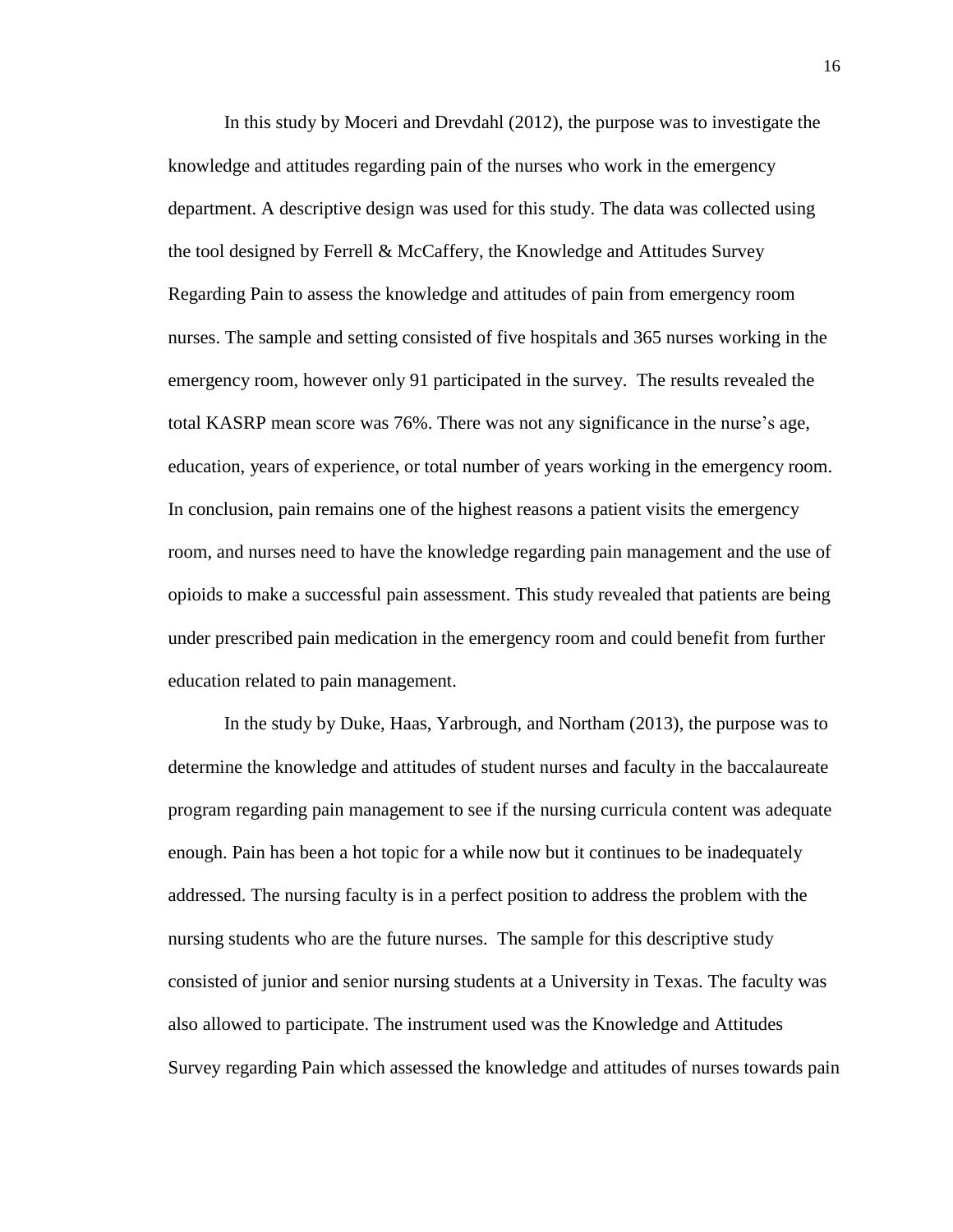management. The test-retest reliability has been established at r>0.80. The results showed that 292 surveys were sent out and 182 were returned. A correlation was found between the correct response and level of education. Senior students only scored 68% (SD 6.8) while faculty only scored 71% (SD 13). Most of the information missed was related to the knowledge of medications. This study revealed that a deficit between the faculty and the students of what is being taught and what is being retained needs to be re-examined. More research is needed in this area. Curriculum may need to be changed so the faculty is teaching the most accurate pain management information, and new graduates need to be assessed with the knowledge and attitudes regarding pain as well.

In the study by Stanley and Pollard (2013), the purpose was to examine the level of knowledge of pediatric pain management and the attitudes of the nurses regarding pain management. Pain in children is treated just the same as pain in adults. Children still experience pain and it remains undertreated and improperly assessed. A few reasons that pediatric pain may go untreated include several myths: children do not feel pain the same way adults do, lack of pain assessment, misunderstanding of pain, lack of knowledge regarding treatment, assessing the pain takes too much time in pediatric patients, and the fear of respiratory depression and addiction. This study reported that children overrate their pain by 55-90% (Stanley & Pollard, 2013). The methodology for this study consisted of a cross-sectional correlational design in a convenience non-probability sample of pediatric nurses from two hospitals in North Carolina. The participating nurses had to complete two instruments, the Pediatric Nurses Knowledge and Attitudes Survey Regarding Pain and the Nurses Self-Efficacy in Managing Children's Pain. Surveys were distributed to the floors where the nurses worked and a locked box was placed in the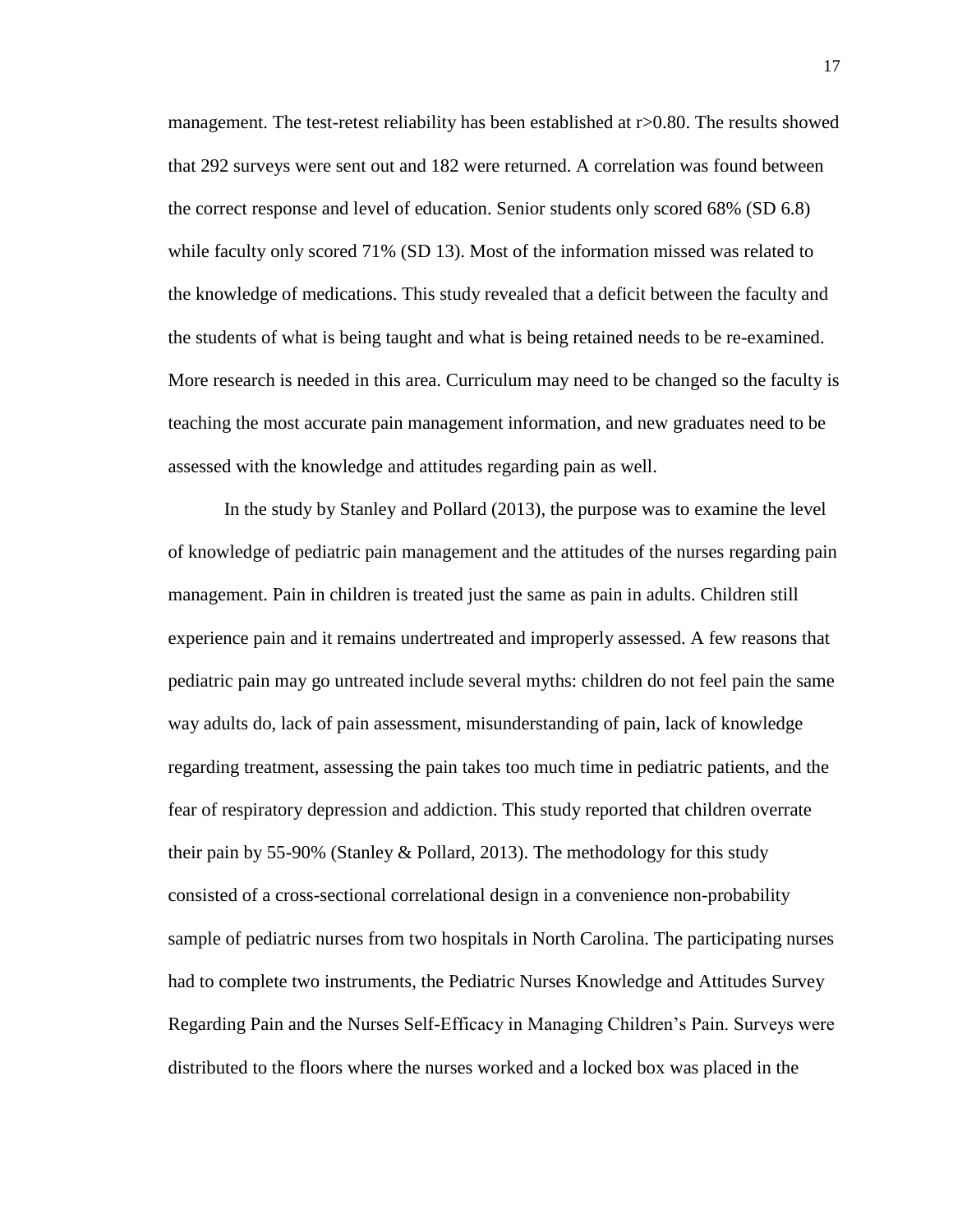manager's office for confidentially when the surveys were returned. Participants had four weeks to complete the surveys. A total of 60 packets were delivered and 26 were returned for a return rate of 43.3%. The data was analyzed using SPSS software and descriptive and inferential statistics were used. The t-test was used to measure the mean scores of the level of knowledge and level of self-efficacy. The significance for the study was p<0.05. The findings concluded that 25 of the nurses data were used, 13 nurses from the western part of North Carolina and 12 nurses from the southeastern part of North Carolina. The majority of the participants was female (92%), worked full time (84%), and had an associate degree (52.4%). The others had bachelor's degree (42.9%) and one had a diploma in nursing (4.8%). In conclusion, this study showed that pediatric units could benefit from additional education provided on pain management. For future research, there needs to be and implementation on pediatric pain management education programs and training programs.

#### **Mixed-Method Experiment**

In the study by McNamara, Harmon, and Saunders (2012), the purpose was to assess the effectiveness of acute pain care programs in improving the nurse's knowledge and attitudes concerning postoperative pain management. The background revealed that patients with postoperative pain continued to be poorly managed. One of the reasons for this could be lack of knowledge and training programs related to pain management. This study concluded that a lack of education regarding pain management, inaccurate text book information, and inadequate knowledge regarding pain are barriers to caring for patients experiencing pain. It has been proven that educational programs help to improve the nurse's knowledge surrounding pain. The methods used were a mixed method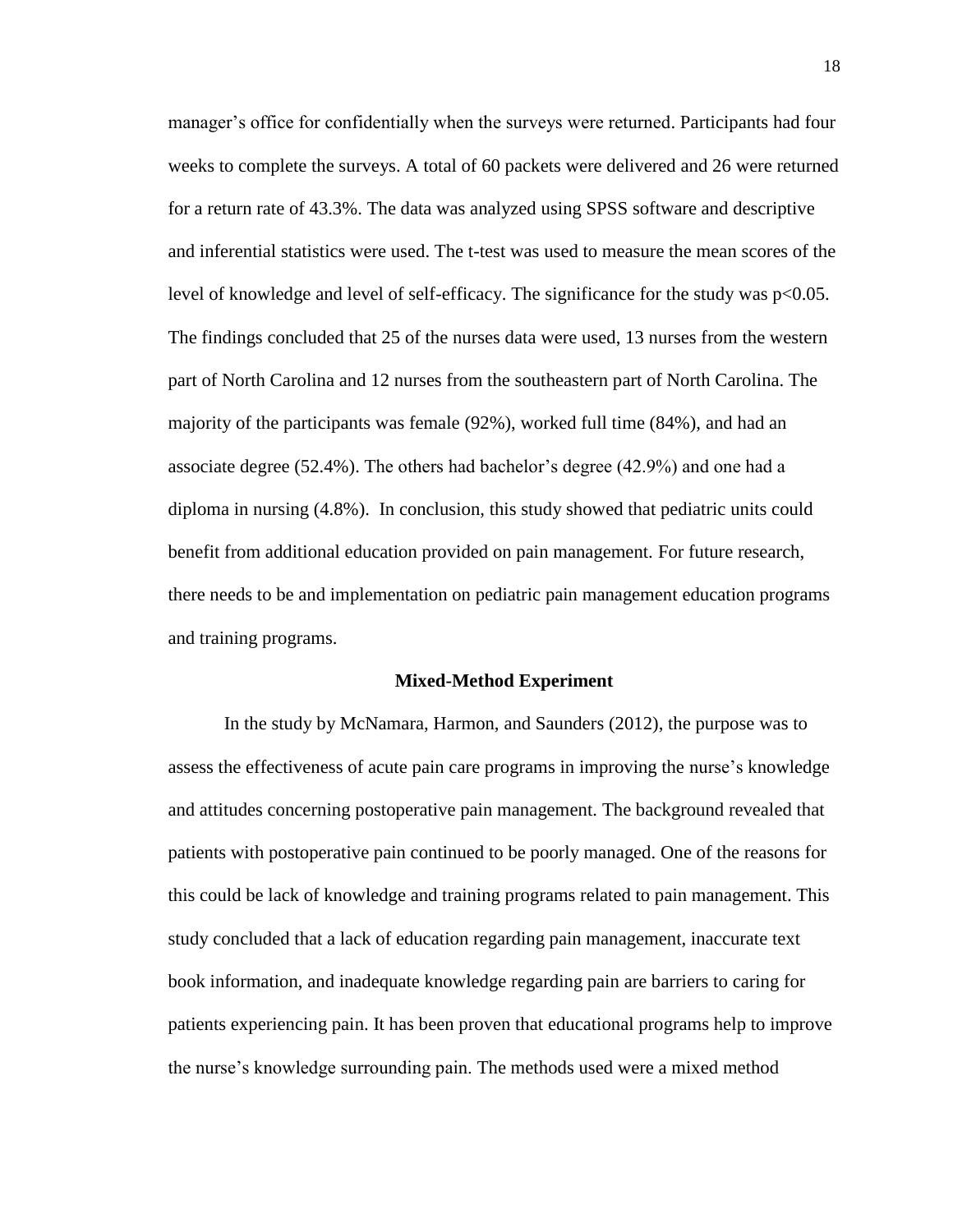experimental approach to examine the nurse's knowledge and attitudes of an educational program concerning pain assessment. This type of experiment allowed for the participants to be examined before, immediately after, and six weeks post course completion. There were 59 nurses that attended the course and they were given an 18 item questionnaire related to pain management. The questionnaire was administered just before the course, immediately after the course, and six weeks after the course. The data was entered into SPSS and descriptive statistics was used to translate the data. The results showed that the educational program intervention was successful and helped to improve the nurses knowledge and attitudes towards pain management and assessment  $(p<0.01)$ . In conclusion, this study abetted to determine that educational programs are beneficial in improving patient's pain management. Despite the interventions in place, patients continue to have postoperative pain. Ongoing pain education is essential in the clinical setting.

In a study by Naveh, Leshem, Dror, and Musgrave (2011), the purpose was to examine pain management including satisfaction, severity, and barriers related to pain management among cancer patients in a hospital in Israel. Cancer pain continues to be a problem worldwide so the oncology nurses began to develop improvement programs to improve cancer pain. A descriptive, cross-sectional, correlational study was completed in a large teaching hospital in Israel specific to the oncology unit. A total of 144 patients participated in the study from hematology, oncology, and bone marrow transplant units. Participation guidelines were that the patient must be 18 years of age or older, speak Hebrew, have a cancer diagnosis, and have had pain with in the past 24 hours. Instruments used in this study were the Revised American Pain Society-Patient Outcome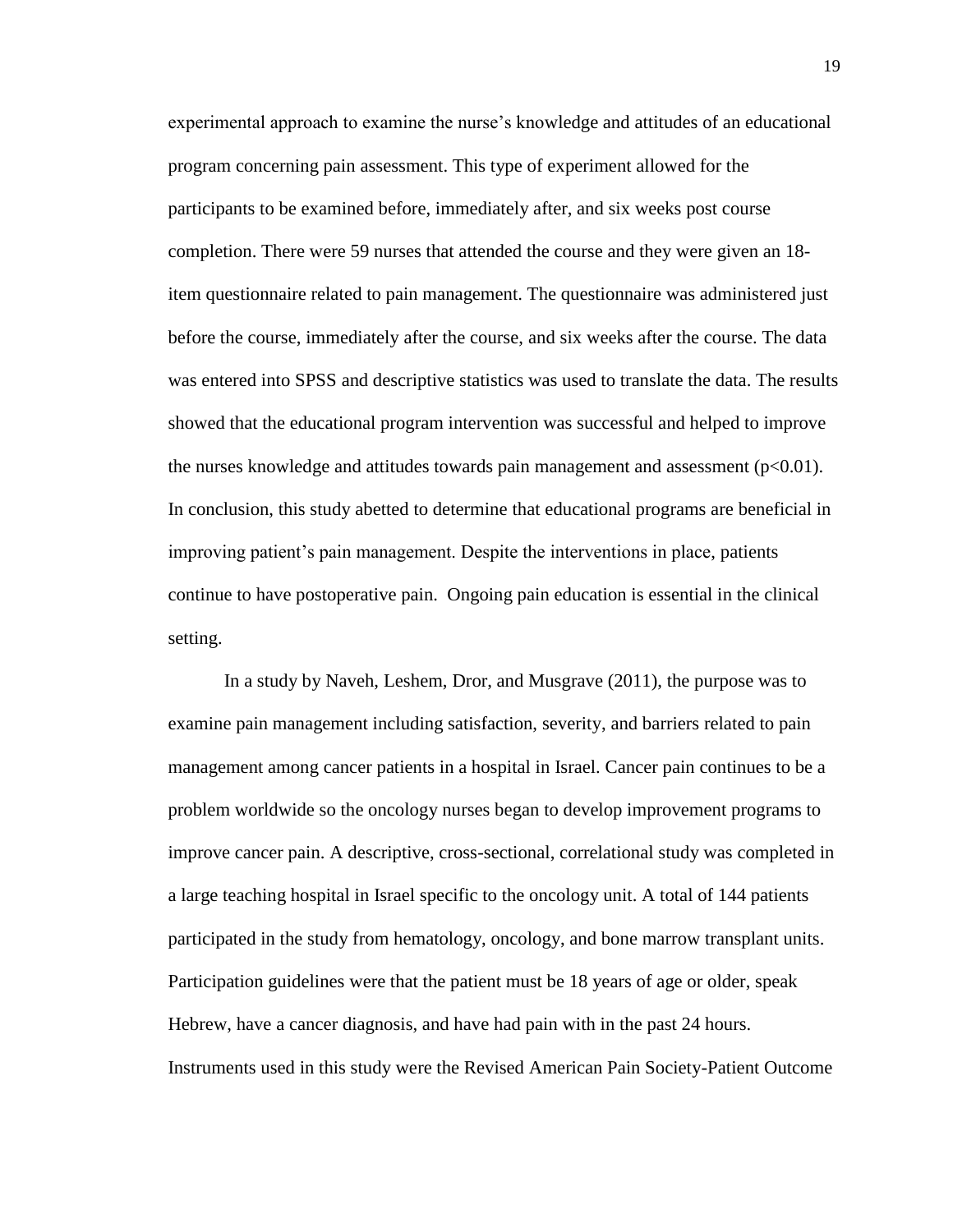Questionnaire (APS-POQ) the Barriers Questionnaire-Short Form (BQ-SF) and the Demographic Data Questionnaire. The APS-POQ asked three questions regarding pain severity, pain now, worst pain and least pain after pain medication, and was scored zero meaning no pain and ten being the worst pain. The questionnaire was used in inpatient and outpatient settings of the hospital. The BS-SF measured patients concerns regarding reporting pain and the use of analgesics. The demographic date included age, gender, marital status, place of birth, religion, and religiosity. Research nurses approached the appropriate patients for data collection. Patients who were actively dying, unconscious, and unable to speak Hebrew were not approached. The data was analyzed using descriptive statistics. The results showed that most of the participants were married, Jewish, and were educated beyond high school. The pain severity results showed that 77 patients (65%) reported that they received their pain medication within 15 minutes or less when ask for it, 21 patients (18%) never asked for pain medication, and 83 patients (66%) never asked to change their pain medications even if they felt they were not working. The satisfaction with treatment revealed a difference between the patients satisfaction level between the doctors, nurses, and how long they had to wait for their pain medication. Patients who waited an hour or less were more satisfied with treatment than patients who waited an hour or longer for their medications. Barriers related to pain management included fear of addiction, and patients wanting to save the pain medication for fear that pain may get worse. In conclusion, this study revealed that cancer patients pain severity and their understanding of outcomes may encumber pain relief. For future nursing implications, increasing patient education related to barriers could help to manage pain relief.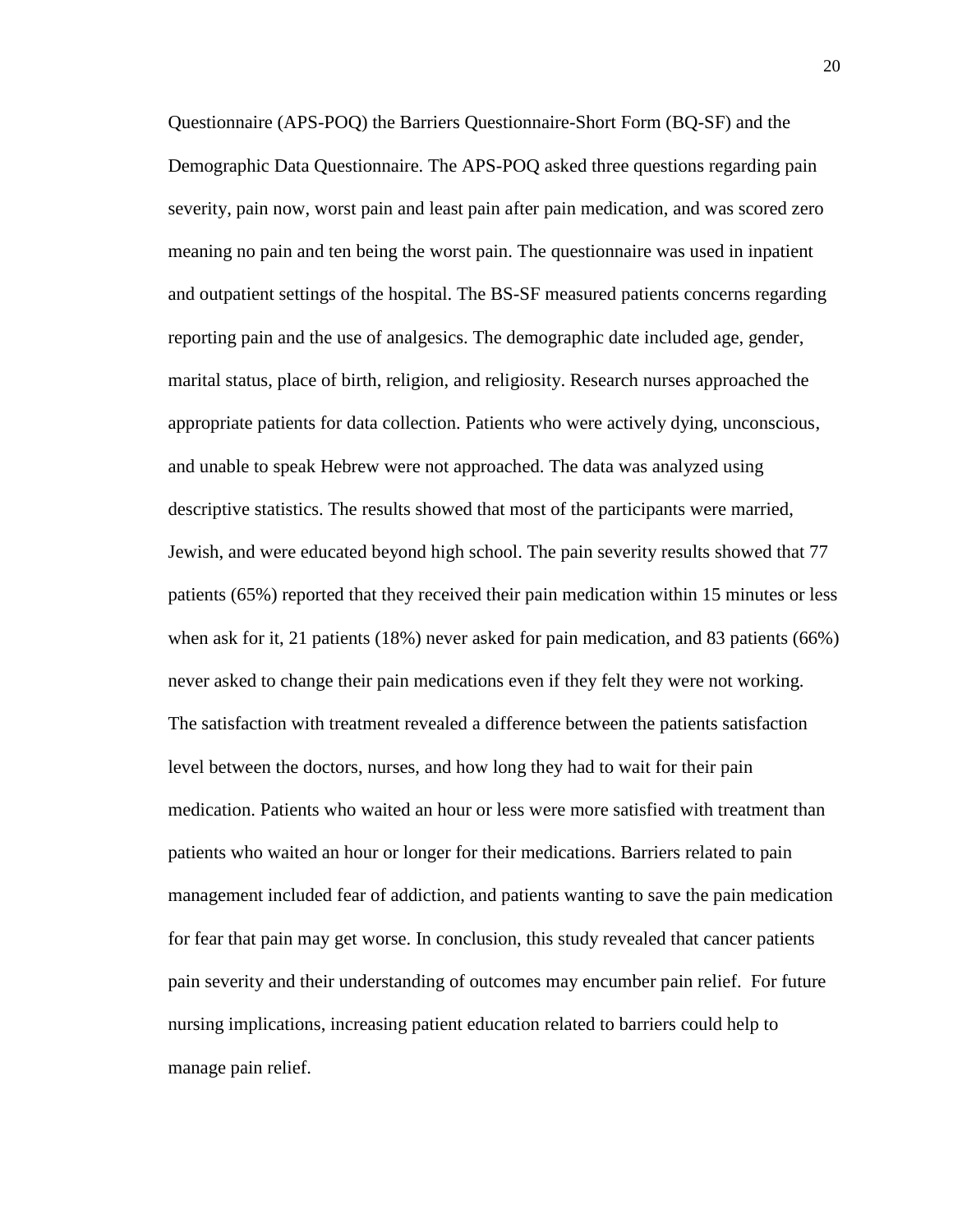#### **Cross Sectional**

In the study by Wang and Tsai (2010), the purpose was to explore the nurses' knowledge and barriers regarding pain management in intensive care units in Taiwan. The background revealed that pain remains a major issue even in the ICU. Patients are even at higher risk for pain being undertreated due to being intubated or unconscious. Nurses need to have the proper knowledge and skills regarding pain management to be able to effectively care for these patients. The design for this study was a cross-sectional study. The setting was from 16 different hospitals located in Taiwan. The nurses had to be 18 years or older and currently working in the ICU. The research instruments used was the Twain version of Nurses Knowledge and Attitudes Survey (NKAS-T) and the barriers to pain management using a research developed scale that was specific to this study. The nurse's knowledge regarding pain management was measured. The perceived barriers and pain knowledge was analyzed using SPSS and descriptive statistics was used. The results showed that of the 378 questionnaires sent out, 370 were returned, with a response rate of (97.9%). Most all participants were female and held a bachelor's degree or above, however most of the participants have never had any formal training in pain management but admitted that they take care of patients in pain on a daily basis. The results also showed that the nurses had a poor perception of pain management, and the most common listed barrier was the nurses said they needed a doctor's order for pain medication. The knowledge varied by education level, hospital, and clinical competence level. In conclusion, the results showed a strong need to increase pain management education programs to the ICU nurses in Taiwan. This research study is relevant to clinical practice in the fact that pain knowledge and pain barriers should be addressed in the ICU's in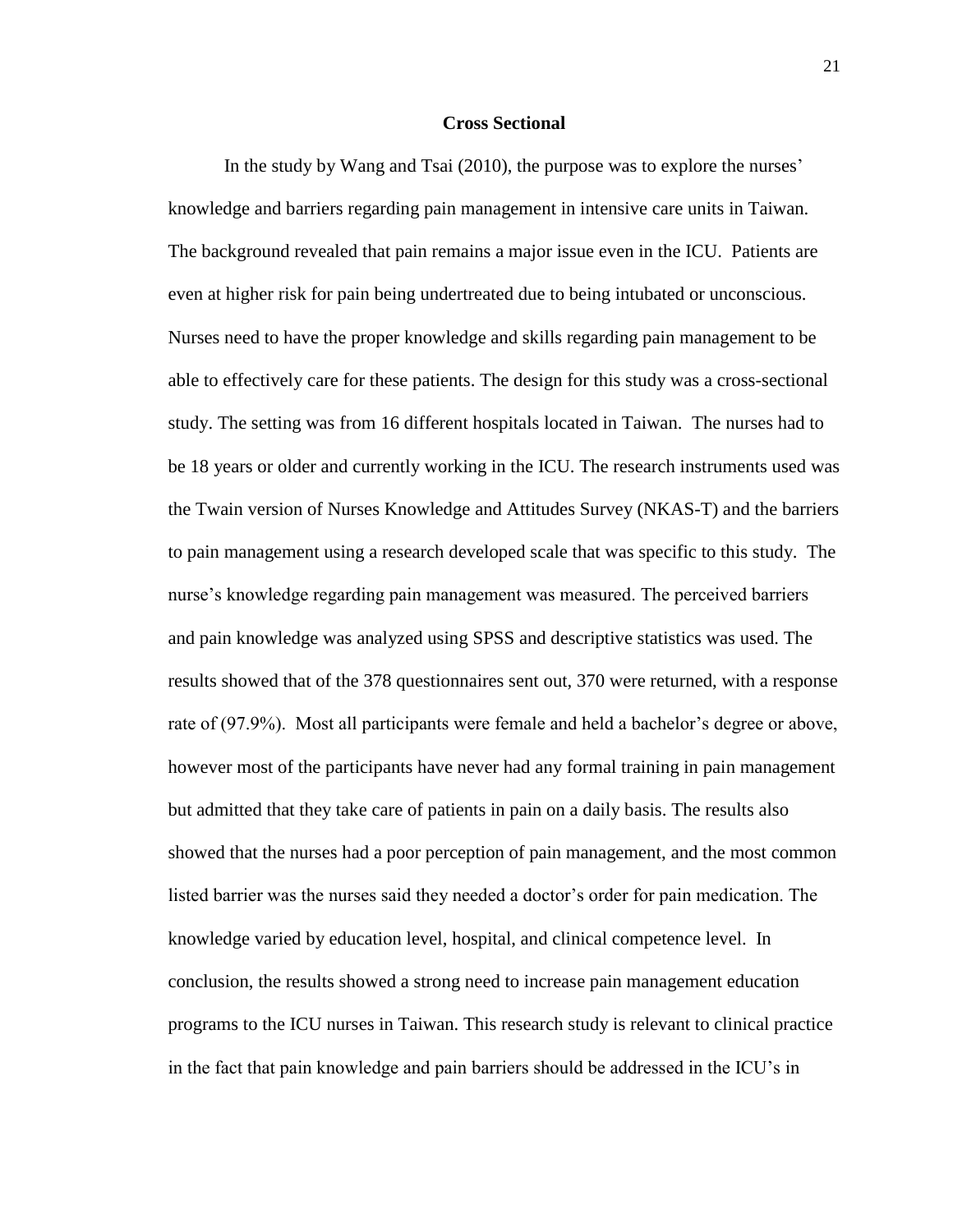Taiwan. Ongoing pain education courses are a must which include topics such as: pain assessment, analgesia, effects and side effects of pain medication, and pain symptoms.

In a study by Barnett, Mulvenon, Dalrymple, and Connelly (2010), the purpose was to investigate the nurses' current knowledge, attitudes, and practice patterns regarding titration of opioid infusions at the end of life. The method used for this study was a cross-sectional descriptive survey that used quantitative and qualitative questions. The settings were two community based hospitals and an academic medical center. The instrument used for this research was a survey that was designed by nurses who are experts in this content area. The survey consisted of 20 questions, 16 of those were quantitative and four were qualitative. The results revealed that 1,089 nurses received the survey however, only 181 nurses participated in the survey from the three area hospitals, (91%) were female, and 40 years old, and had been a nurse for 13 years. The majority of the nurses (78%) felt that comfortable titrating opioids however, only one of the knowledge questions was answered correctly from the survey at (68.5%). When asked if the hospital had a policy for titrating opioids, more than half of the nurses responded that they did not know (56.4%). The outcomes of this study show that nurses who are providing care to patients at the end of life could benefit from further education regarding opioid titration. Education for end of life care can be achieved through pain assessment and management. This study revealed that the nurse's knowledge for providing optimal pain relief is not adequate. For future concerns it is vital that evidence based research be made available to the bedside nurses.

In a study by Al Khalaileh and Al Qadire (2012), the purpose was to explore barriers to cancer pain management among the Jordanian nurses. As expected, pain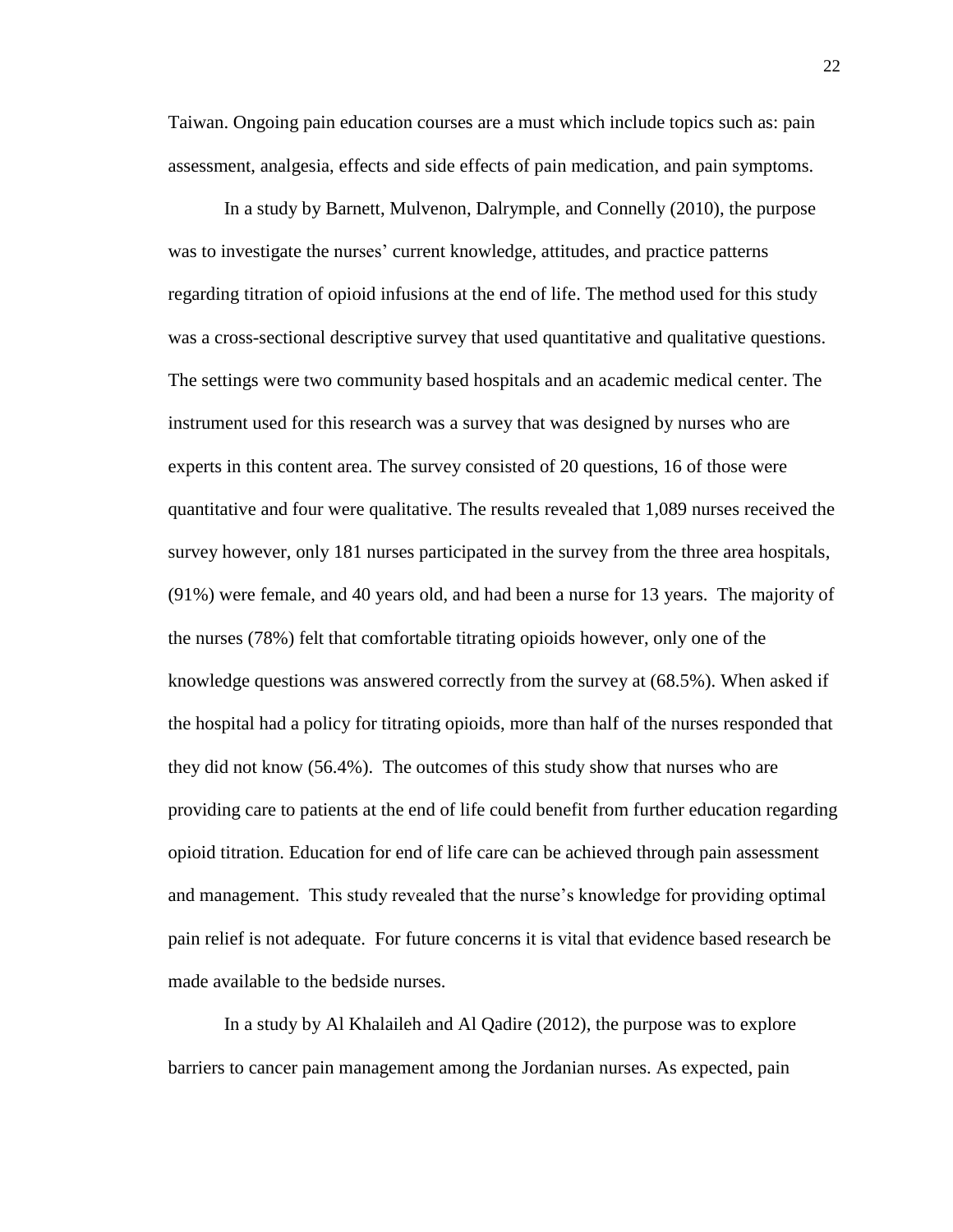continues to be a problem for most cancer patients. One of the suspected reasons could be several different barriers related to pain management. A few of the barriers include: poor communication between nurses and physicians, lack of pain assessment, and lack of team work. The research method used was quantitative with a cross-sectional design. Data was collected from nurses working on three different oncology units at three different hospitals in Jordan. A total of 150 questionnaires were sent out and 96 nurses participated in the survey. Instruments used were a demographic sheet that asked about age and education and a barrier questionnaire that was used to measure optimal pain management. This survey consisted of 27 Likert type questions. The data was entered into SPSS and descriptive statistics was used to describe the questions. There was a high level of barriers among the nurses with a mean score of (2.5). The results showed that nurses had a negative attitude in regards to cancer pain; however the negative attitudes could be in direct relation to a lack of knowledge and education regarding this topic. In conclusion, cancer pain remains undertreated, and many barriers exist with the nurses in Jordan such as, lack of knowledge, thought of medications causing more harm than good, and negative attitudes regarding cancer pain. It is pertinent that regular pain medication be added in the nursing school curricula in Jordan and that frequent pain education courses be offered to the oncology nurses.

In a study by Monroe, Carter, Feldt, Tolley, and Cowan (2012), the purpose was to be able to assess cancer pain in patients with a diagnosis of dementia at the end of life. Patients with advanced dementia are unable to report pain like most patients, so nonverbal communication from the patients is vital. Knowing how patients with dementia experience pain is important for any of the healthcare members helping to provide care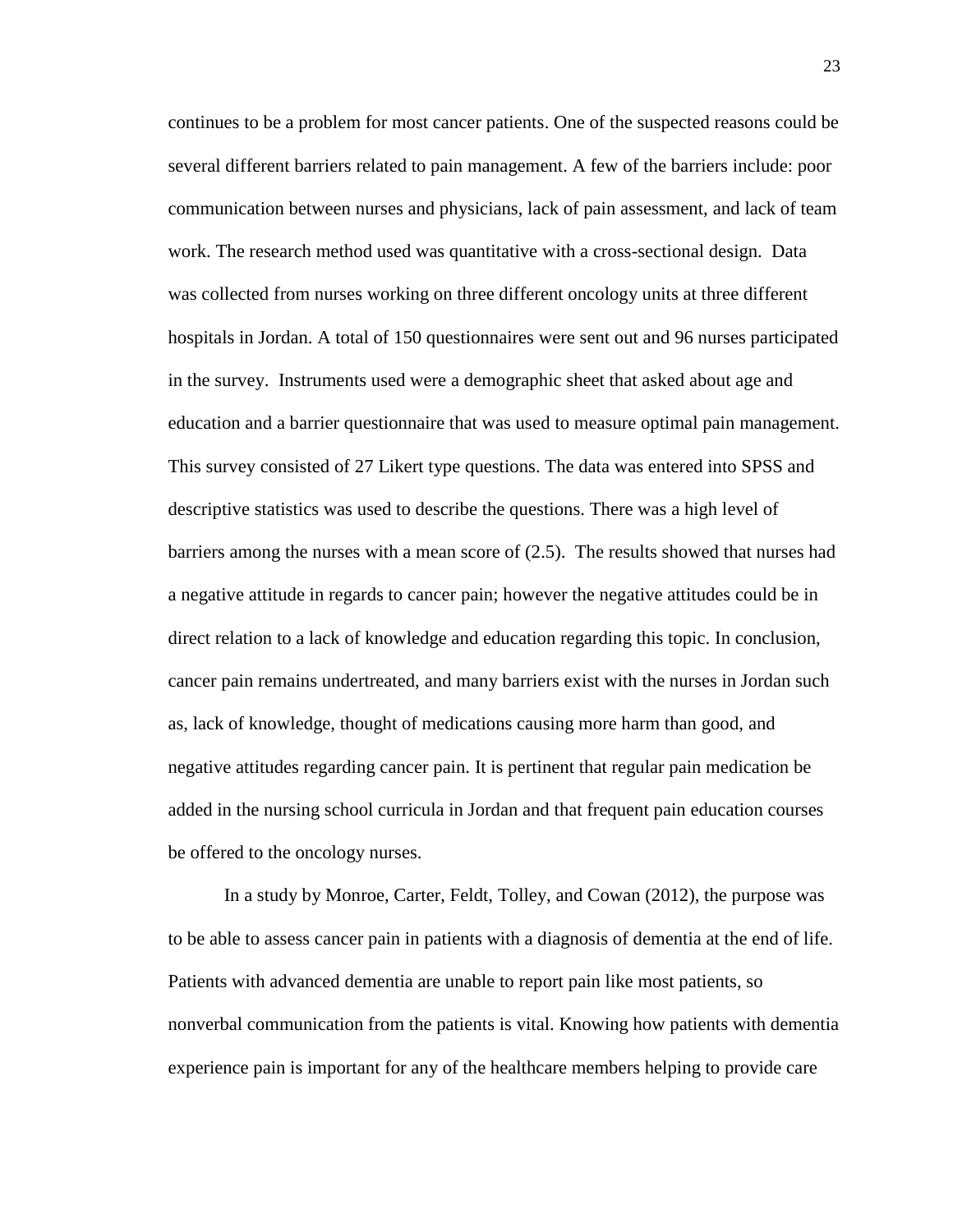for this patient. The design was a cross-sectional study using chart audits from 2009 from patients with a diagnosis of dementia. The sample consisted of 11 nursing homes including profit and nonprofit. However, nine agreed to participate, two were profit and seven nonprofit, yielding participation rates of 82%. Records of patients with a diagnosis of dementia, Lewy body dementia, vascular dementia, Alzheimer's, or a combination that had also died from cancer were evaluated. A total of 48 charts were examined. The instruments included the Discomfort Behavior Scale (DBS) and the Cognitive Performance Scale (CPS). The DBS measures pain based on direct observation of behavior and the CPS measures cognitive ability, such as eating, short term memory, and decision making skills. The results showed that patients with dementia were associated negatively with pain behavior. The survey examined how much narcotic pain medication the patients had over the last two weeks of life, and it revealed that patients with severe dementia received less opioids. In conclusion, methods used to assess for pain in patients with dementia needs to be improved. Patients with dementia have less pain behaviors, and as the healthcare professionals we need to be educated on the behavioral indicators to pick up on including the nonverbal communication signals that the patients are sending.

#### **Conceptual Framework**

In a study by Skalski, DiGerolamo, and Gigliotti (2006), the purpose was to identify and categorize stressors in five different client populations using the Neuman's System Model based studies. The Neuman System Model was developed in 1970 as an educational model but has served as a framework to unify nursing knowledge. The model proposes that the client is in interaction with the intra, inter, or extra-personal singularities. The singularities are known as stressors which can annex the client's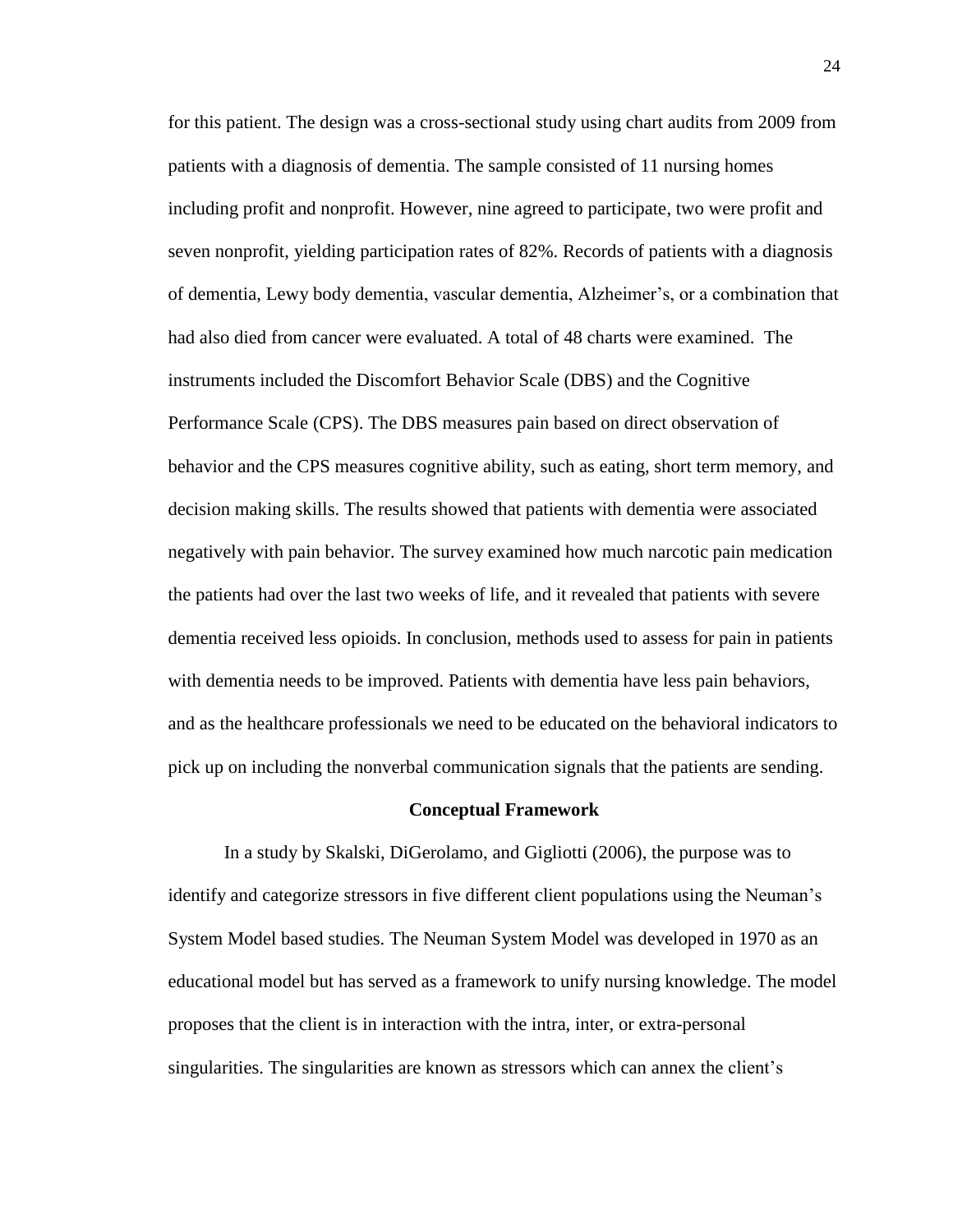normal state of health known as the normal line of defense; however the flexible line of defense can fight off the stressors. The flexible line of defense has five variables including: spiritual, developmental, sociocultural, physiological, and psychological. A stress response occurs when the line of defense is weak and becomes occupied. One of the goals in nursing is to help the client strengthen their lines of defense with the outcome of reasonable health. The review method includes Cooper's (1989) five stage integrative review using: problem formulation, data collection, data evaluation, analysis and interpretation, and dissemination. Research literature from 1987-2005 was reviewed and a total of 87 journals were published, and 13 of the 87 were appropriate for stressor studies. The findings revealed that data was mostly collected from interviews and that categorization of the intra, inter, and extra-personal was present. The stressors existed in the five populations that were studied. They included: cancer survivors who reported a few stressors to be body image concerns, lack of support, and insurance concerns. Care receivers reported stressors to include anxiety and lack of support from family and friends. Patients in the intensive care units reported lack of patience, nurse and doctors who do not talk to you but over you, and physical discomforts. Parents whose children are undergoing day surgery reported stressors to include loss of control and separation anxiety, and caregivers reported stressors to include financial concerns, lack of support from family and friends, and role fatigue. In conclusion, the information gained through this middle range theory of the Neuman System Model showed that the caregiver role could be further tested for future knowledge.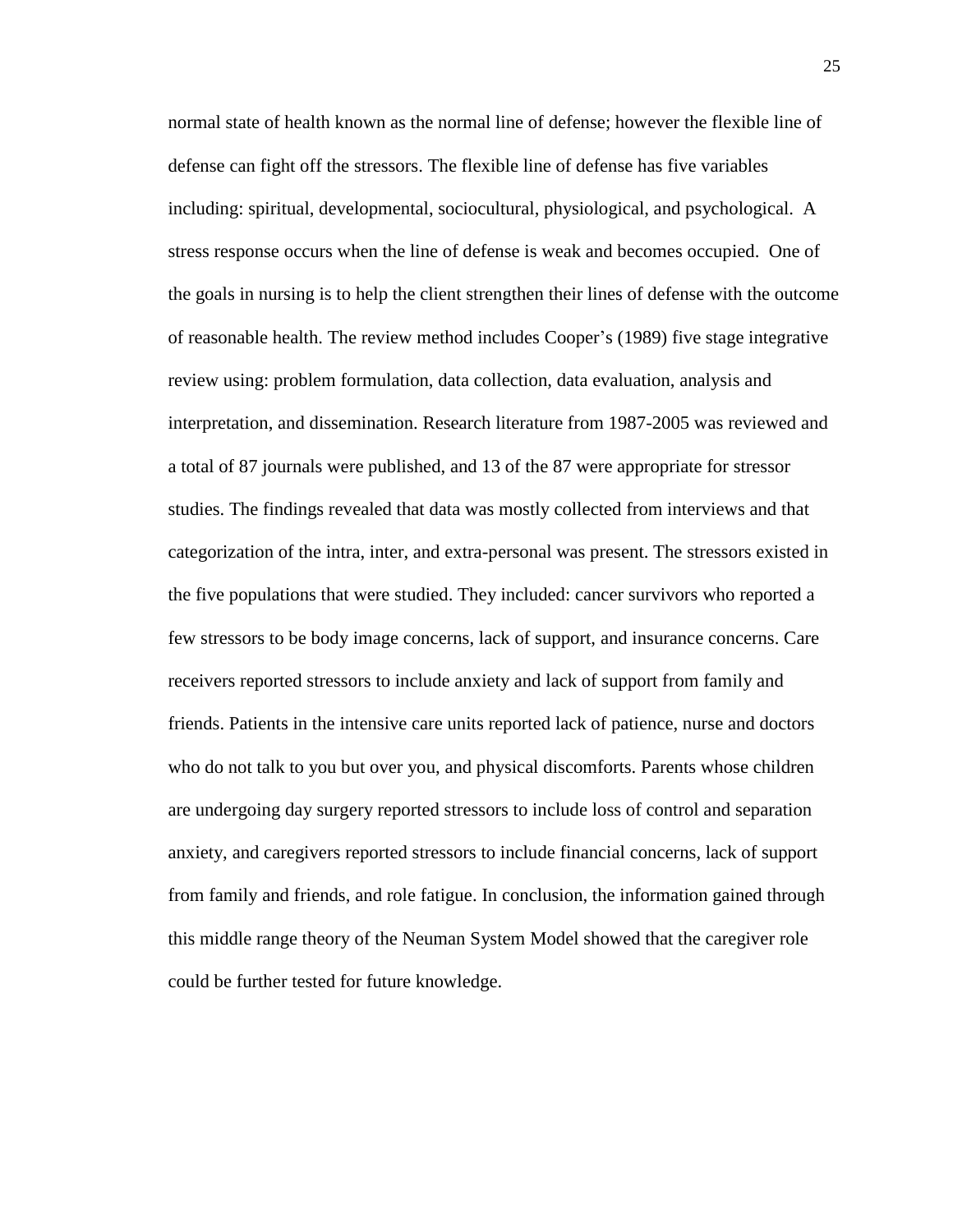#### **Strengths and Weakness of Literature Review**

During the literature review some of the strengths noted were clinicians noticing that there needs to be an increase in the research, technologies, and education related to pain management and end of life care. Clinicians are also noticing that there needs to be a bridge made between the gap of knowledge regarding pain management and the nurses interventions of assessing for pain and administering the pain medication ordered. Clinicians also noticed that evidence based research needs to be made more available to the nurses at the bedside.

A few of the most noted weaknesses included nurses have difficulty dealing with their own personal inner conflicts regarding administering pain medication, deficit of knowledge and attitudes regarding pain, lack of communication among the nurses and physicians, dealing with physicians who may not be comfortable prescribing the higher doses of pain medication, and improving the pain assessment skills for pediatric and dementia patients. The nursing curricula in nursing schools was also noted to need improvement, as faculty are not covering the content in depth as they should be to prepare the new graduates for the workforce regarding pain and end of life care.

#### **Summary**

Examining the research articles that associated the nurse perceptions at the end of life care and pain management revealed that there is still a lot of education that needs to be done regarding pain management at the end of life. Patients are still dying in pain, and these patients remain a challenge for nurses to care for. The nurses' knowledge and attitudes regarding pain management can impact the care greatly. The relationship between the nurse and physician also affects pain management. Nurses are seen as key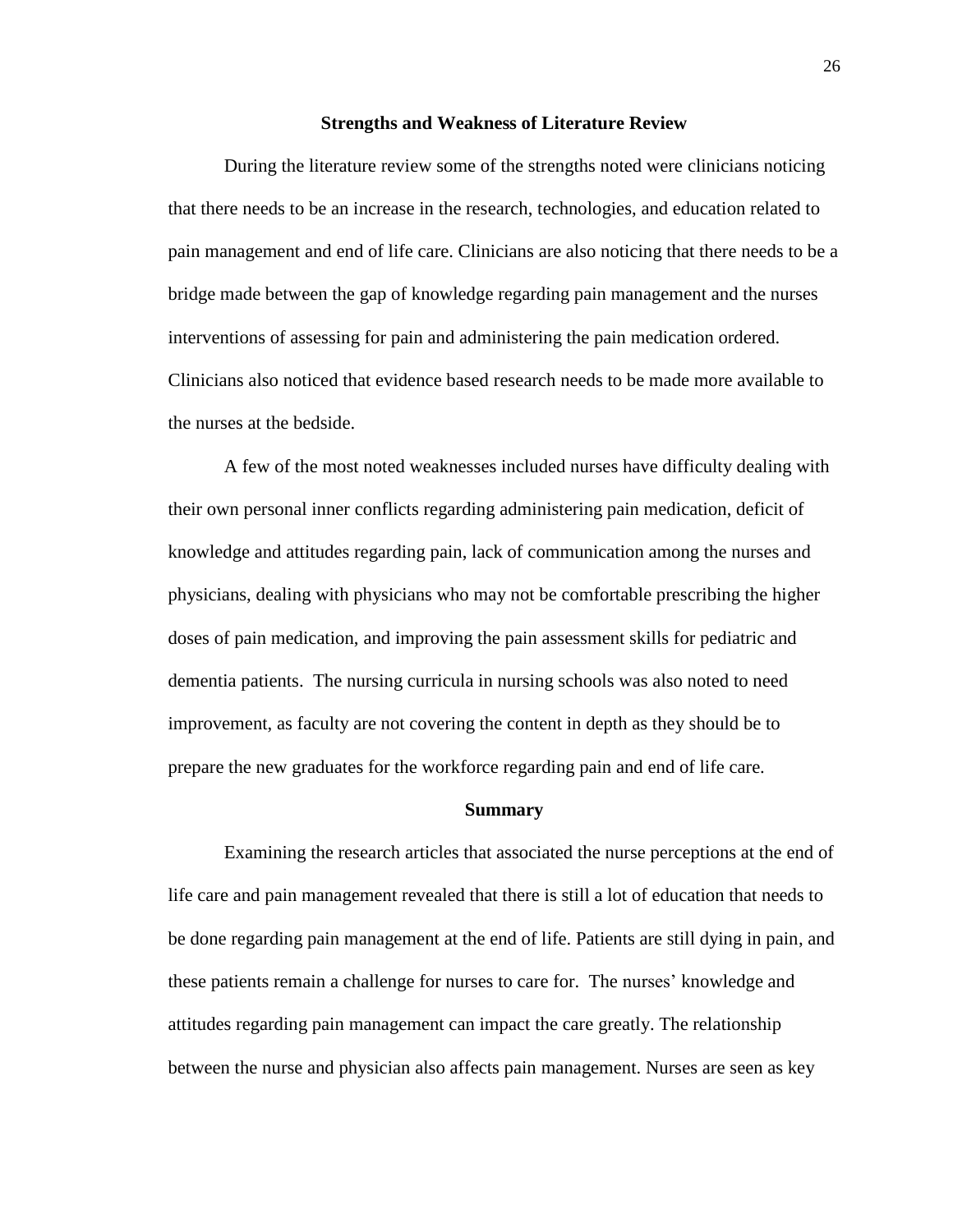figures in pain management, they are at the bedside with the patient the entire duration of the hospital stay (Blondal & Halldorsdottir, 2009). As the research has already stated, pain continues to be one of the main reasons patients seek healthcare (Gunnarsdottir & Gretarsdottir, 2011). Pain remains inadequately assessed and managed, and in order to improve pain management nurses could benefit from continuing education programs set up to target pain at the end of life care. Depending on the individual situation with each patient depends on the answer if nurses feel adequate pain medication is being administered at the end of life care. The literature review did determine that nurses are still requiring education on this topic even after determining that they felt competent in pain management.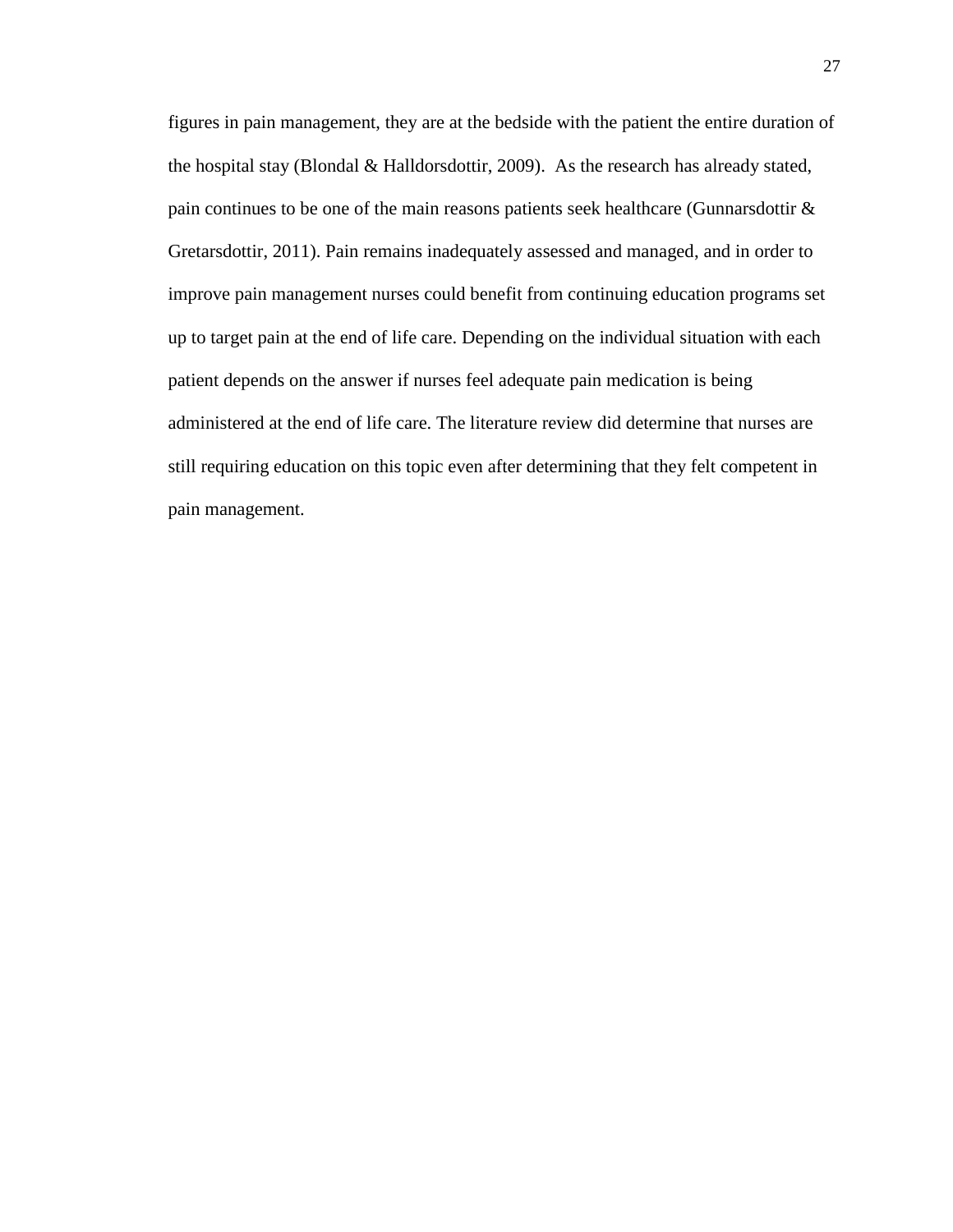#### **CHAPTER III**

# **Methodology**

The purpose of this study was to investigate the nurses' knowledge and attitude of nurses regarding pain management during the end of life. Are patients being adequately medicated with pain medication at the end of life? The methodology will help to better explore these findings.

## **Implementation**

This section discussed how the research was conducted. First, a research question was developed based on a current need the researcher had noticed in the nursing field. Then the IRB application was completed and approved. The sample was selected using the snowball method. Nurses were selected to participate depending on their experience of end of life care and pain management. A consent form (Appendix A) was sent out with the Knowledge and Attitudes Survey Regarding Pain Management (KASRP) (Appendix B) as well as the demographic form (Appendix C). The nurses were asked to complete the survey and demographic form, and by sending in the forms, consent was given. Nurses with various background experience participated in the survey from hospice and home health care agencies, acute care, and long term care facilities, and nurse educators, all of whom had patients experiencing pain at the end of life.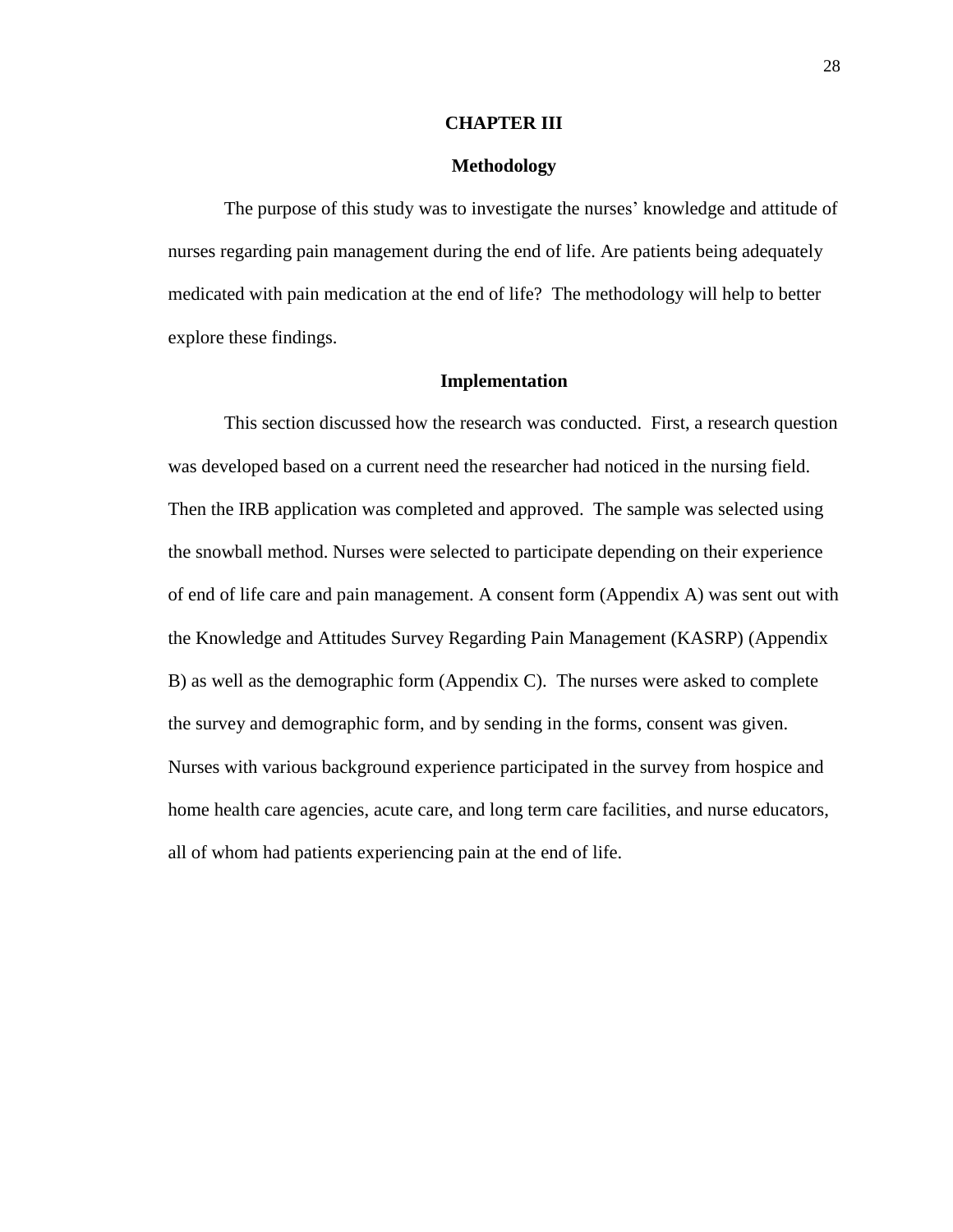#### **Setting**

The data for this study was collected from various nurses in different locations including two local hospitals for the acute care, long term care facilities that offer skilled services and rehab services, hospice and home health care settings, as well as nurses from the community college setting who have dealt with patients at the end of life.

## **Sample**

The sample consisted of nurses who were randomly selected using the snowball method through personal communication. Nurses were chosen by having had experience in taking care of patients at the end of life who also had pain management issues. The participants had two weeks to complete the survey and forms and mail back to the researcher.

#### **Design**

The design is a quantitative study and the time frame allowed was two weeks for the participants to complete the surveys and demographic forms and mail back to the researcher. An instrument designed by Ferrell and McCaffery (2012), which is a 37-item questionnaire that surveys the nurses' knowledge and attitudes regarding pain management. Surveys were distributed to a minimum of 20 nurses and participation was entirely voluntarily.

#### **Protection of Human Subjects**

Each participant was given a copy of the consent form accompanied by the KASRP survey. Participation was entirely voluntarily and no names were attached to the surveys. There was not any personal contact with any patients during this study. The completed forms will be kept in a secured double locked filing cabinet at the university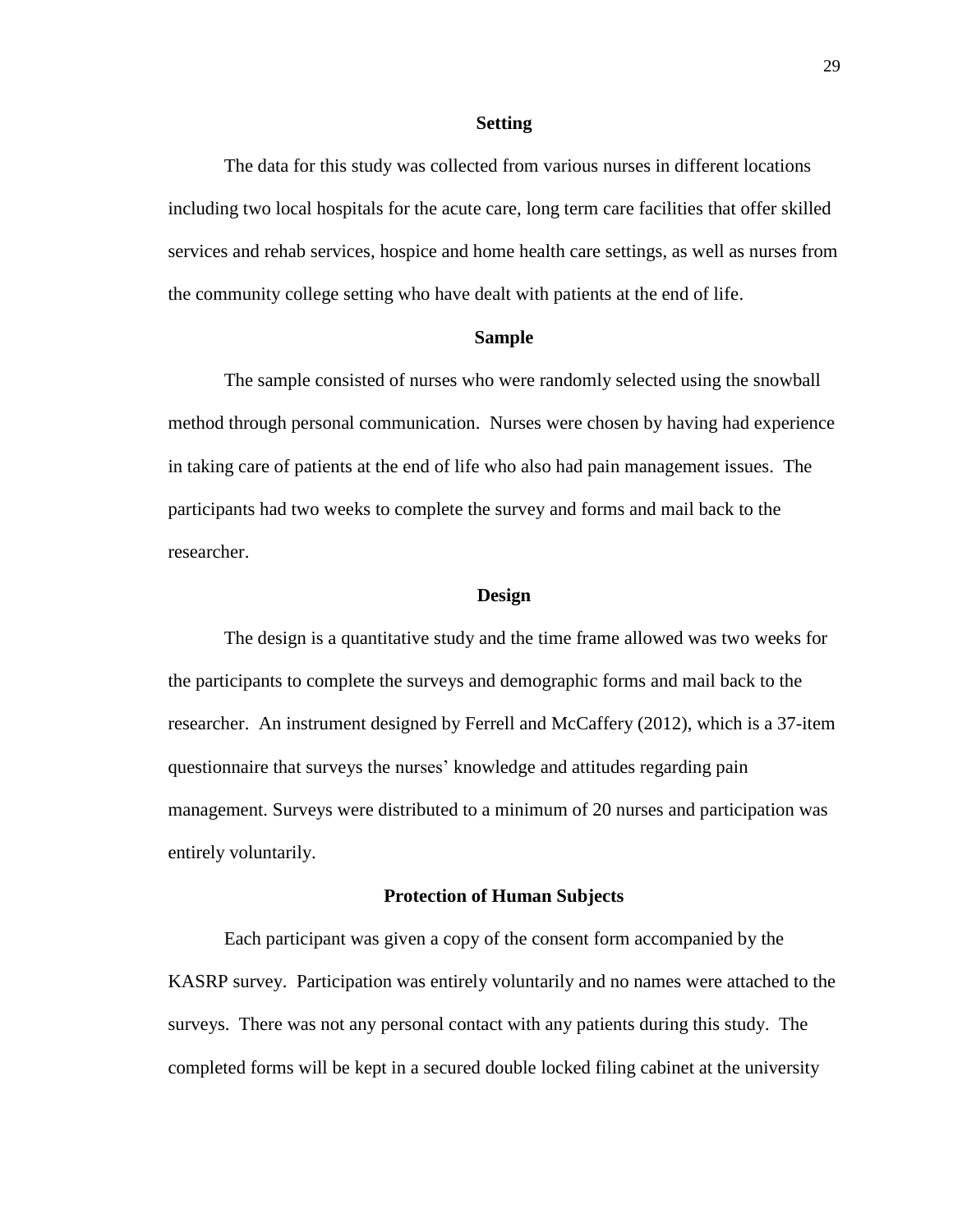per the IRB guidelines. Data will only be viewed by the researcher and data analyst. Any information that may be linked to the participant and the study will not be included in the reports for the data collection of this study.

# **Instruments**

The instrument used for this study and data collection was the Nurses Knowledge and Attitudes Survey Regarding Pain (KASRP). The validity of this instrument was established by pain experts and has been reviewed over several years. The content of this instrument has been derived from current standards pain management such as the American Pain Society, World Health Organization, and the National Comprehensive Cancer Network pain guidelines. The test-retest reliability was established (r>.80) by repeat testing in a continuing education class of staff nurses  $(N=60)$ . Internal consistency reliability was established (alpha r>.70) with items reflecting both knowledge and attitudes domains (Ferrell & McCaffery, 2012).

# **Data Collection**

Data required for this study included a demographic form and the KASRP survey. Data was collected by surveying 26 nurses. A total of 30 surveys were distributed and a total of 26 were returned. The snowball method was utilized to collect data; participation was entirely voluntarily. Forms were mailed back to the researcher via a self-addressed and postage paid envelope for data analysis. Data was collected by the researcher of this study during the early months of spring semester of 2014.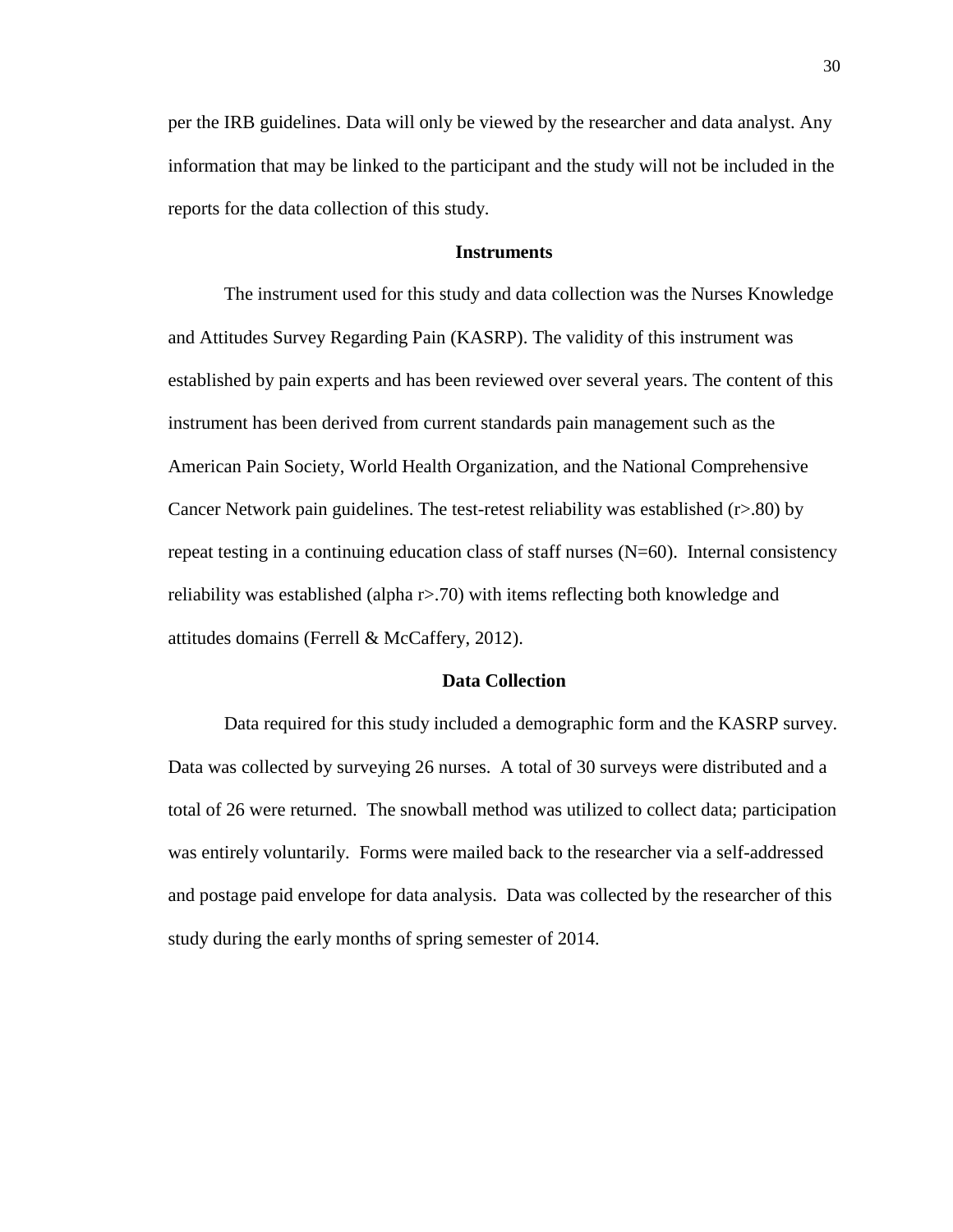## **Data Analysis**

Data was entered using the computer software program SAS version 9.3. ANOVA and descriptive statistics using the mean, mode, average, percentage and t-test was used to describe the data. A professional statistician entered the data.

# **Summary**

The purpose of this study was to describe the nurses' knowledge and attitudes regarding pain management to determine if the existing literature supports the research question of what is the nurses' knowledge and attitude of nurses regarding pain management during the end of life. This chapter described the research methodology utilized for this study. Analysis and findings are discussed in detail in chapter four.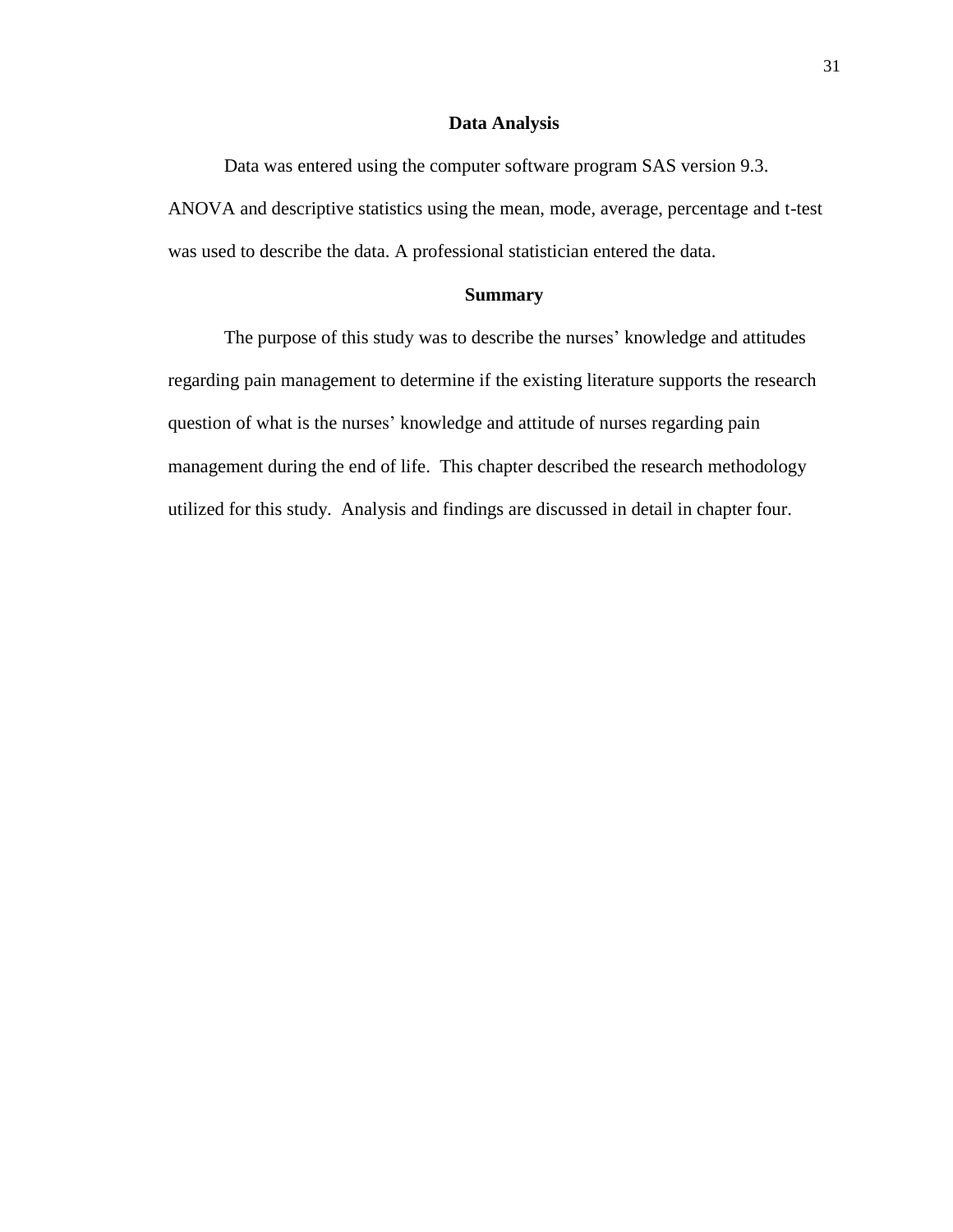#### **CHAPTER IV**

## **Results**

 The purpose of this study was to investigate the knowledge and attitude of nurses regarding pain management during the end of life. Are patients being adequately medicated with pain medication at the end of life? This is a quantitative study to investigate the effectiveness of registered nurses' knowledge and attitudes regarding pain management at the end of life. The results will be presented in graphs, tables, and as discussion. The discussion of the findings and presentations are given with respect to each of the research questions and presented to facilitate the readers understanding.

#### **Sample Characteristics**

The sample size for this research consisted of registered nurses working in acute care setting such as intensive care units, medical-surgical and telemetry units, long term care facilities including the rehabilitation units, hospice and home health care settings, as well as nurse educators working in the community college setting. Thirty surveys were hand delivered using the snowball method and 26 were returned. None of the surveys had to be withdrawn and the researcher was able to use all 26 that were returned. The respondents were given a copy of the informed consent form and a copy of the demographic form and also a copy of the Knowledge and Attitudes Survey regarding pain. The data received was aggregated, coded, and entered into SAS version 9.3 by a professional statistician. For the data analyses, descriptive statistics and ANOVA was used to evaluate the results.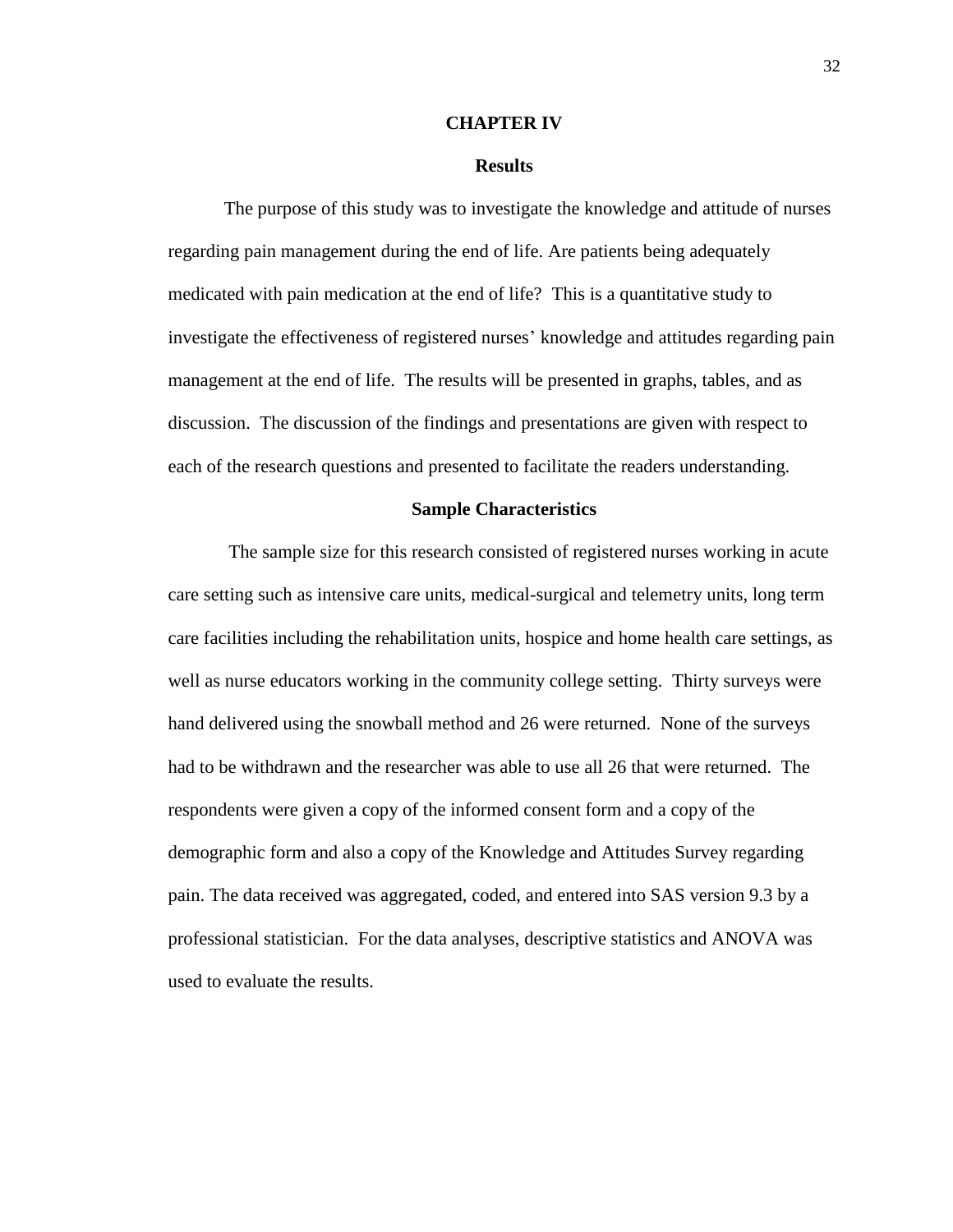# **Major Findings**

 The age group of the respondents range from 21-30 years of age 30.77% or eight respondents, 31-40 years of age 19.23% or five respondents, 41-50 years of age 19.23% or five respondents, 51-60 years of age 26.92% or seven respondents, and 61-70 years of age 3.85% or one respondent. Most of the surveys were completed by medical-surgical nurses at 34.62%, hospice nurses 15.38%, nursing education 15.38%, intensive care nurses 11.54%, long term care nurses 7.69%, telemetry nurses 11.54%, and the lowest respondents were home health listed as other at 3.85%. The current employment setting of the respondents are as follows according to the data. Acute care 46.15% or 12 respondents, home care 7.69% or two respondents, long term care 15.38% or four respondents, nursing education at the community college level 19.23% or five respondents, and hospice listed as other 11.54% or three respondents. (Table 1)

Table 1

# *The Current Employment Setting of the Respondents*

| Employment                                 | Frequency | Percent |
|--------------------------------------------|-----------|---------|
| <b>Acute Care</b>                          | 12        | 46.15   |
| Home-care                                  | 2         | 7.69    |
| Long-term Care                             | 4         | 15.38   |
| <b>Nursing Education Community College</b> | 5         | 19.23   |
| Other: Hospice                             | 3         | 11.54   |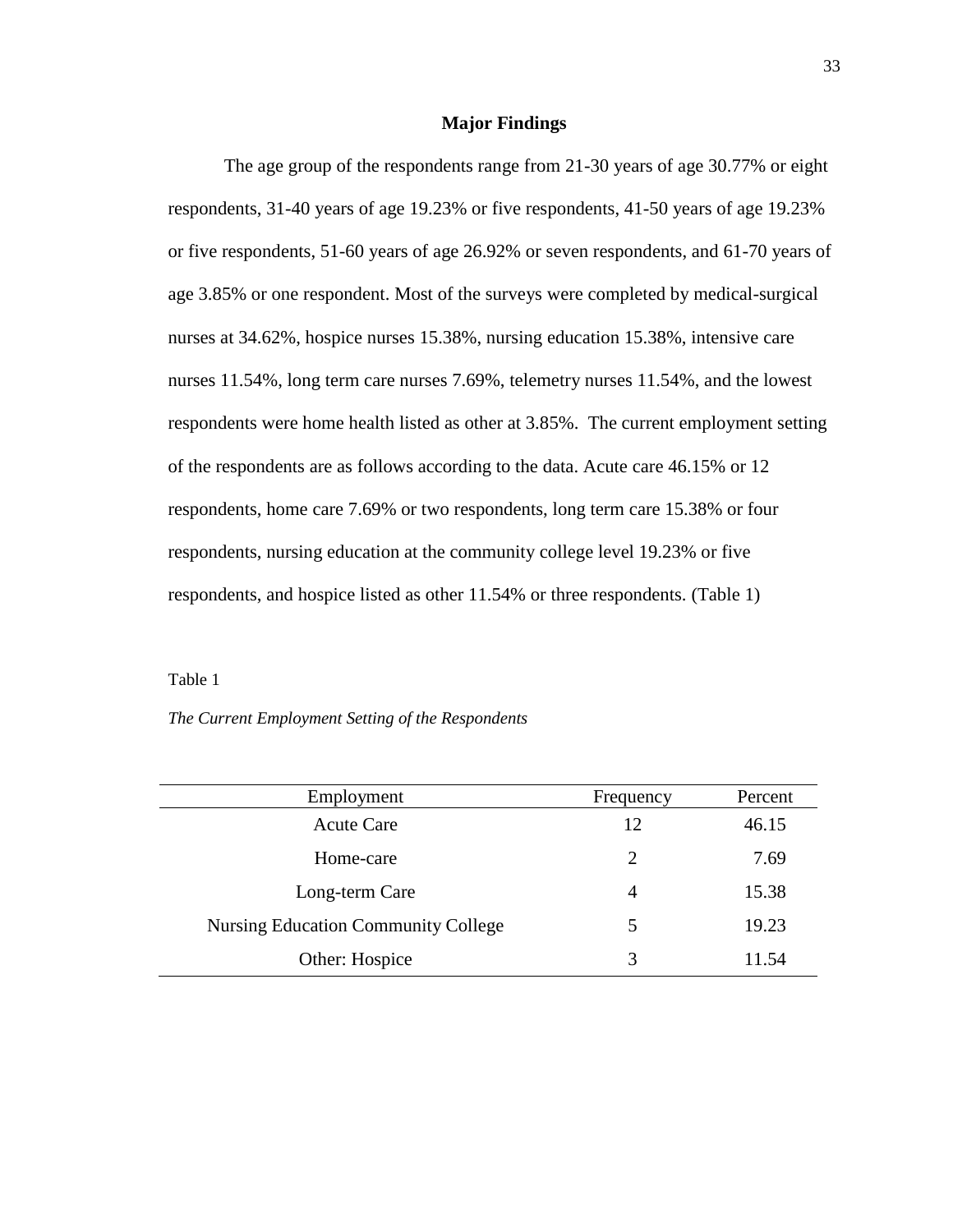The highest degree held by the respondents was a bachelor's degree 46.15% or 12 respondents and associate degree 34.62% or nine respondents and master's degree 19.23% or five respondents. (Table 2)

Table 2

*The Highest Degree of the Respondents*

| Degree                  | Frequency | Percent |
|-------------------------|-----------|---------|
| <b>Associate Degree</b> | Q         | 34.62   |
| Bachelor's Degree       | 12        | 46.15   |
| Master's Degree         |           | 19.23   |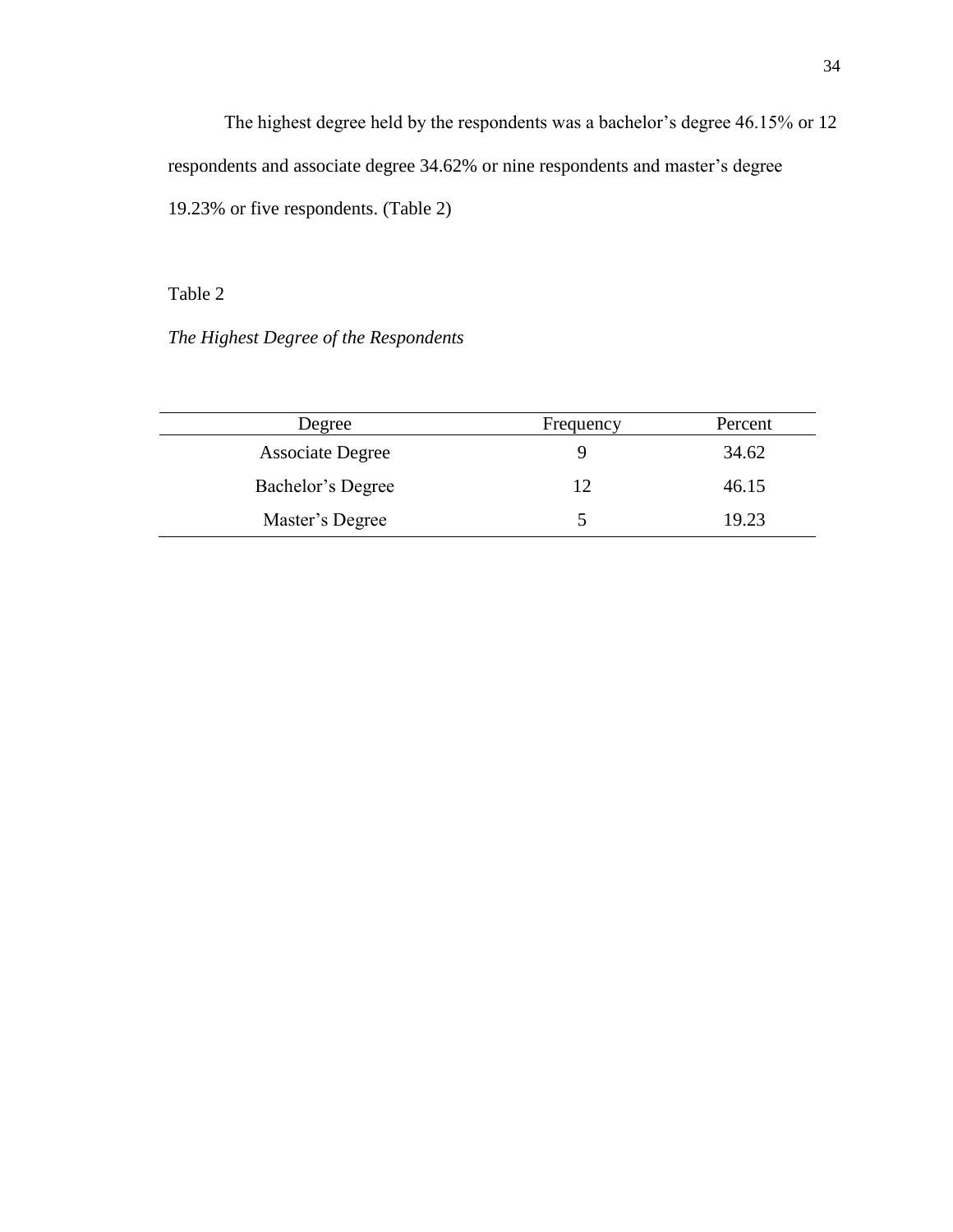The statistics show that 42.31% or 11of the respondents have been practicing as an RN for 10 years or less, respondents practicing 11-20 years was 23.08% or six respondents, 21-30 years 19.23% or five respondents and 31-45 years 15.38% or four respondents. (Table 3)

Table 3

*The Years of Practice of the Respondents*

| Practice      | Frequency | Percent |
|---------------|-----------|---------|
| $1-10$ years  |           | 42.31   |
| $11-20$ years | h         | 23.08   |
| $21-30$ years |           | 19.23   |
| $31-45$ years |           | 15.38   |

The data revealed that most of the respondents worked 21-30 hours a week 57.69% or 15 respondents, 15.38% or four respondents, worked one to 20 hours a week, and 41 or more hours a week was 26.92% or seven respondents. (Table 4) Table 4

*The Number of Weekly Hours of Work of the Respondents*

| <b>Weekly Hours</b> | Frequency | Percent |
|---------------------|-----------|---------|
| $1-20$ hours        |           | 15.38   |
| $21-30$ hours       | 15        | 57.69   |
| 41 or more hours    | 7         | 26.92   |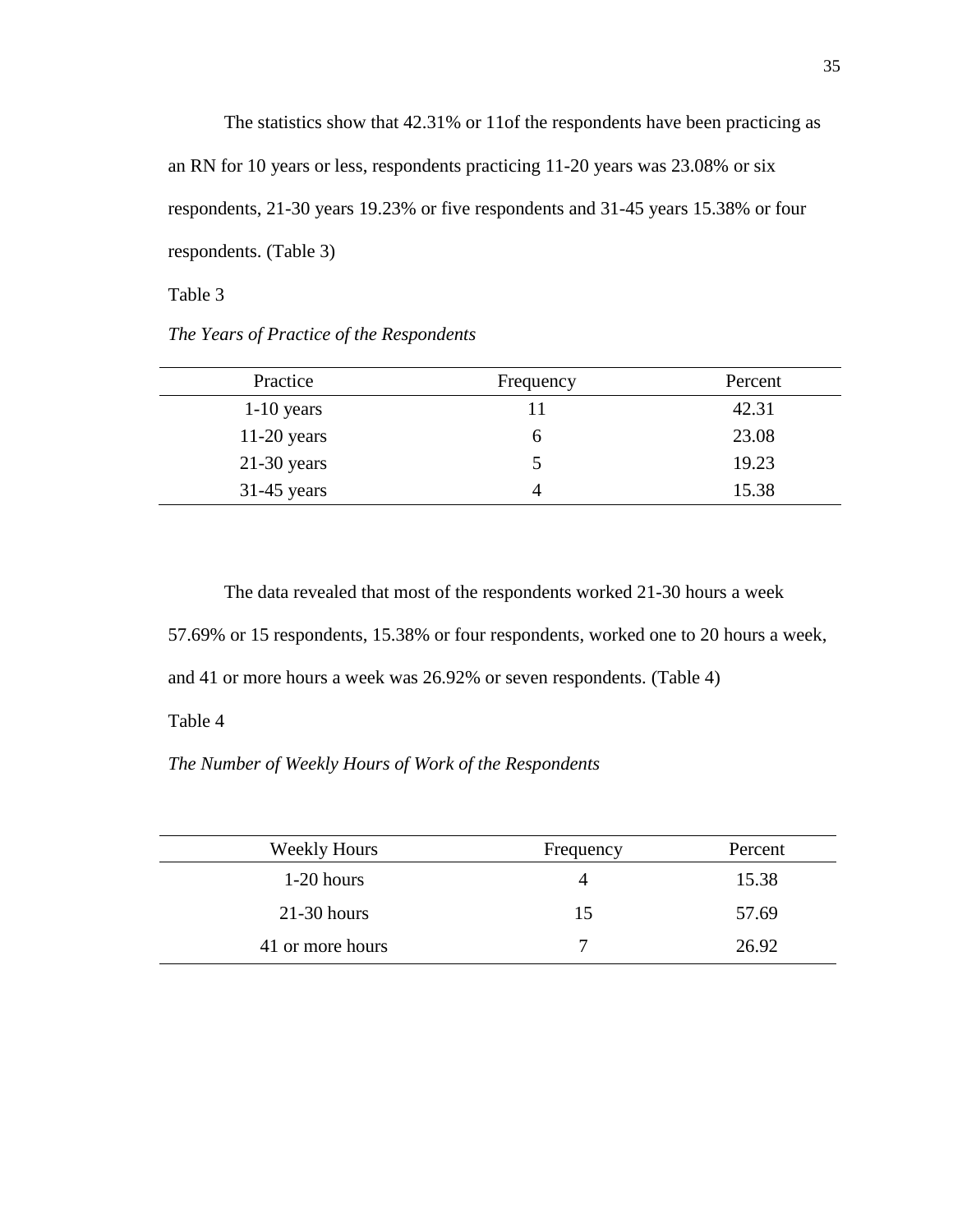The race of the respondents revealed 92.31% or 24 of the respondents were Caucasian, 3.85% or one respondent was Hispanic and 3.85% or one respondent was listed as other. (Table 5)

Table 5

*The Race of the Respondents*

| Race      | Frequency | Percent |
|-----------|-----------|---------|
| Caucasian | 24        | 92.31   |
| Hispanic  |           | 3.85    |
| Other     |           | 3.85    |

The respondents were ask how many patients they care for weekly and provide pain management the data revealed that 76.92% or 20 respondents care for one-20 patient's a week, 7.69% or two respondents listed that they care for 21-30 patients and week and 15.38% or four respondents reported that the question was not applicable due to their job description. (Table 6)

Table 6

*The Number of Patients Weekly Pain Management of the Respondents*

| Pain Management               | Frequency                   | Percent |
|-------------------------------|-----------------------------|---------|
| 1-20 patients                 | 20                          | 76.92   |
| 21-30 patients                | $\mathcal{D}_{\mathcal{A}}$ | 7.69    |
| No patients or Not Applicable | 4                           | 15.38   |
|                               |                             |         |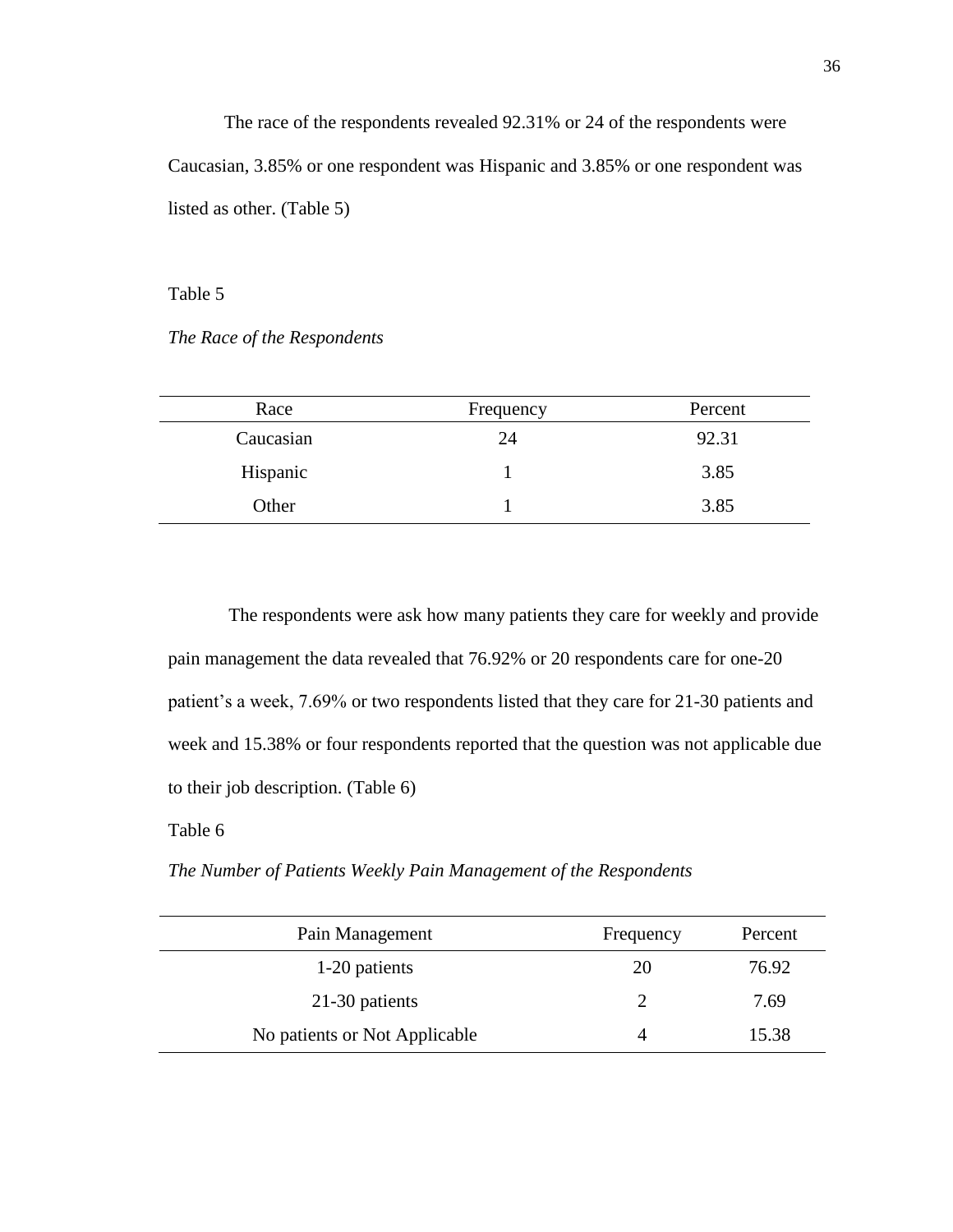The respondents were also ask how many patients do they care for a week that they provide end of life care for and the data revealed that 80.77% or 21 respondents reported that they care for one to 15 patients a week, and 3.85% or one respondent reported that they care for 21 or more patients a week at the end of life and 15.38% or four respondents reported that the question was not applicable due to their job description. (Table 7)

Table 7

*The Number of Patients Weekly End of Life Care of the Respondents*

| End of Life Care              | Frequency | Percent |
|-------------------------------|-----------|---------|
| 1-15 patients                 | 21        | 80.77   |
| 21 or more patients           |           | 3.85    |
| No patients or Not Applicable |           | 15.38   |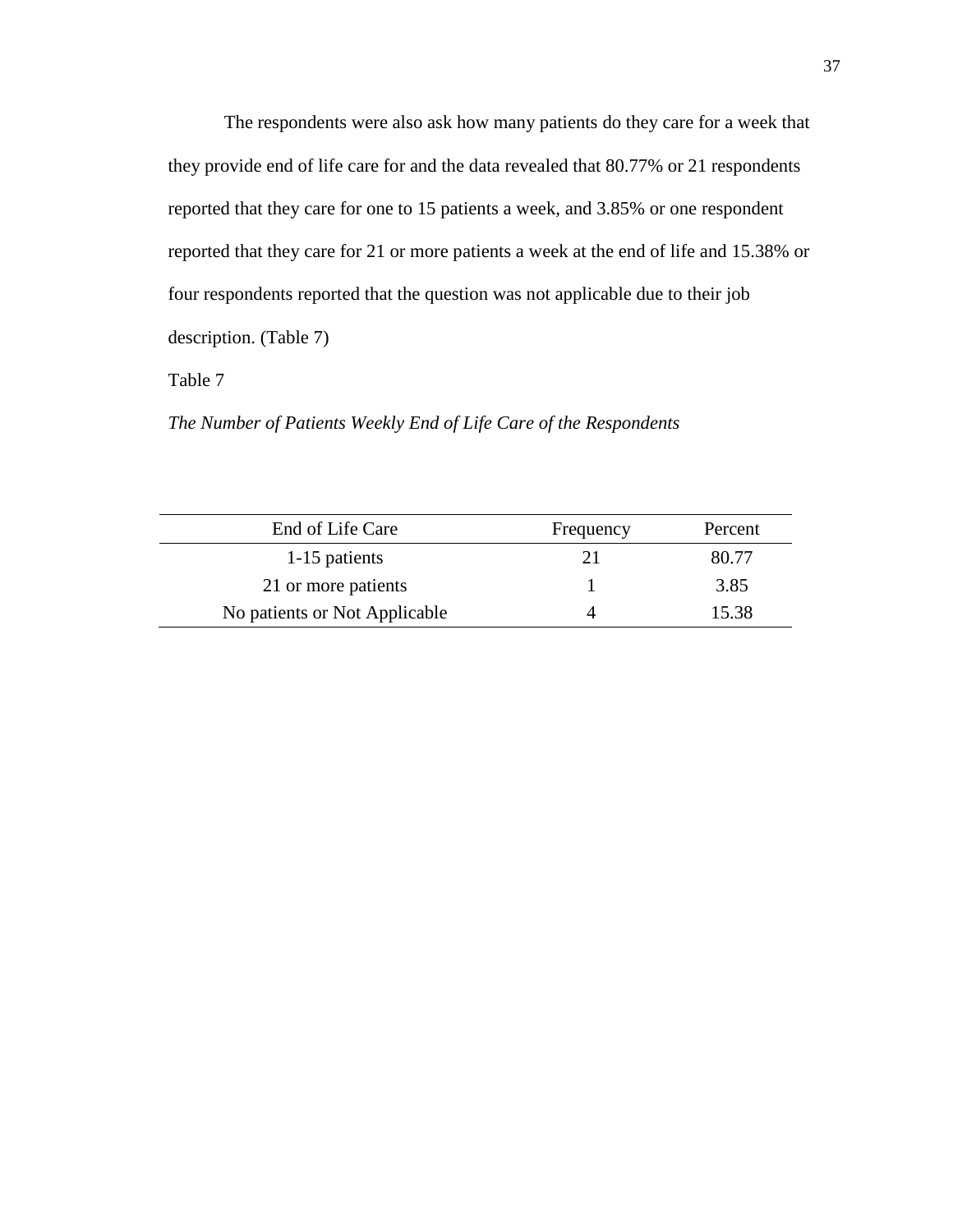The statistics revealed that the nurses surveyed show knowledge about pain management. The p-value  $(p<0.05)$  showed to be significant for this study and the sample n=26. The p-value is for the population proportion of correct (favorable) responses. Analyses of the first 21 questions were true/false. Next we consider the following statistical hypothesis.  $H_0$  is the null hypothesis and  $H_a$  is the alternate hypothesis.

(Table8)

Let  $H_0$ : The respondents are purely guessing (the respondents have no knowledge in pain management)

Ha: The respondents are more knowledgeable about pain management.

OR

Let  $H_0$ : The respondents are purely guessing (they have no knowledge in pain management)

Ha: The respondents are less knowledgeable about pain management.

In terms of symbols

 $H_0$ :  $p = 0.5$  (the respondents have no knowledge in pain management)

 $H_a$ :  $p > 0.5$  (the respondents are more knowledgeable about pain management)

 $H_0$ :  $p = 0.5$  (the respondents have no knowledge in pain management)

 $H_a$ :  $p < 0.5$  (the respondents are less knowledgeable about pain management)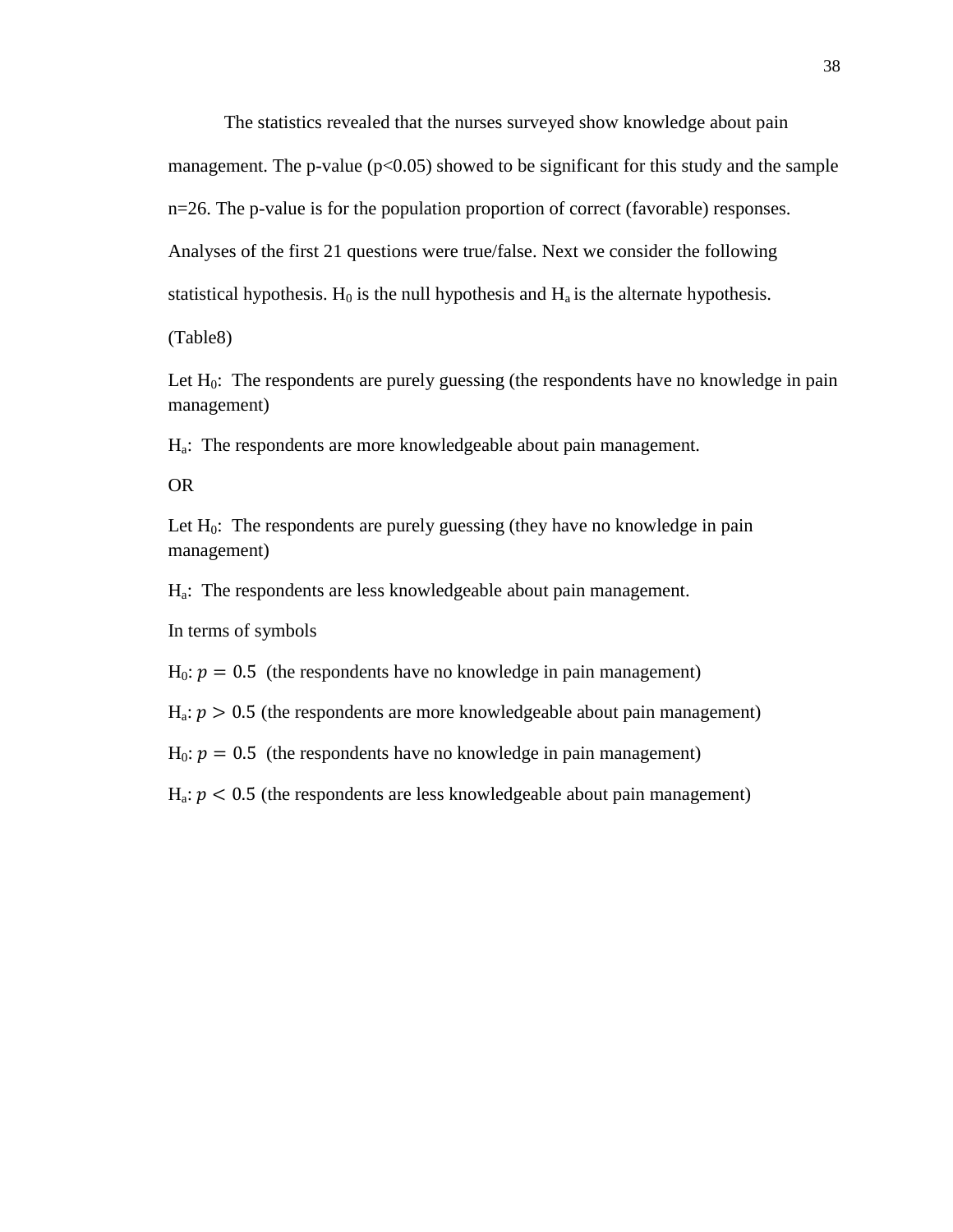# Table 8

# *Hypothesis Testing Questions 1-21*

| $\hat{p}$ (Sample<br>$\mathbf Q$<br>proportion)<br>Statistic<br>Interval<br>p-value<br>Conclusion<br>Frequency<br>Lower<br>$\mathbf T$<br>$\mathbf F$<br>Limit<br><b>Upper Limit</b><br>reject $H_0$ (the respondents are<br>25<br>0.999<br>more knowledgeable about Q1)<br>Q1<br>$\mathbf{1}$<br>0.9615*<br>4.7068<br>0.8036<br>< .0001<br>reject $H_0$ (the respondents are<br>23<br>$\mathfrak{Z}$<br>Q <sub>2</sub><br>$0.8846*$<br>more knowledgeable about Q2)<br>3.9223<br>0.6985<br>0.9755<br>< .0001<br>reject $H_0$ (the respondents are<br>22<br>Q <sub>3</sub><br>$\overline{4}$<br>$0.8462*$<br>3.5301<br>0.6513<br>0.9564<br>0.0002<br>more knowledgeable about Q3)<br>reject $H_0$ (the respondents are<br>0.9905<br>$\overline{2}$<br>Q <sub>4</sub><br>24<br>$0.9231**$<br>4.3146<br>0.7487<br>more knowledgeable about Q4)<br>< .0001<br>15<br>11<br>$0.5769*$<br>0.7845<br>0.3692<br>0.7665<br>0.2164<br>Q5<br>fail to reject $H_0$<br>Q <sub>6</sub><br>13<br>13<br>$0.5*$<br>$\boldsymbol{0}$<br>0.2993<br>0.7007<br>0.5<br>fail to reject $H_0$<br>reject $H_0$ (the respondents are<br>$\mathbf{0}$<br>$1**$<br>more knowledgeable about Q7)<br>Q7<br>26<br>5.099<br>0.8677<br>< .0001<br>1<br>Q8<br>15<br>11<br>$0.5769*$<br>0.3692<br>0.7665<br>0.2164<br>0.7845<br>fail to reject $H_0$<br>reject $H_0$ (the respondents are<br>Q <sub>9</sub><br>$\overline{4}$<br>22<br>$0.8462**$<br>3.5301<br>0.6513<br>0.0002<br>less knowledgeable about Q9)<br>0.9564<br>reject $H_0$ (the respondents are<br>5<br>21<br>more knowledgeable about Q10)<br>Q10<br>$0.8077*$<br>3.1379<br>0.6065<br>0.9345<br>0.0009<br>reject $H_0$ (the respondents are |
|--------------------------------------------------------------------------------------------------------------------------------------------------------------------------------------------------------------------------------------------------------------------------------------------------------------------------------------------------------------------------------------------------------------------------------------------------------------------------------------------------------------------------------------------------------------------------------------------------------------------------------------------------------------------------------------------------------------------------------------------------------------------------------------------------------------------------------------------------------------------------------------------------------------------------------------------------------------------------------------------------------------------------------------------------------------------------------------------------------------------------------------------------------------------------------------------------------------------------------------------------------------------------------------------------------------------------------------------------------------------------------------------------------------------------------------------------------------------------------------------------------------------------------------------------------------------------------------------------------------------------------------------------------------------------|
|                                                                                                                                                                                                                                                                                                                                                                                                                                                                                                                                                                                                                                                                                                                                                                                                                                                                                                                                                                                                                                                                                                                                                                                                                                                                                                                                                                                                                                                                                                                                                                                                                                                                          |
|                                                                                                                                                                                                                                                                                                                                                                                                                                                                                                                                                                                                                                                                                                                                                                                                                                                                                                                                                                                                                                                                                                                                                                                                                                                                                                                                                                                                                                                                                                                                                                                                                                                                          |
|                                                                                                                                                                                                                                                                                                                                                                                                                                                                                                                                                                                                                                                                                                                                                                                                                                                                                                                                                                                                                                                                                                                                                                                                                                                                                                                                                                                                                                                                                                                                                                                                                                                                          |
|                                                                                                                                                                                                                                                                                                                                                                                                                                                                                                                                                                                                                                                                                                                                                                                                                                                                                                                                                                                                                                                                                                                                                                                                                                                                                                                                                                                                                                                                                                                                                                                                                                                                          |
|                                                                                                                                                                                                                                                                                                                                                                                                                                                                                                                                                                                                                                                                                                                                                                                                                                                                                                                                                                                                                                                                                                                                                                                                                                                                                                                                                                                                                                                                                                                                                                                                                                                                          |
|                                                                                                                                                                                                                                                                                                                                                                                                                                                                                                                                                                                                                                                                                                                                                                                                                                                                                                                                                                                                                                                                                                                                                                                                                                                                                                                                                                                                                                                                                                                                                                                                                                                                          |
|                                                                                                                                                                                                                                                                                                                                                                                                                                                                                                                                                                                                                                                                                                                                                                                                                                                                                                                                                                                                                                                                                                                                                                                                                                                                                                                                                                                                                                                                                                                                                                                                                                                                          |
|                                                                                                                                                                                                                                                                                                                                                                                                                                                                                                                                                                                                                                                                                                                                                                                                                                                                                                                                                                                                                                                                                                                                                                                                                                                                                                                                                                                                                                                                                                                                                                                                                                                                          |
|                                                                                                                                                                                                                                                                                                                                                                                                                                                                                                                                                                                                                                                                                                                                                                                                                                                                                                                                                                                                                                                                                                                                                                                                                                                                                                                                                                                                                                                                                                                                                                                                                                                                          |
|                                                                                                                                                                                                                                                                                                                                                                                                                                                                                                                                                                                                                                                                                                                                                                                                                                                                                                                                                                                                                                                                                                                                                                                                                                                                                                                                                                                                                                                                                                                                                                                                                                                                          |
|                                                                                                                                                                                                                                                                                                                                                                                                                                                                                                                                                                                                                                                                                                                                                                                                                                                                                                                                                                                                                                                                                                                                                                                                                                                                                                                                                                                                                                                                                                                                                                                                                                                                          |
|                                                                                                                                                                                                                                                                                                                                                                                                                                                                                                                                                                                                                                                                                                                                                                                                                                                                                                                                                                                                                                                                                                                                                                                                                                                                                                                                                                                                                                                                                                                                                                                                                                                                          |
|                                                                                                                                                                                                                                                                                                                                                                                                                                                                                                                                                                                                                                                                                                                                                                                                                                                                                                                                                                                                                                                                                                                                                                                                                                                                                                                                                                                                                                                                                                                                                                                                                                                                          |
|                                                                                                                                                                                                                                                                                                                                                                                                                                                                                                                                                                                                                                                                                                                                                                                                                                                                                                                                                                                                                                                                                                                                                                                                                                                                                                                                                                                                                                                                                                                                                                                                                                                                          |
|                                                                                                                                                                                                                                                                                                                                                                                                                                                                                                                                                                                                                                                                                                                                                                                                                                                                                                                                                                                                                                                                                                                                                                                                                                                                                                                                                                                                                                                                                                                                                                                                                                                                          |
|                                                                                                                                                                                                                                                                                                                                                                                                                                                                                                                                                                                                                                                                                                                                                                                                                                                                                                                                                                                                                                                                                                                                                                                                                                                                                                                                                                                                                                                                                                                                                                                                                                                                          |
|                                                                                                                                                                                                                                                                                                                                                                                                                                                                                                                                                                                                                                                                                                                                                                                                                                                                                                                                                                                                                                                                                                                                                                                                                                                                                                                                                                                                                                                                                                                                                                                                                                                                          |
|                                                                                                                                                                                                                                                                                                                                                                                                                                                                                                                                                                                                                                                                                                                                                                                                                                                                                                                                                                                                                                                                                                                                                                                                                                                                                                                                                                                                                                                                                                                                                                                                                                                                          |
|                                                                                                                                                                                                                                                                                                                                                                                                                                                                                                                                                                                                                                                                                                                                                                                                                                                                                                                                                                                                                                                                                                                                                                                                                                                                                                                                                                                                                                                                                                                                                                                                                                                                          |
|                                                                                                                                                                                                                                                                                                                                                                                                                                                                                                                                                                                                                                                                                                                                                                                                                                                                                                                                                                                                                                                                                                                                                                                                                                                                                                                                                                                                                                                                                                                                                                                                                                                                          |
| 25<br>0.999<br>Q11<br>$\mathbf{1}$<br>0.9615<br>4.7068<br>0.8036<br>< .0001<br>more knowledgeable about Q11)                                                                                                                                                                                                                                                                                                                                                                                                                                                                                                                                                                                                                                                                                                                                                                                                                                                                                                                                                                                                                                                                                                                                                                                                                                                                                                                                                                                                                                                                                                                                                             |
| reject $H_0$ (the respondents are<br>$\boldsymbol{0}$<br>Q12<br>26<br>$1*$<br>5.099<br>more knowledgeable about Q12)                                                                                                                                                                                                                                                                                                                                                                                                                                                                                                                                                                                                                                                                                                                                                                                                                                                                                                                                                                                                                                                                                                                                                                                                                                                                                                                                                                                                                                                                                                                                                     |
| 0.8677<br>$\mathbf{1}$<br>< .0001<br>reject $H_0$ (the respondents are                                                                                                                                                                                                                                                                                                                                                                                                                                                                                                                                                                                                                                                                                                                                                                                                                                                                                                                                                                                                                                                                                                                                                                                                                                                                                                                                                                                                                                                                                                                                                                                                   |
| $\overline{0}$<br>more knowledgeable about Q13)<br>Q13<br>26<br>$1*$<br>5.099<br>0.8677<br>$\mathbf{1}$<br>< .0001                                                                                                                                                                                                                                                                                                                                                                                                                                                                                                                                                                                                                                                                                                                                                                                                                                                                                                                                                                                                                                                                                                                                                                                                                                                                                                                                                                                                                                                                                                                                                       |
| reject $H_0$ (the respondents are                                                                                                                                                                                                                                                                                                                                                                                                                                                                                                                                                                                                                                                                                                                                                                                                                                                                                                                                                                                                                                                                                                                                                                                                                                                                                                                                                                                                                                                                                                                                                                                                                                        |
| $\boldsymbol{0}$<br>more knowledgeable about Q14)<br>26<br>$1**$<br>Q14<br>5.099<br>0.8677<br>$\mathbf{1}$<br>< .0001                                                                                                                                                                                                                                                                                                                                                                                                                                                                                                                                                                                                                                                                                                                                                                                                                                                                                                                                                                                                                                                                                                                                                                                                                                                                                                                                                                                                                                                                                                                                                    |
| reject $H_0$ (the respondents are                                                                                                                                                                                                                                                                                                                                                                                                                                                                                                                                                                                                                                                                                                                                                                                                                                                                                                                                                                                                                                                                                                                                                                                                                                                                                                                                                                                                                                                                                                                                                                                                                                        |
| 25<br>more knowledgeable about Q15)<br>Q15<br>1<br>$0.9615**$<br>4.7068<br>0.8036<br>0.999<br>< .0001                                                                                                                                                                                                                                                                                                                                                                                                                                                                                                                                                                                                                                                                                                                                                                                                                                                                                                                                                                                                                                                                                                                                                                                                                                                                                                                                                                                                                                                                                                                                                                    |
| reject $H_0$ (the respondents are                                                                                                                                                                                                                                                                                                                                                                                                                                                                                                                                                                                                                                                                                                                                                                                                                                                                                                                                                                                                                                                                                                                                                                                                                                                                                                                                                                                                                                                                                                                                                                                                                                        |
| 25<br>$\mathbf{1}$<br>$0.9615*$<br>4.7068<br>0.8036<br>0.999<br>more knowledgeable about Q16)<br>Q <sub>16</sub><br>< .0001                                                                                                                                                                                                                                                                                                                                                                                                                                                                                                                                                                                                                                                                                                                                                                                                                                                                                                                                                                                                                                                                                                                                                                                                                                                                                                                                                                                                                                                                                                                                              |
| reject $H_0$ (the respondents are                                                                                                                                                                                                                                                                                                                                                                                                                                                                                                                                                                                                                                                                                                                                                                                                                                                                                                                                                                                                                                                                                                                                                                                                                                                                                                                                                                                                                                                                                                                                                                                                                                        |
| 22<br>Q17<br>4<br>$0.8462*$<br>3.5301<br>0.6513<br>0.9564<br>0.0002<br>less knowledgeable about Q17)                                                                                                                                                                                                                                                                                                                                                                                                                                                                                                                                                                                                                                                                                                                                                                                                                                                                                                                                                                                                                                                                                                                                                                                                                                                                                                                                                                                                                                                                                                                                                                     |
| 17<br>9<br>Q18<br>$0.6538*$<br>1.5689<br>0.4433<br>0.8279<br>0.0583<br>fail to reject $H_0$                                                                                                                                                                                                                                                                                                                                                                                                                                                                                                                                                                                                                                                                                                                                                                                                                                                                                                                                                                                                                                                                                                                                                                                                                                                                                                                                                                                                                                                                                                                                                                              |
| reject $H_0$ (the respondents are                                                                                                                                                                                                                                                                                                                                                                                                                                                                                                                                                                                                                                                                                                                                                                                                                                                                                                                                                                                                                                                                                                                                                                                                                                                                                                                                                                                                                                                                                                                                                                                                                                        |
| $\overline{c}$<br>Q19<br>24<br>more knowledgeable about Q19)<br>$0.9231*$<br>4.3146<br>0.7487<br>0.9905<br>< .0001                                                                                                                                                                                                                                                                                                                                                                                                                                                                                                                                                                                                                                                                                                                                                                                                                                                                                                                                                                                                                                                                                                                                                                                                                                                                                                                                                                                                                                                                                                                                                       |
| reject $H_0$ (the respondents are                                                                                                                                                                                                                                                                                                                                                                                                                                                                                                                                                                                                                                                                                                                                                                                                                                                                                                                                                                                                                                                                                                                                                                                                                                                                                                                                                                                                                                                                                                                                                                                                                                        |
| Q20<br>19<br>7<br>0.8843<br>less knowledgeable about Q20)<br>0.7308*<br>2.3534<br>0.5221<br>0.0093<br>reject $H_0$ (the respondents are                                                                                                                                                                                                                                                                                                                                                                                                                                                                                                                                                                                                                                                                                                                                                                                                                                                                                                                                                                                                                                                                                                                                                                                                                                                                                                                                                                                                                                                                                                                                  |
| Q21<br>$\boldsymbol{0}$<br>$1**$<br>26<br>5.099<br>0.8677<br>$\,1$<br>< .0001<br>more knowledgeable about Q21)                                                                                                                                                                                                                                                                                                                                                                                                                                                                                                                                                                                                                                                                                                                                                                                                                                                                                                                                                                                                                                                                                                                                                                                                                                                                                                                                                                                                                                                                                                                                                           |

\*Sample proportion of False responses

\*\*Sample proportion of True responses

Q Question

 $\hat{p}$  Sample proportion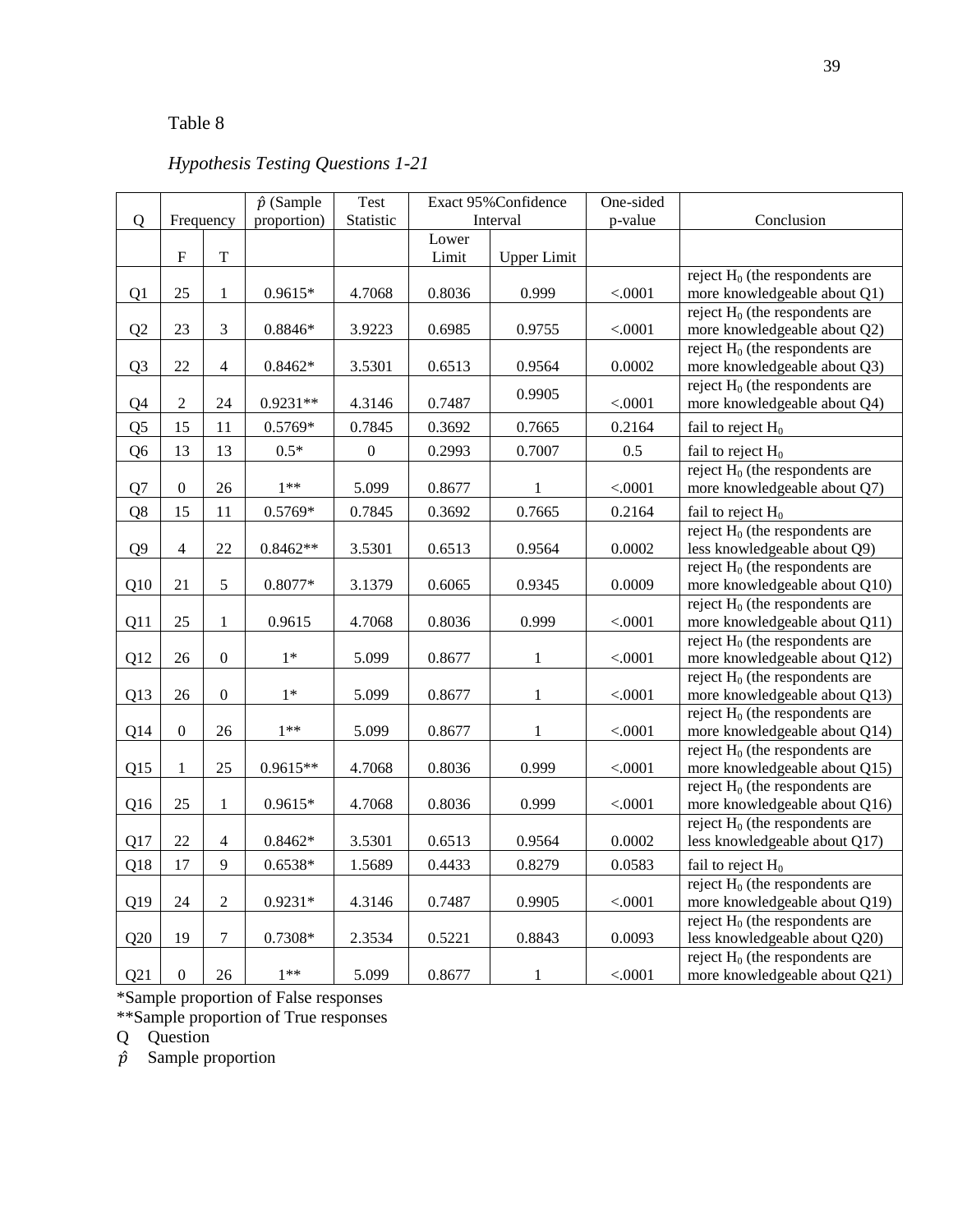Questions 22-35 were multiple choice and questions 36 and 37 were case studies.

(Table 9 and 10, Figure 2 and 3). The statistical results are as follows:

Consider the following statistical hypothesis (for Q22-Q35, Q36B and Q37B)

Let  $H_0$ : The respondents are purely guessing (the respondents have no knowledge in pain management)

Ha: The respondents are more (or somewhat) knowledgeable about pain management.

a sample proportion of respondents for the response 'oral'

b sample proportion of respondents for the response 'intravenous'

c sample proportion of respondents for the response 'morphine'

d sample proportion of respondents for the response 'Morphine 10 mg IV'

e sample proportion of respondents for the response 'around the clock on a fixed schedule'

f sample proportion of respondents for the response 'less than 1%'

g sample proportion of respondents for the response 'The patient is experiencing increased pain.'

h sample proportion of respondents for the response 'All of the above'

i sample proportion of respondents for the response 'the patient'

j sample proportion of respondents for the response 'Patients should be individually assessed to determine cultural influences.'

k sample proportion of respondents for the response ' $5 - 15\%$ '

l sample proportion of respondents for the response '15 min.'

m sample proportion of respondents for the response  $1 - 2$  hours'

n sample proportion of respondents for the response 'sweating, yawning, diarrhea and agitation with patients when the opioid is abruptly discontinued'

o sample proportion of respondents for the response 'Administer morphine 3 mg IV now.'

p sample proportion of respondents for the response 'Administer morphine 3 mg IV now.'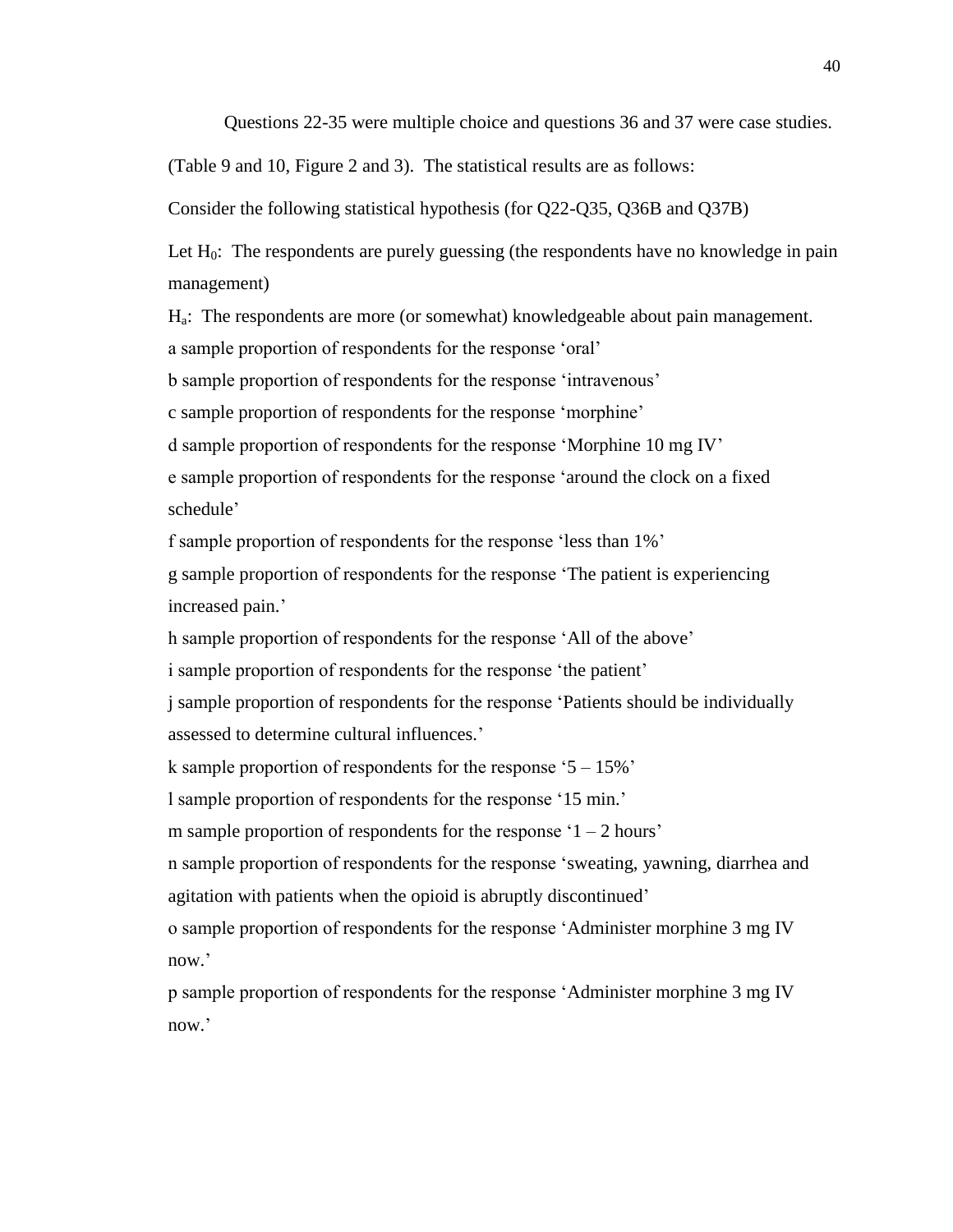# Table 9

# *Testing Questions 22-35, 36B, 37B*

|                 | $\hat{p}$ (Sample     | Test      | Exact 95% Confidence |                | One-sided |                                                                           |
|-----------------|-----------------------|-----------|----------------------|----------------|-----------|---------------------------------------------------------------------------|
| Q               | Proportion)           | Statistic | Interval             |                | p-value   | Conclusion                                                                |
|                 |                       |           | Lower<br>Limit       | Upper<br>Limit |           |                                                                           |
| Q22             | $0.4231^{a}$          | 2.8437    | 0.2335               | 0.6308         | 0.0022    | reject $H_0$ (the respondents are<br>somewhat knowledgeable about<br>Q22  |
| Q23             | $0.8462^{b}$          | 8.2369    | 0.6513               | 0.9564         | < .0001   | reject $H_0$ (the respondents are more<br>knowledgeable about Q23)        |
| Q24             | $0.8846^c$            | 7.473     | 0.6985               | 0.9755         | < .0001   | reject $H_0$ (the respondents are more<br>knowledgeable about Q24)        |
| Q25             | $0.5^d$               | 2.9439    | 0.2993               | 0.7007         | 0.0016    | reject $H_0$ (the respondents are<br>somewhat knowledgeable about<br>Q25  |
| Q26             | $0.6923^e$            | 3.8829    | 0.4821               | 0.8567         | < .0001   | reject $H_0$ (the respondents are<br>somewhat knowledgeable about<br>Q26  |
| Q27             | $0.2308$ <sup>f</sup> | 0.3992    | 0.0897               | 0.4365         | 0.3474    | fail to reject H0                                                         |
| Q28             | $0.8077$ <sup>g</sup> | 6.5672    | 0.6065               | 0.9345         | < .0001   | reject $H_0$ (the respondents are more<br>knowledgeable about Q28)        |
| Q29             | $0.7308^{h}$          | 5.6614    | 0.5221               | 0.8843         | < .0001   | reject $H_0$ (the respondents are more<br>knowledgeable about Q29)        |
| Q30             | $0.9615^{\rm i}$      | 9.7077    | 0.8036               | 0.999          | < .0001   | reject $H_0$ (the respondents are more<br>knowledgeable about Q30)        |
| Q <sub>31</sub> | $0.8077^{j}$          | 6.5672    | 0.6065               | 0.9345         | < .0001   | reject $H_0$ (the respondents are more<br>knowledgeable about Q31)        |
| Q32             | $0.3600^{k}$          | 1.2702    | 0.1797               | 0.5748         | 0.102     | fail to reject H0                                                         |
| Q33             | 0.6154 <sup>1</sup>   | 4.3027    | 0.4057               | 0.7977         | < .0001   | reject $H_0$ (the respondents are<br>somewhat knowledgeable about<br>Q33) |
| $Q$ 34          | $0.7308^{\rm m}$      | 5.6614    | 0.5221               | 0.8843         | < .0001   | reject $H_0$ (the respondents are<br>somewhat knowledgeable about<br>Q34) |
| Q35             | $0.2692^n$            | 0.2265    | 0.1157               | 0.4779         | 0.4104    | fail to reject $H_0$                                                      |
| Q36B            | $0.2692^{\circ}$      | 0.2265    | 0.1157               | 0.4779         | 0.4104    | fail to reject $H_0$                                                      |
| Q37B            | $0.3846^{p}$          | 1.5852    | 0.2023               | 0.5943         | 0.0565    | fail to reject $H_0$                                                      |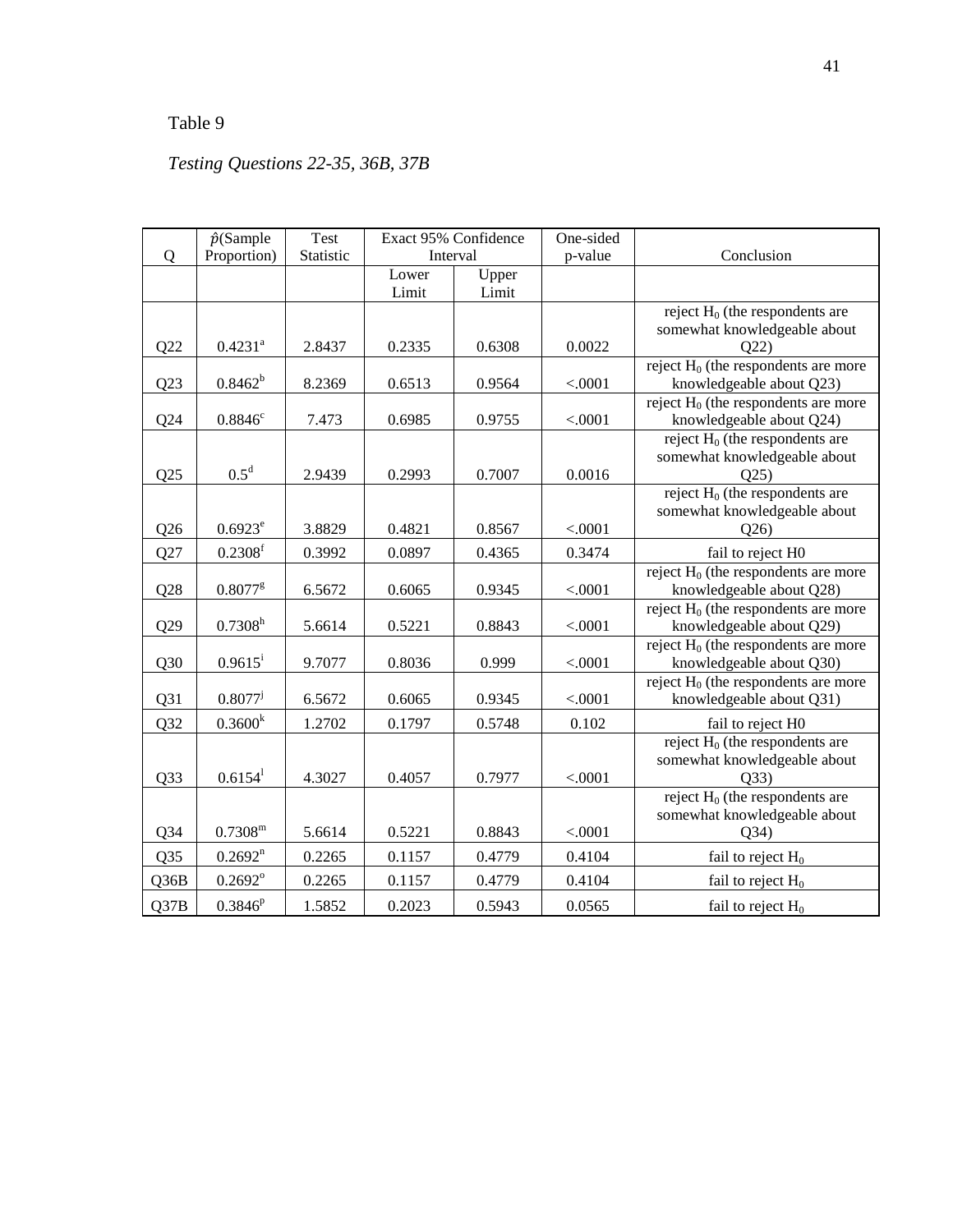# Table 10

|  |  |  | Descriptive Statistics for Quantitative Responses |  |
|--|--|--|---------------------------------------------------|--|
|--|--|--|---------------------------------------------------|--|

| Variable         | Mean      | Standard<br>Deviation | Sample<br>size | Minimum | Maximum |
|------------------|-----------|-----------------------|----------------|---------|---------|
| 036A             | 6.6153846 | 2.2816998             | 26             |         |         |
| O <sub>37A</sub> | 7.5769231 | 1.1017469             | 26             |         |         |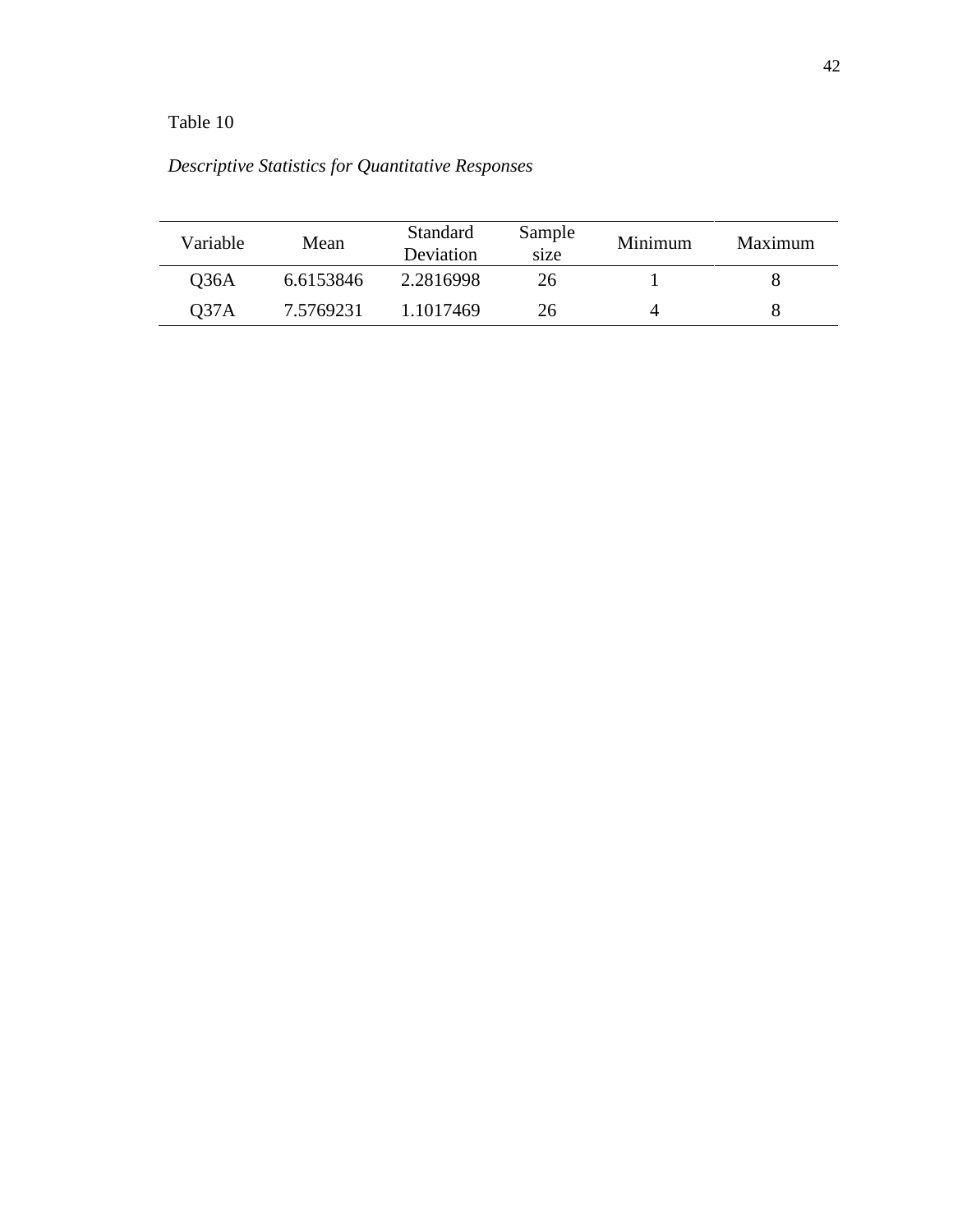

*Figure* 2. Histogram for the quantitative response variable (Q36A)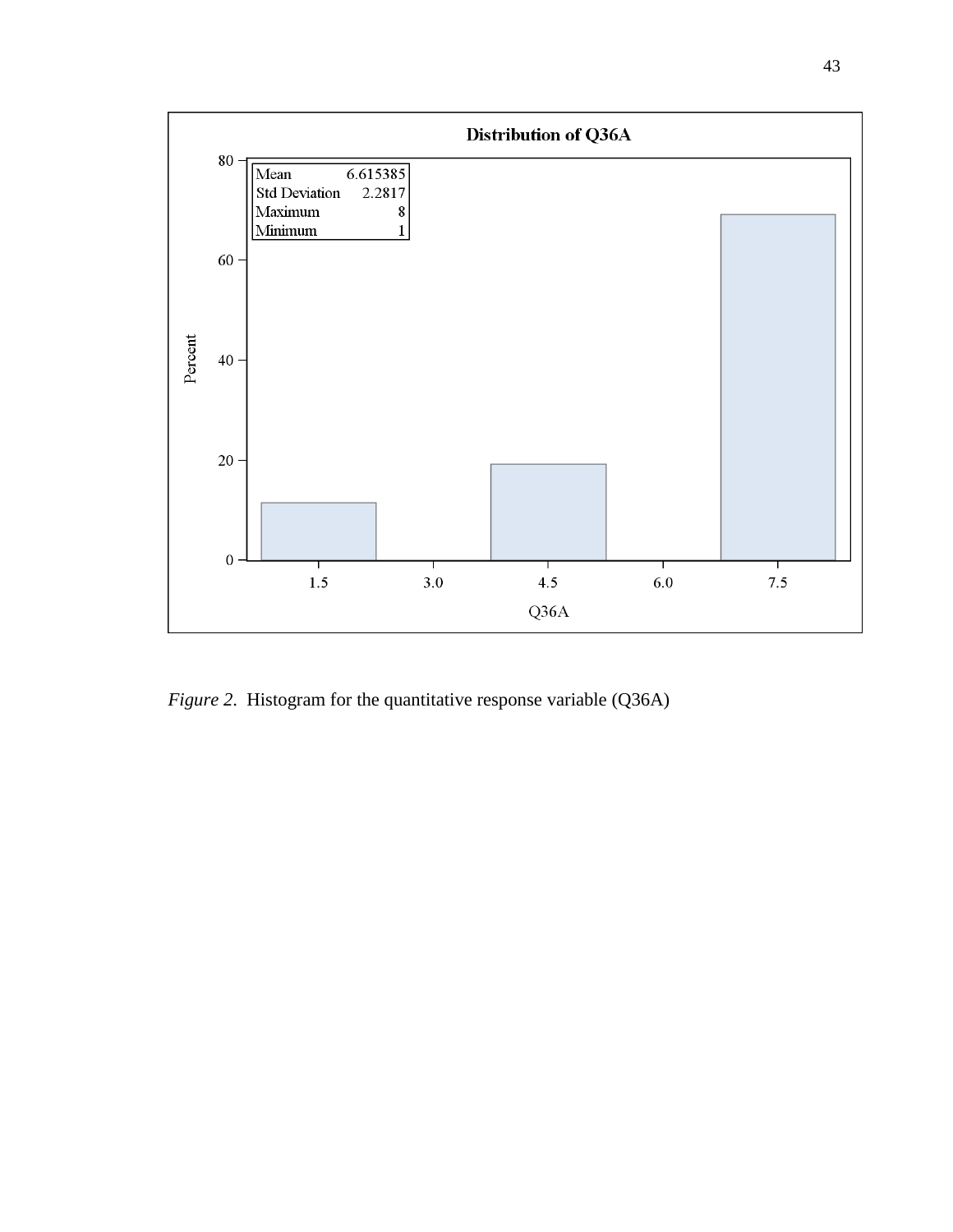

*Figure 3.* Histogram for the quantitative response variable (Q37A)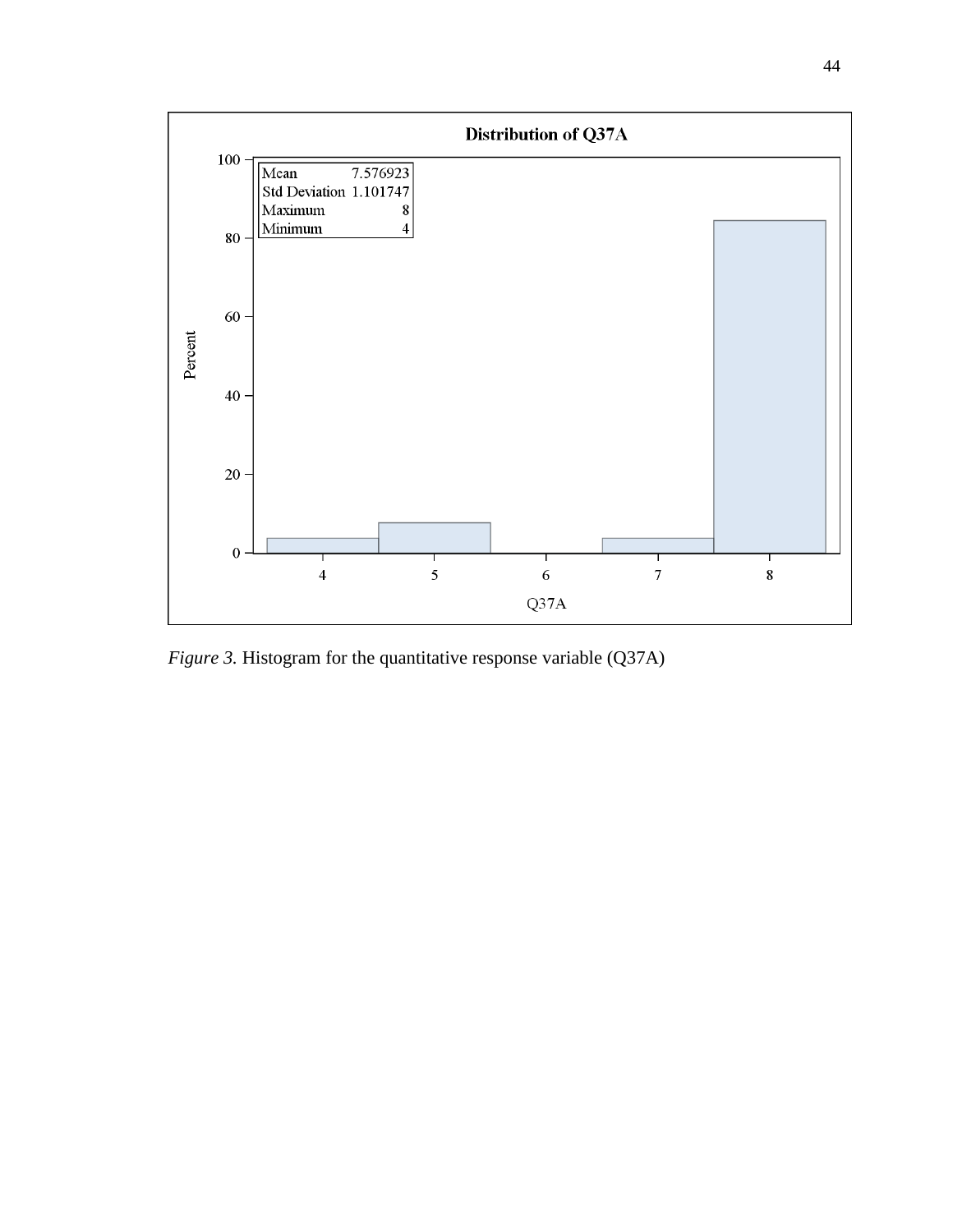#### **Summary**

The following conclusions were drawn from the analysis of data. More end of life care education is still needed to continuously improve the quality of life for patients facing death. This study provided descriptive statistical analysis to determine the nurses' knowledge and attitudes regarding pain management at the end of life. The data revealed that even nurses with higher educational degrees could improve in pain management at the end of life for their patients in their care. More education in pain management needs to be added into the nursing school curricula so nurses are better prepared and feel more comfortable giving patients what seems like large doses of opioids for pain relief. The data also revealed that nurses may not administer pain medication if the patient is smiling verses the patient that is grimacing and may document the pain level incorrectly. Nurses need to be reminded that the pain level of the patient is what the patient says it is and the patient is the best source of knowing what their pain is.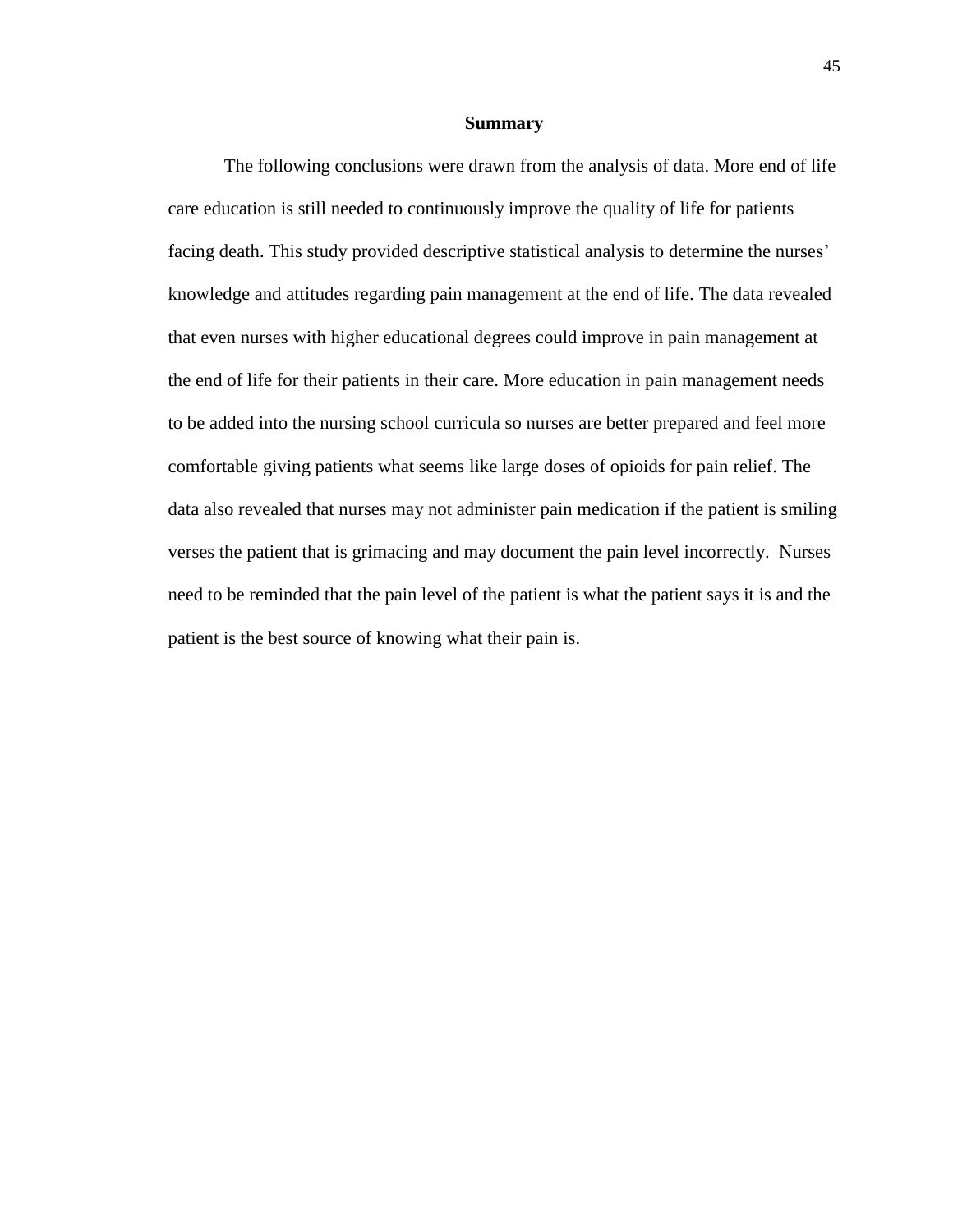#### **CHAPTER V**

## **Discussion**

The purpose of this study was to investigate the nurses' knowledge and attitudes regarding pain management during the end of life. Are patients being adequately medicated with pain medication at the end of life? This study revealed that nurses do show competence in knowing when to administer pain medication and have knowledge on pain management but it also revealed that some nurses may not document the patients pain how the patient reports it due to their behaviors at the time of assessment. Nurses need to be reminded that the pain is what the patient says it is.

## **Implication of Findings**

The purpose of this MSN thesis was to determine "An Assessment of Nurses' Knowledge and Attitudes toward End of Life Care Pain Management". The research data and analysis revealed what the perceptions were regarding pain management at the end of life care. The research study consisted of nurses being surveyed on their attitudes and knowledge regarding pain. Data in this research study revealed how the nurse perceives pain management at the end of life care. This study will also help to determine if more education is needed in this area.

The study showed that nurses were knowledgeable regarding pain management; however more education is still needed regarding pain being what the patient says it is. This is in all nursing literature and nurses are educated about this in nursing school as they are beginning their career. The findings also revealed that nurses are less knowledgeable when a patient has been on one opioid and coverts to a different opioid that nurses are unsure if the dose will treat the patient's pain. Also, the use of adjuvant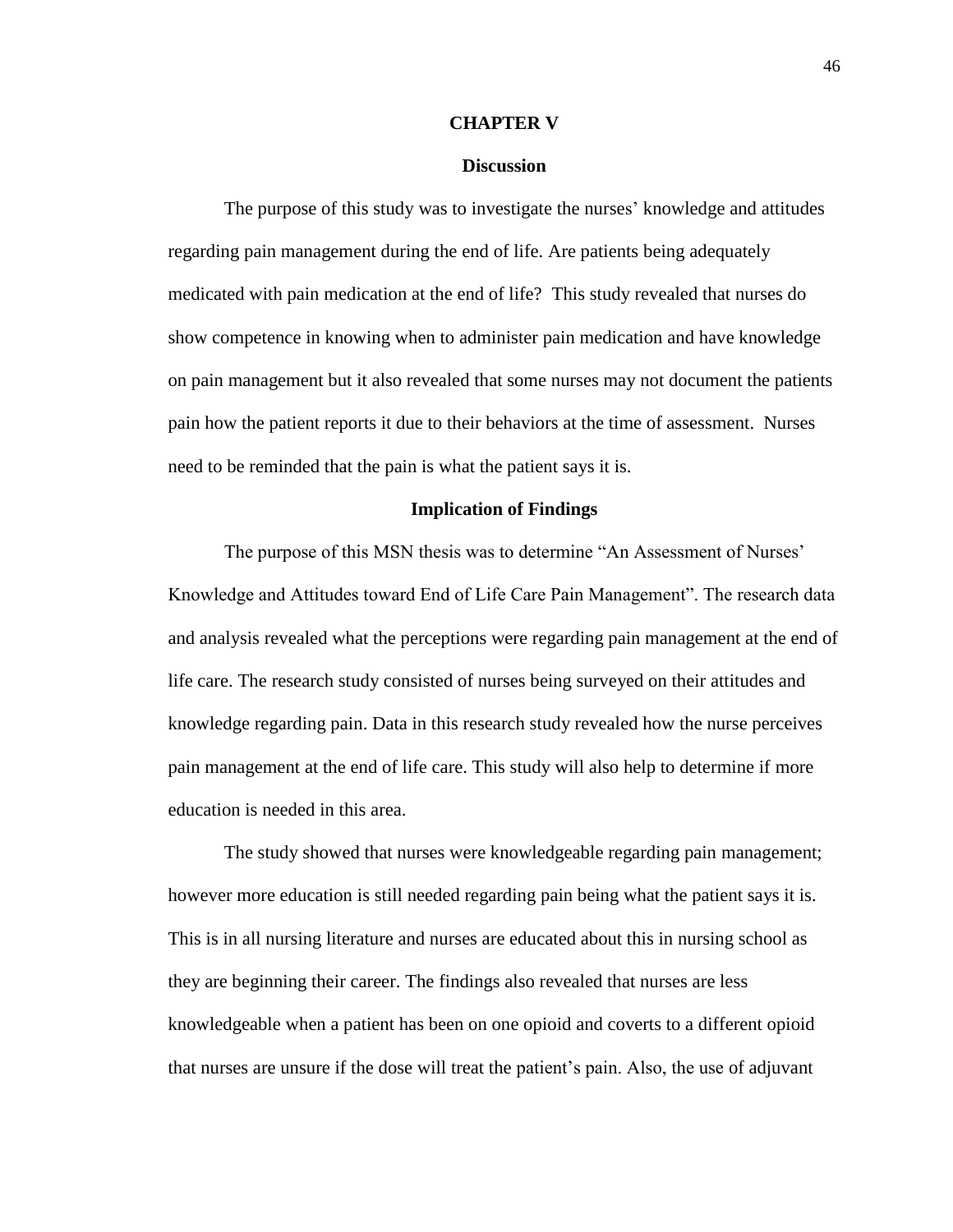medications in combination with opioids nurses are unsure if these medications will help manage the patient's pain. More education is still needed in this area.

# **Application to Conceptual Framework**

The conceptual framework for this study was guided by Betty Neuman's Healthcare Systems Model. The Betty Neuman model uses a systems approach that focuses on the human needs of protection or relief from stress (McEwen & Wills, 2011). Betty Neuman has defined five variables that retain stability, these include: physiologic, psychological, sociocultural, developmental, and spiritual. The Neuman Systems Model works well for patients who react to certain stressors and cause the line of defense to strengthen (McEwen & Wills, 2011). Stressors can have a direct impact on pain management. The patient is viewed as having a core with protective rings around the core. The core consists of the basic needs such as normal body temperature, response pattern, ego structure, and organ structure. The lines of resistance should decrease the stressor reaction and allow the patient to return to a sense of stability. The normal line of defense included using the five variables and determining how the patient responds to the pain, copes with the pain, and how the pain affects the patient's spirituality. It is the nurse's responsibility to determine what factor such as pain is going to affect the stressors and intervene appropriately. This framework was appropriate for this study and related well because pain is a stressor and effects how the pain will be managed.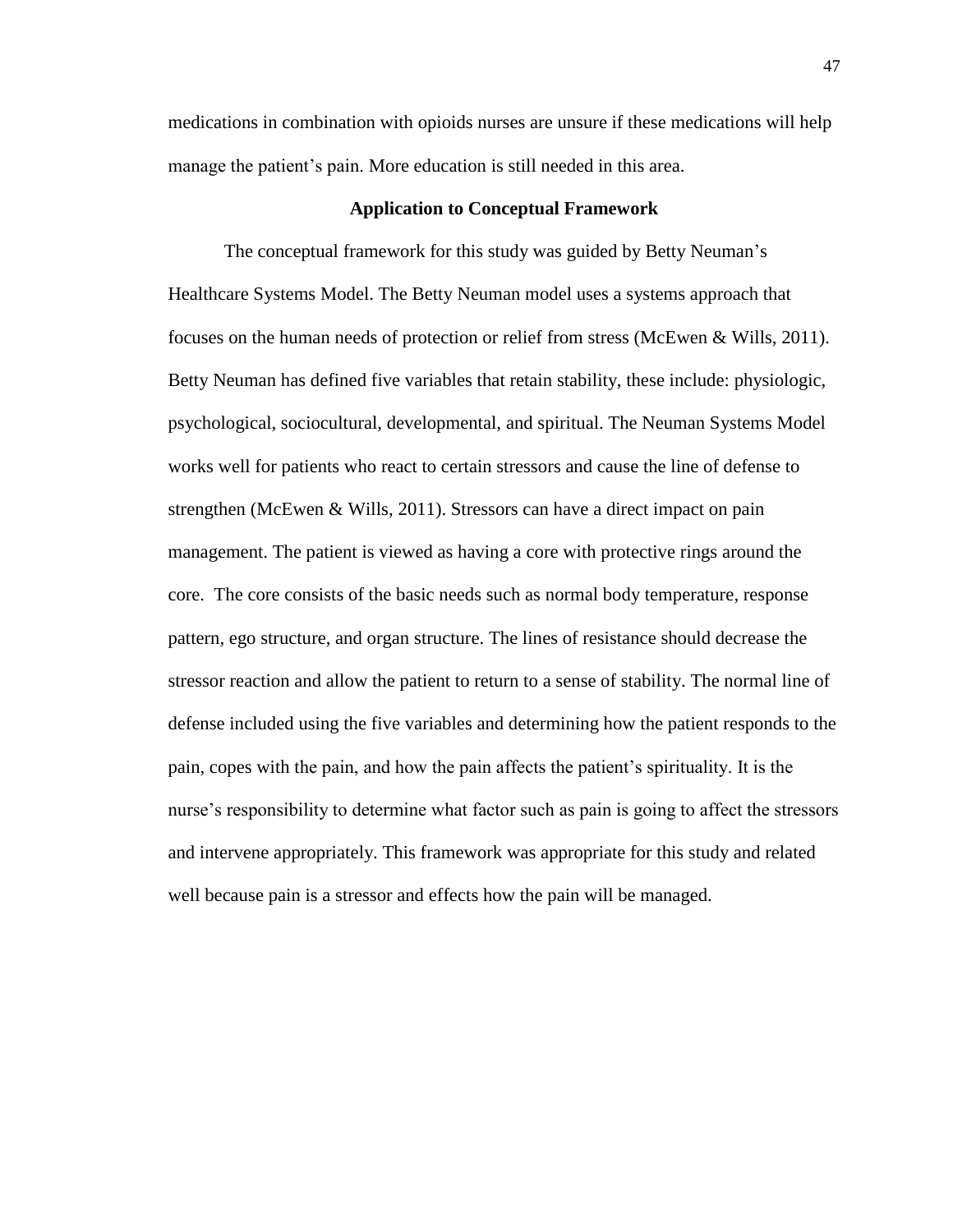### **Limitations**

The possibility of having the sample of nurses from one local area could have caused limitations. Most of the nurses went to the same local community college and the community college has a reputation of having a strong nursing program. Considering all the different areas of employment, the nurses still had a good knowledge base of pain medications and management which was definitely a strength that the thesis helped to reveal.

#### **Implications for Nursing**

For future implications, surveying a large sample of nurses from across the state or nation would be an ideal way to see in broad-spectrum how knowledgeable nurses are regarding pain management to patients at the end of life. Also, not setting limits to just registered nurses but surveying licensed practical nurses in this topic could also provide data as well since most of the long term care nurses are licensed practical nurses. There needs to be data that shows they are competent in administering pain medications and managing the pain to patients at the end of life as well.

# **Recommendations**

Nurses in current practice need to be well-educated on how to properly manage pain in patients who are at the end of life. When patients have been given a terminal illness or diagnosis, patients begin to assume they will die in pain. Nurses are key members in the healthcare setting and are a lot of the time the voice of the patient to the physician. There needs to be more obligatory education offered to practicing nurses in all the different types of healthcare settings. Pain needs to be managed not only in acute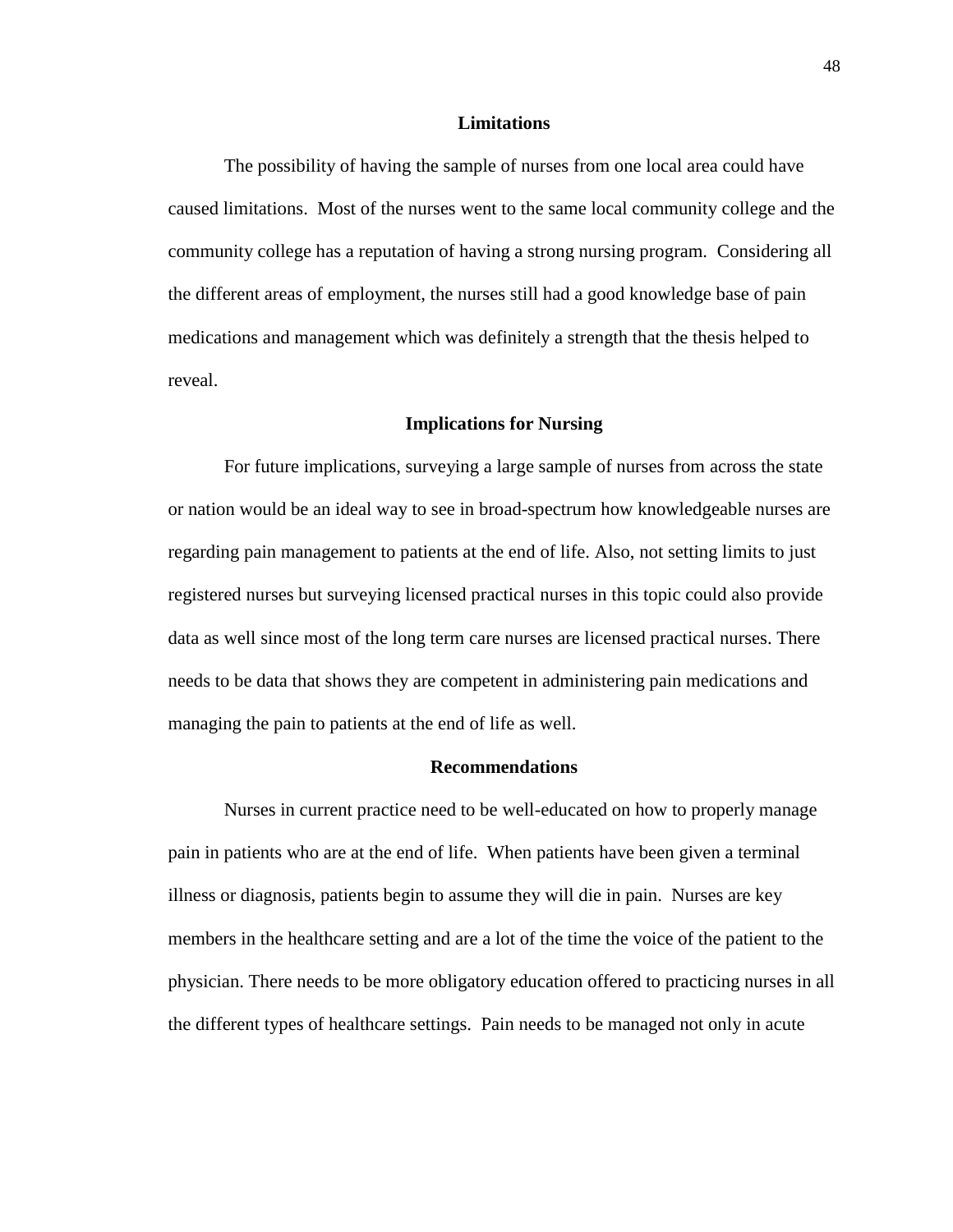care but long term care, home health, and hospice, however it initially begins with having more emphasis placed on in nursing school.

# **Conclusion**

In conclusion, this study helped to determine if nurses had an adequate knowledge regarding pain management to patients at the end of life. The findings revealed that nurses did show knowledge in pain management, however more education is still needed in this area to help nurses document the pain and not let the patient behaviors skew their assessment. Pain is always subjective and it is what the patient says it is regardless if the patient is smiling when the nurse enters the room. Everyone has a different tolerance for pain.

This study would be more reliable if it was conducted across a wider area and included licensed practical nurses, as they need to be just as educated in this topic.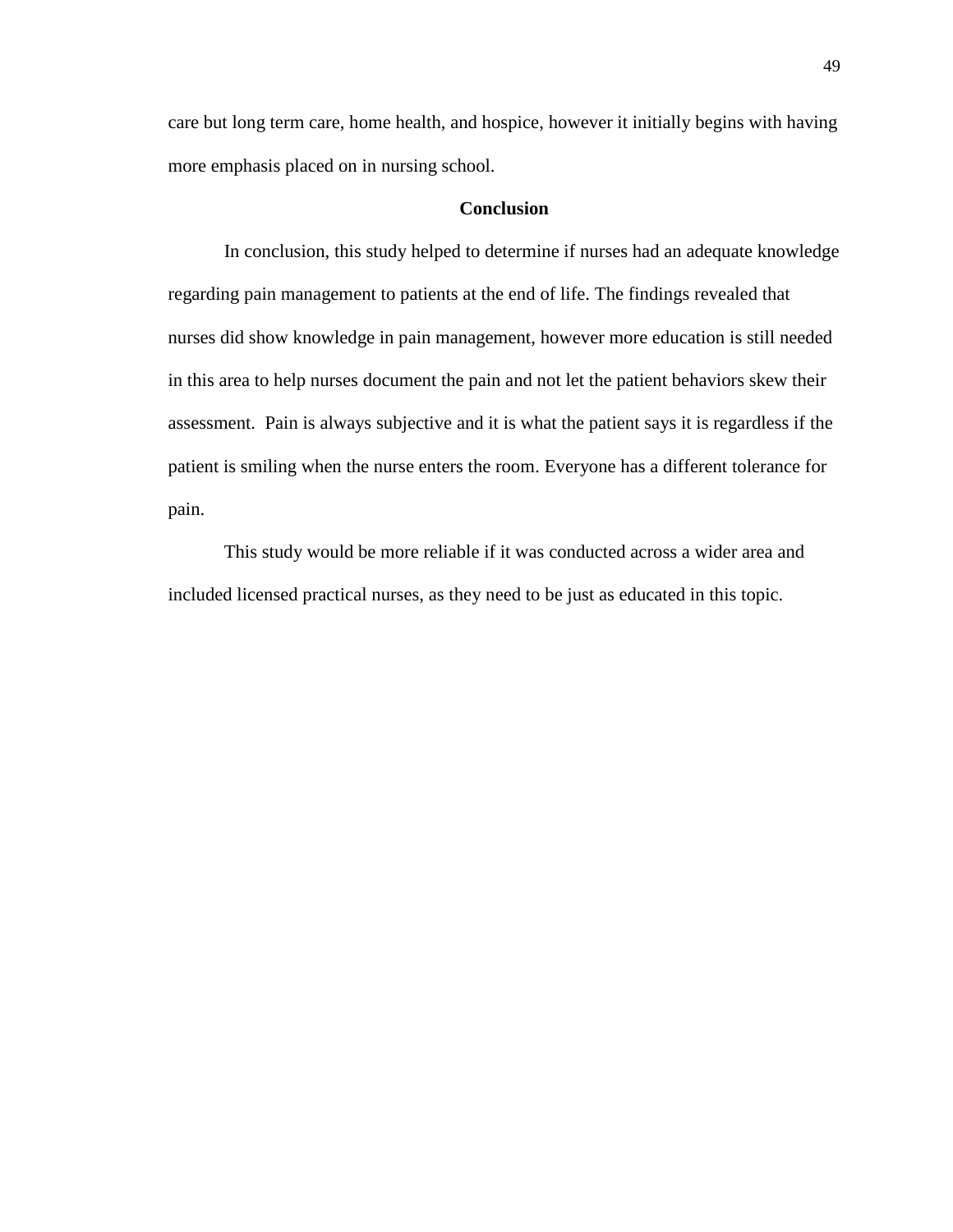#### References

- Al Khalaileh, M., & Al Qadire, M. (2012). Barriers to cancer pain management: Jordanian nurses' perspectives. *International Journal of Palliative Nursing* 18(11) 535-540 Retrieved from http://ehis.ebscohost.com.ezproxy.gardner-webb. edu/ehost/pdfviewer/pdfviewer?vid=7&sid=b1a1b581-cc4f-490f-9191- 628b63703f7b%40sessionmgr111&hid=104
- Al-Shaer, D., Hill, P., & Anderson, M. (2011). Nurses' knowledge and attitudes regarding pain assessment and intervention. *MedSurg Nursing* 20(11), 7-11 Retrieved from http:// ehis.ebscohost.com.ezproxy.gardner-webb. edu/ehost/pdfviewer/pdfviewer?vid=10&sid=b1a1b581-cc4f-490f-9191- 628b63703f7b%40sessionmgr111&hid=104
- Barnett, M., Mulvenon, C., Dalrymple, P., & Connelly, L. (2010). Nurses' knowledge, attitudes, and practice regarding titration of opioid infusions at the end of life. *Journal of Hospice and Palliative Nursing* 12(2), 81-88 doi: 10.1097/NJH.0b013e3181cf791c
- Black, B., Herr, K., Fine, P., Sanders, S., Tang, X., Bergen-Jackson, K, … & Forcucci, C. (2011). The relationships among pain, nonpain symptoms, and quality of life measures in older adults with cancer receiving hospice care. *Pain Medicine* 12(6), 880-889. doi: 10.1111/j.1526-4637.2011.01113.x
- Blondal, K., & Halldorsdottir, S. (2009). The challenge of caring for patients in pain: from the nurses' perspective. *Journal of Clinical Nursing* 18, 2897-2906. doi: 10.1111/j.1365-2702.2009.02794.x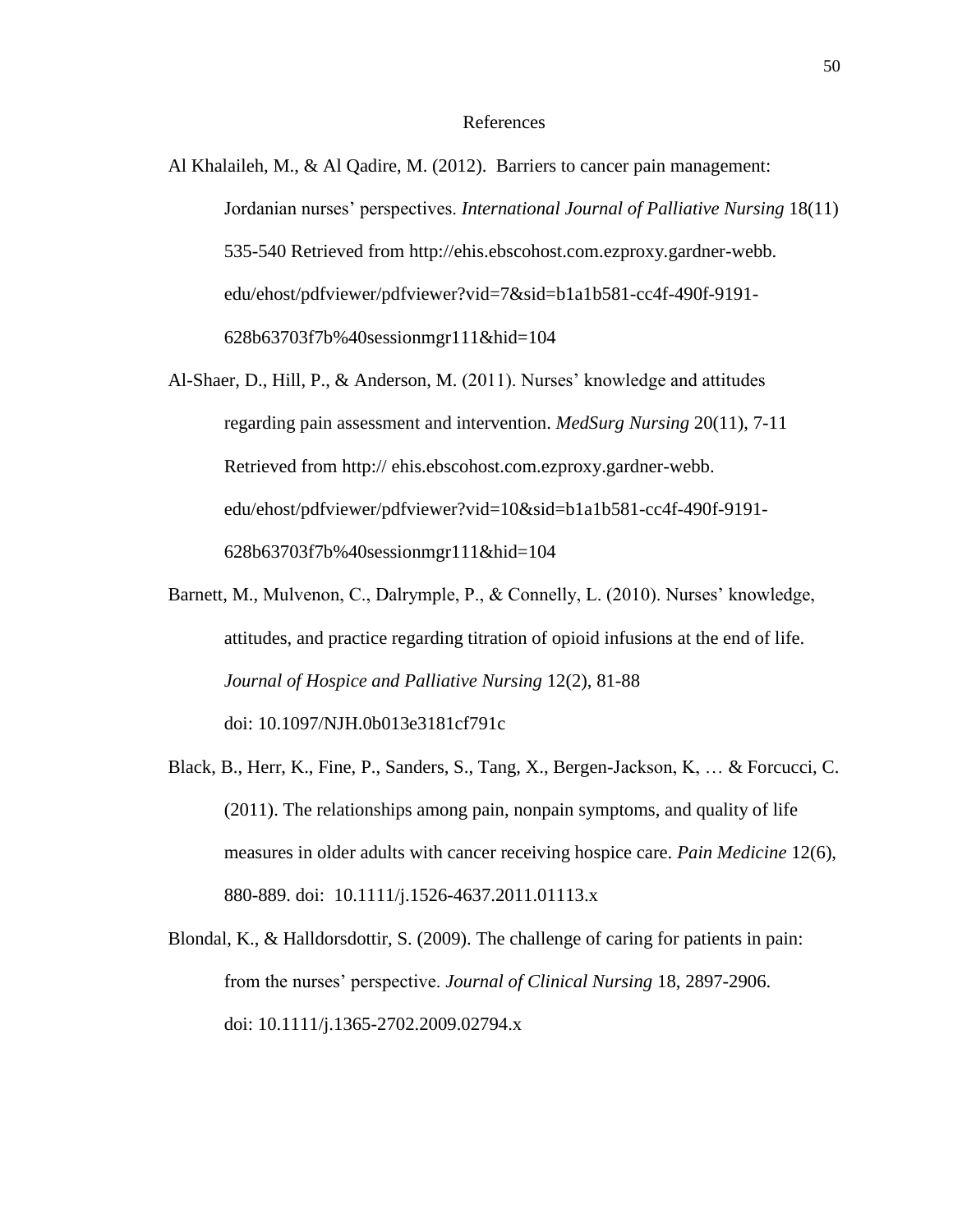- Cooper H.M. (1989) *Integrating Research:* A Guide for Literature Reviews, 2nd ed. Sage, Newbury Park, CA.
- Duke, G., Haas, B., Yarbrough, S., & Northam, S. (2013). Pain management knowledge and attitudes of baccalaureate nursing students and faculty. *Pain Management Nursing* 14(1), 11-19 Retrieved from http://dx.doi.org/10.1016/j.pmn.2010.03.006
- Ferrell, B., & McCaffery, M. (2008). Knowledge and attitudes survey regarding pain. www.midss.ie/content/knowledge-and-attitudes-survey-regarding-pain-kasrp (accessed 26 June 2013).
- Ferrell, B., & McCaffery, M. (2012). Knowledge and attitudes survey regarding pain. http://prc.coh.org
- Gunnarsdottir, S., & Gretarsdottir, E. (2011). Systemic review of interventions aimed at nurses to improve pain management. *Nordic Journal of Nursing Research & Clinical Studies /Vard 1 Norden*, 31(4), 16-21 Retrieved from http://ehis.ebscohost.com.ezproxy.gardner-webb.edu/ehost/pdfviewer/pdfviewer? vid=8&sid=e5dc57fe-5550-4235-b809-23dd48909500%40sessionmgr115&hid= 4110
- Kjallman, A., & Norbergh, K-G. (2013). Nurses' opinions of pain and the assessed need for pain medication for the elderly. *Pain Management Nursing* 14(2), 31-38. http://dx.doi.org/10.1016/j.pmn.2010.07.007
- Machira, G., Kariuki, H., & Martindale, L. (2013). Impact of an educational pain Management program on nurses' pain knowledge and attitudes in Kenya. *International Journal of Palliative Nursing* 19(7), 341-346 Retrieved from http:// ehis.ebscohost.com.ezproxy.gardner-webb.edu/ehost/pdfviewer/pdfviewer?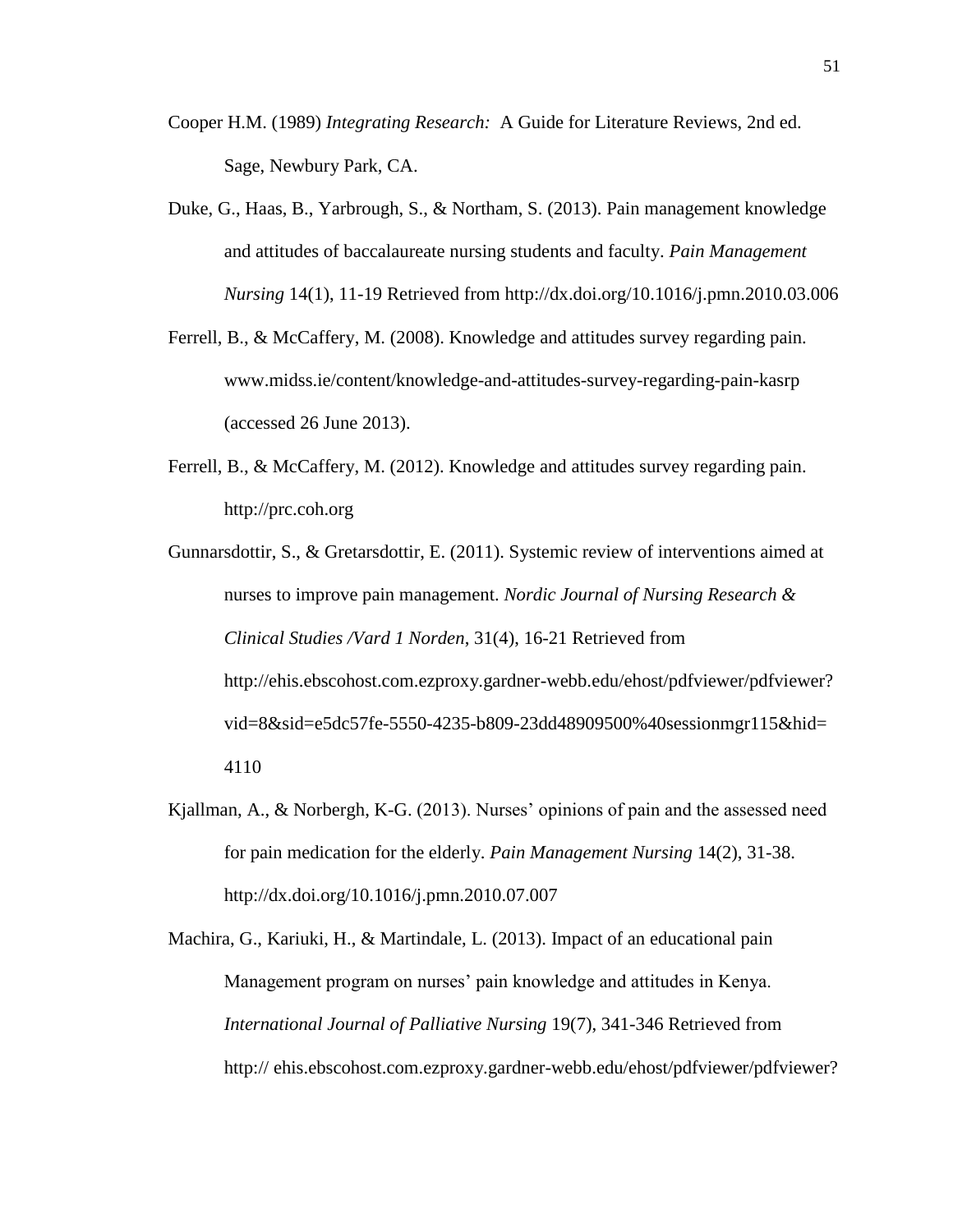vid=11&sid=e5dc57fe-5550-4235-b809-23dd48909500%40sessionmgr115&hid  $=104$ 

- McEwen, M., & Wills, E. (2011). Theoretical basis for nursing. ( $3<sup>rd</sup>$  ed.). Philadelphia, Pa: Lippincott Williams & Wilkins.
- McNamara, M., Harmon, D., & Saunders, J. (2012). Effect of education on knowledge, skills, and attitudes around pain. *British Journal of Nursing* 21(16), 958-964 http:// ehis.ebscohost.com.ezproxy.gardner-webb.edu/ehost/pdfviewer/pdfviewer? vid=3&sid=f09751e6-47ce-4025-b540-6c33835301bf%40sessionmgr110&hid  $=104$
- Mehta, A., Cohen, R., Ezer, H., Carnevale, F., & Ducharme, F. (2011). Striving to respond to palliative care patients' pain at home: a puzzle for family caregivers. *Oncology Nursing Forum* 38(1), e37-e45 Retrieved from http://ehis.ebscohost.com.ezproxy.gardner-webb.edu/ehost/pdfviewer/pdfviewer? vid=7&sid=f09751e6-47ce-4025-b540-6c33835301bf%40sessionmgr110&hid  $=4110$
- Moceri, J., & Drevdahl, D. (2012). Nurses' knowledge and attitudes toward pain in the emergency department. *Journal of Emergency Nursing* 1-7. doi: 10.1016/j.jen.2012.04.014
- Monroe, T., Carter, M., Feldt, K., Tolley B., & Cowan, R. (2012). Assessing advanced cancer pain in older adults with dementia at the end of life. *Journal of Advanced Nursing* 68(9), 2070-2078. doi: 10.1111/j.1365-2648.2011.05929.x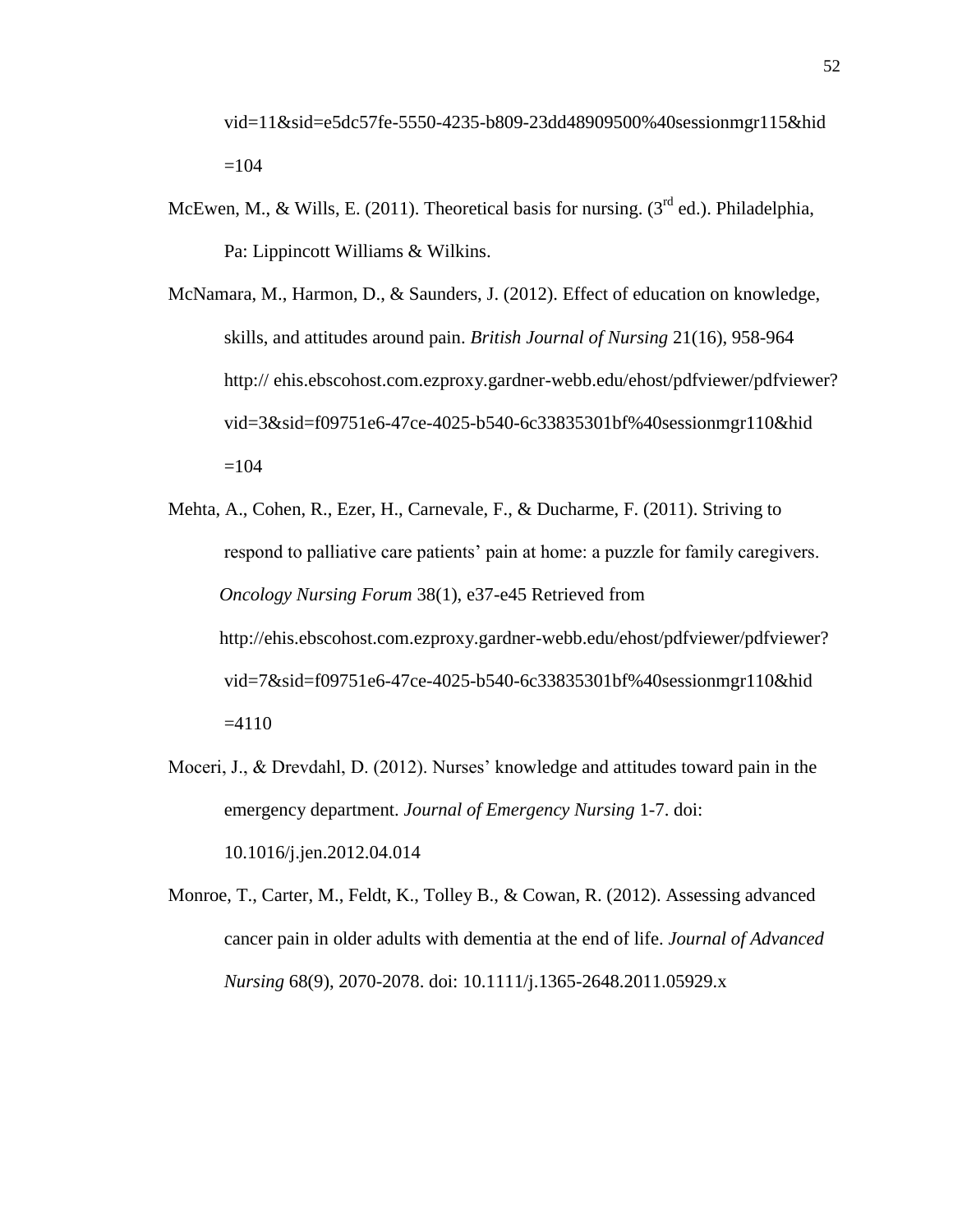- Naveh, P., Leshem, R., Dror, Y., & Musgrave, C. (2011). Pain severity, satisfaction with pain management, and patient-related barriers to pain management in patients with cancer in Israel. *Oncology Nursing forum* 38(4), e305-e313 Retrieved from http://ehis.ebscohost.com.ezproxy.gardner-webb.edu/ehost/pdfviewer/pdfviewer? vid=11&sid=f09751e6-47ce-4025-b540-6c33835301bf%40sessionmgr110&hid  $=104$
- \*Skalski, C., DiGerolamo, L., & Gigliotti, E. (2006). Stressors in five client populations: Neuman systems model-based literature review. *Journal Compilation* 69-78. doi: 10.1111/j.1365-2648.2006.03981.x
- Stanley, M., & Pollard, D. (2013). Relationship between knowledge, attitudes, and selfefficacy of nurses in the management of pediatric pain. *Pediatric Nursing* 39(4), 165-171 Retrieved from http://ehis.ebscohost.com.ezproxy.gardnerwebb.edu/ehost/pdfviewer/pdfviewer?vid=15&sid=f09751e6-47ce-4025-b540- 6c33835301bf%40sessionmgr110&hid=104
- Thompson, H. (2001). A new law to improve pain management and end-of-life care. *Western Journal of Medicine* 174(3), 161-162.
- Voshall, B., Dunn, K., & Shelestak, D. (2012). Knowledge and attitudes of pain management among nursing faculty. *Pain Management Nursing* 1-10. doi: 10.1016/j.pmn.2012.02.001
- Wang, H., & Tsai, Y. (2012). Nurses' knowledge and barriers regarding pain Management in intensive care units. *Journal of Clinical Nursing* 19 3188-3196. doi: 10.1111/j.1365-2702.2010.03226.x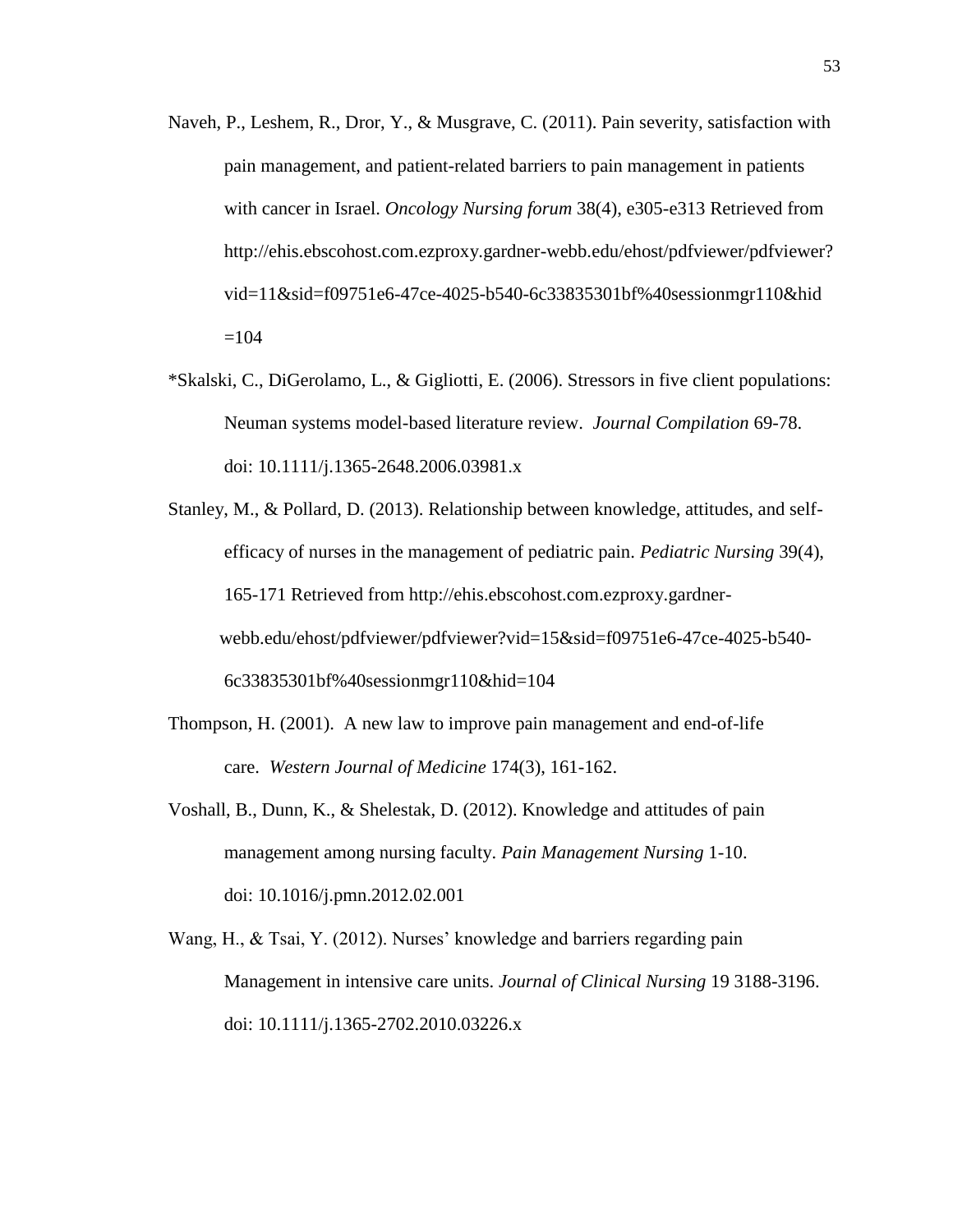- Ware, L., Bruckenthal, P., Davis, G., & O'Conner-Vonn, S. (2011). Factors that influence patient advocacy by pain management nurses: results of the American society for pain management nursing survey. *Pain Management Nursing* 12(1), 25-32. doi: 10.1016/j.pmn.2009.12.001
- Wilson, B. (2008). Can patient lifestyle influence the management of pain? *Journal of Clinical Nursing* 18, 399-408. doi: 10.1111/j.1365-2702.2007.0209.x

\*Indicates studies included in the meta-analysis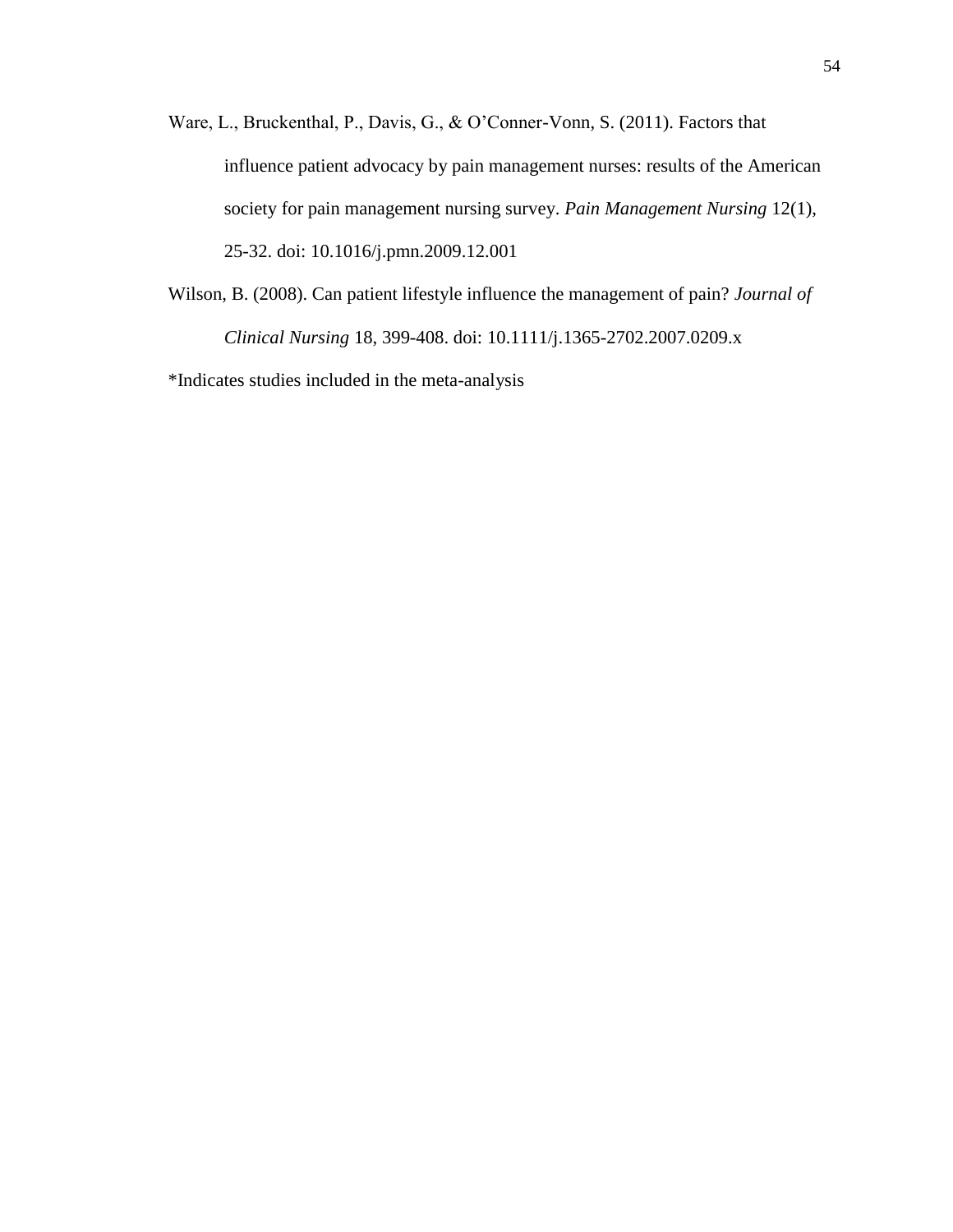# Appendix A

Informed Consent Form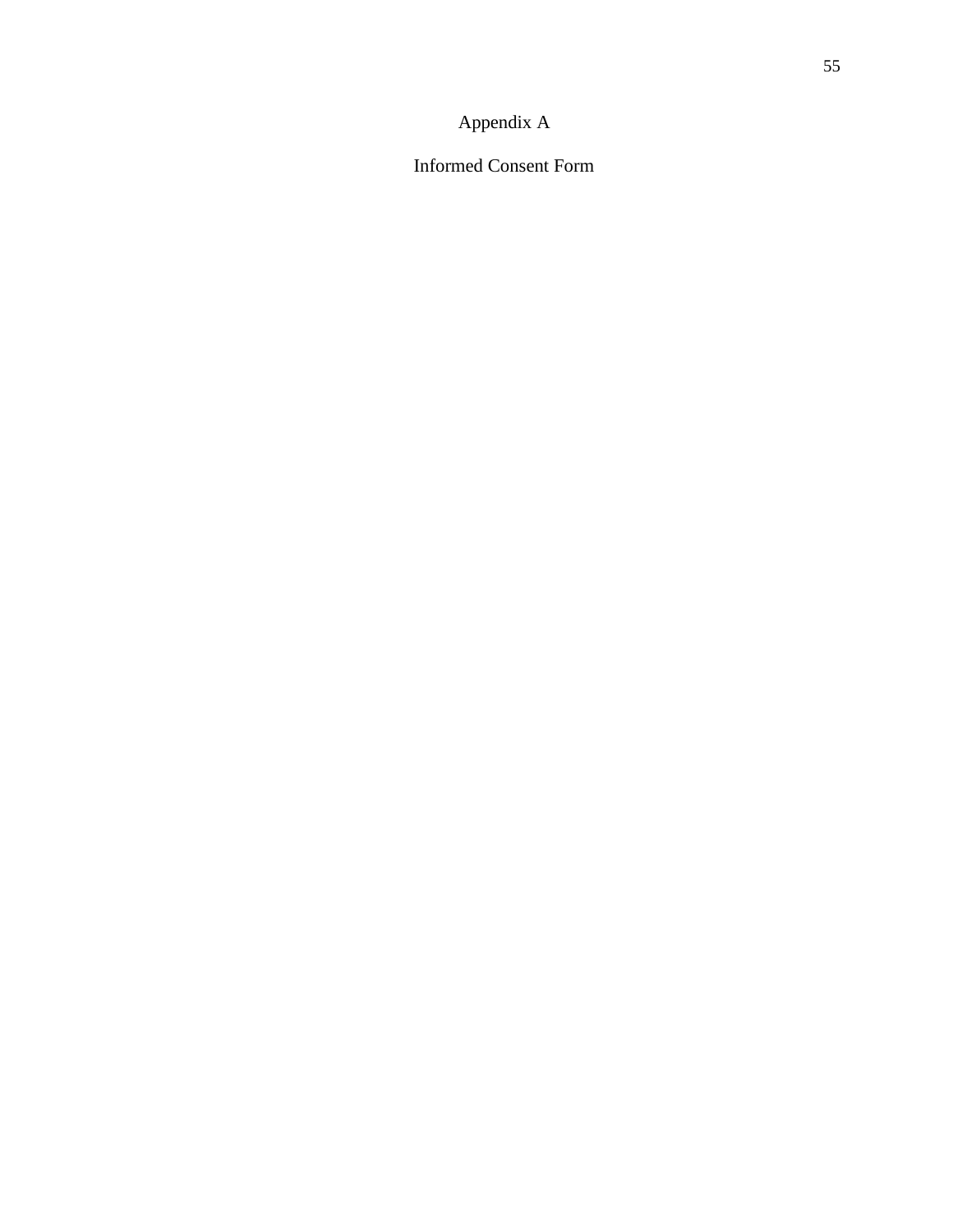# **Informed Consent Form for Participation in a Research Study**

**Research Study Title:** An Assessment of Nurses' Knowledge and Attitudes toward End of Life Care Pain Management

### **Introduction**

You are invited to participate in a research study to understand nurses' knowledge and attitudes of pain management during end-of-life care. The study would be beneficial in gaining an understanding of how nurses provide pain management to patients during end-of-life care.

#### **What are the study procedures?**

You will be given a questionnaire and demographic form to complete and return to the researcher. Written instructions will be given on how to complete and return the forms. You will be able to fill out the questionnaire at a time convenient and in a familiar environment for you. The process of completing the forms will take approximately 50 minutes to complete.

#### **What are the risks of participating in this research study?**

There are no known risks for participating in this study. Participation in this study is entirely voluntary and you may choose to stop participating at any time.

#### **How will my personal information be protected?**

The results will be confidential and the ethical rights of the participants will be protected. To ensure anonymity there will be no identifying data collected on the measuring instruments.

#### **Whom do I contact if I have questions about the study?**

If at any time you have questions regarding the study, you may contact Amy Davis (student researcher) at 828-448-8473 or Dr. Candice Rome (faculty research advisor) at Gardner-Webb University at 704-406-4365.

## **Documentation of Consent**

I have read this consent form and agree to voluntarily participate in this study. I understand that by submitting the survey and demographic forms, I am providing my informed consent to participate in this study.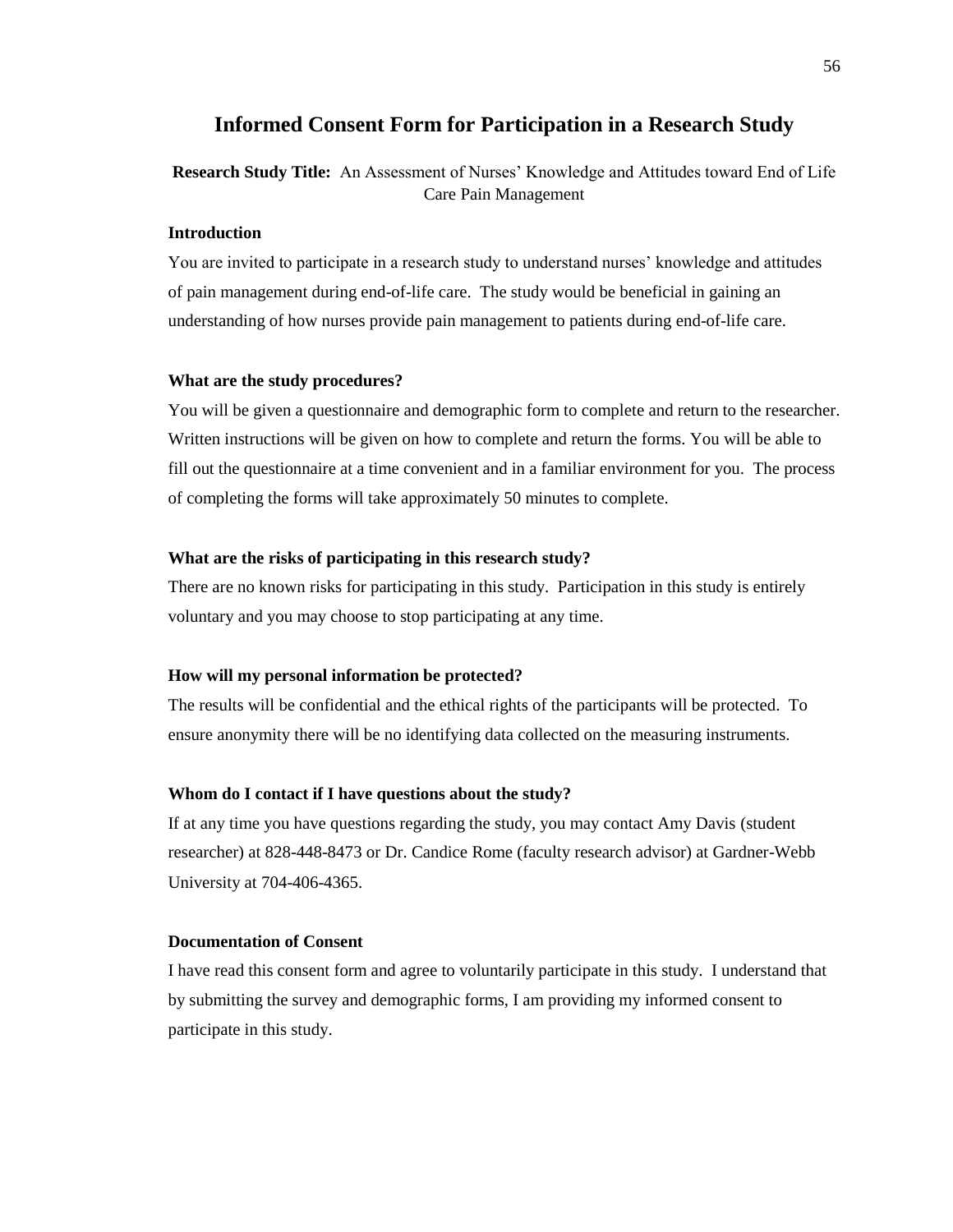# Appendix B

Knowledge and Attitudes Survey Regarding Pain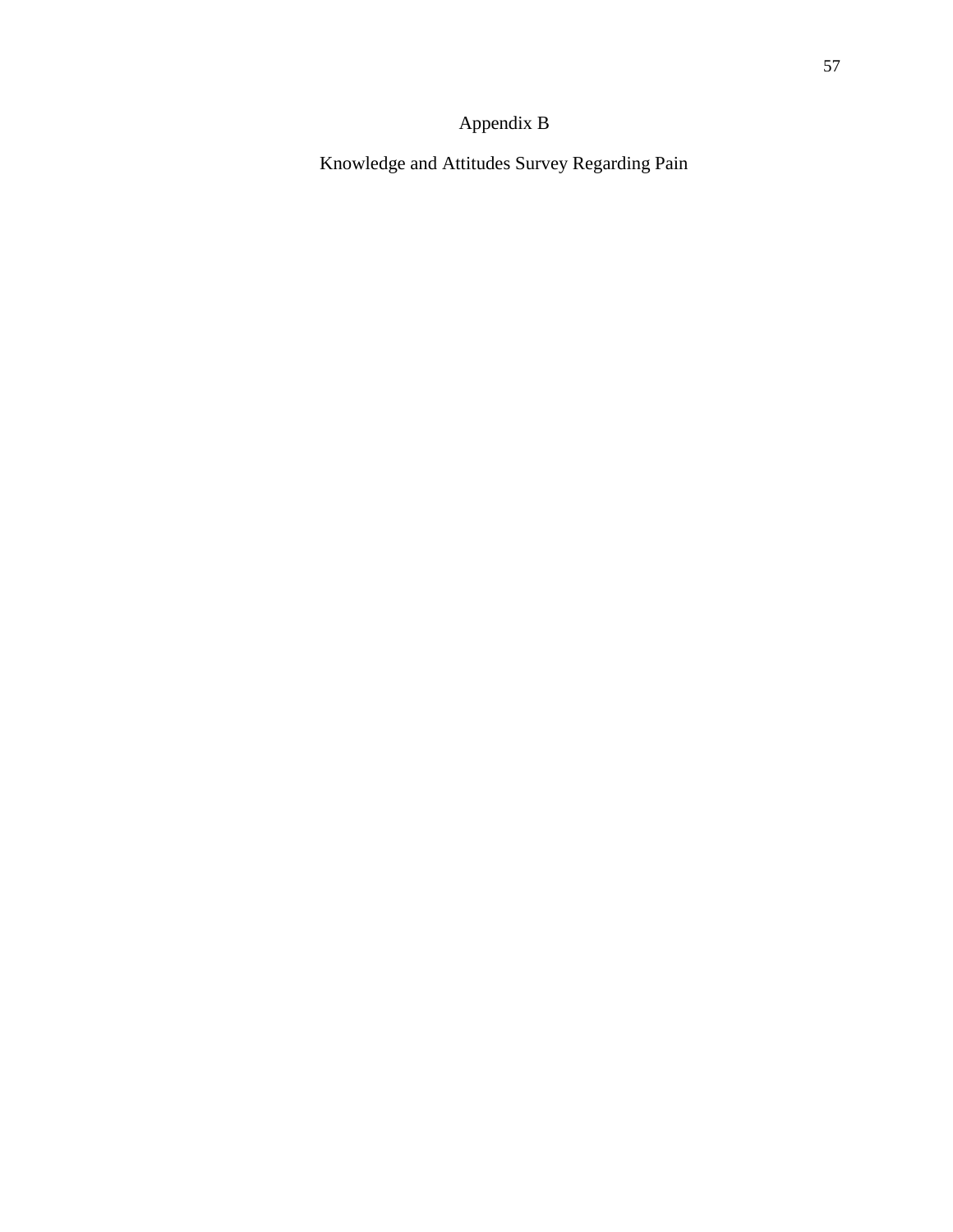

October 2012

The "Knowledge and Attitudes Survey Regarding Pain" tool can be used to assess nurses and other professionals in your setting and as a pre and posttest evaluation measure for educational programs. The tool was developed in 1987 and has been used extensively from 1987 - present. The tool has been revised over the years to reflect changes in pain management practice.

Regarding issues of reliability and validity: This tool has been developed over several years. Content validity has been established by review of pain experts. The content of the tool is derived from current standards of pain management such as the American Pain Society, the World Health Organization, and the National Comprehensive Cancer Network Pain Guidelines. Construct validity has been established by comparing scores of nurses at various levels of expertise such as students, new graduates, oncology nurses, graduate students, and senior pain experts. The tool was identified as discriminating between levels of expertise. Test-retest reliability was established (r>.80) by repeat testing in a continuing education class of staff nurses (N=60). Internal consistency reliability was established (alpha r>.70) with items reflecting both knowledge and attitude domains.

Regarding analysis of data: We have found that it is most helpful to avoid distinguishing items as measuring either knowledge or attitudes. Many items such as one measuring the incidence of addiction really measures both knowledge of addiction and attitude about addiction. Therefore, we have found the most benefit to be gained from analyzing the data in terms of the percentage of complete scores as well as in analyzing individual items. For example, we have found it very helpful to isolate those items with the least number of correct responses and those items with the best scores to guide your educational needs.

Enclosed for your use is a copy of our instrument and an answer key. You may use and duplicate the tool for any purpose you desire in whole or in part. References to some of our studies which have included this tool or similar versions are included below. We have received hundreds of requests for the tool and additional use of the tool can be found in other published literature. We also acknowledge the assistance of several of our pain colleagues including Pam Kedziera, Judy Paice, Deb Gordon, June Dahl, Hob Osterlund, Chris Pasero, Pat Coyne and Nessa Coyle in the revisions over the years. If using or publishing the tool results please cite the reference as "Knowledge and Attitudes Survey Regarding Pain" developed by Betty Ferrell, RN, PhD, FAAN and Margo McCaffery, RN, MS, FAAN, (http://prc.coh.org), revised 2012.

We hope that our tool will be a useful aid in your efforts to improve pain management in your setting.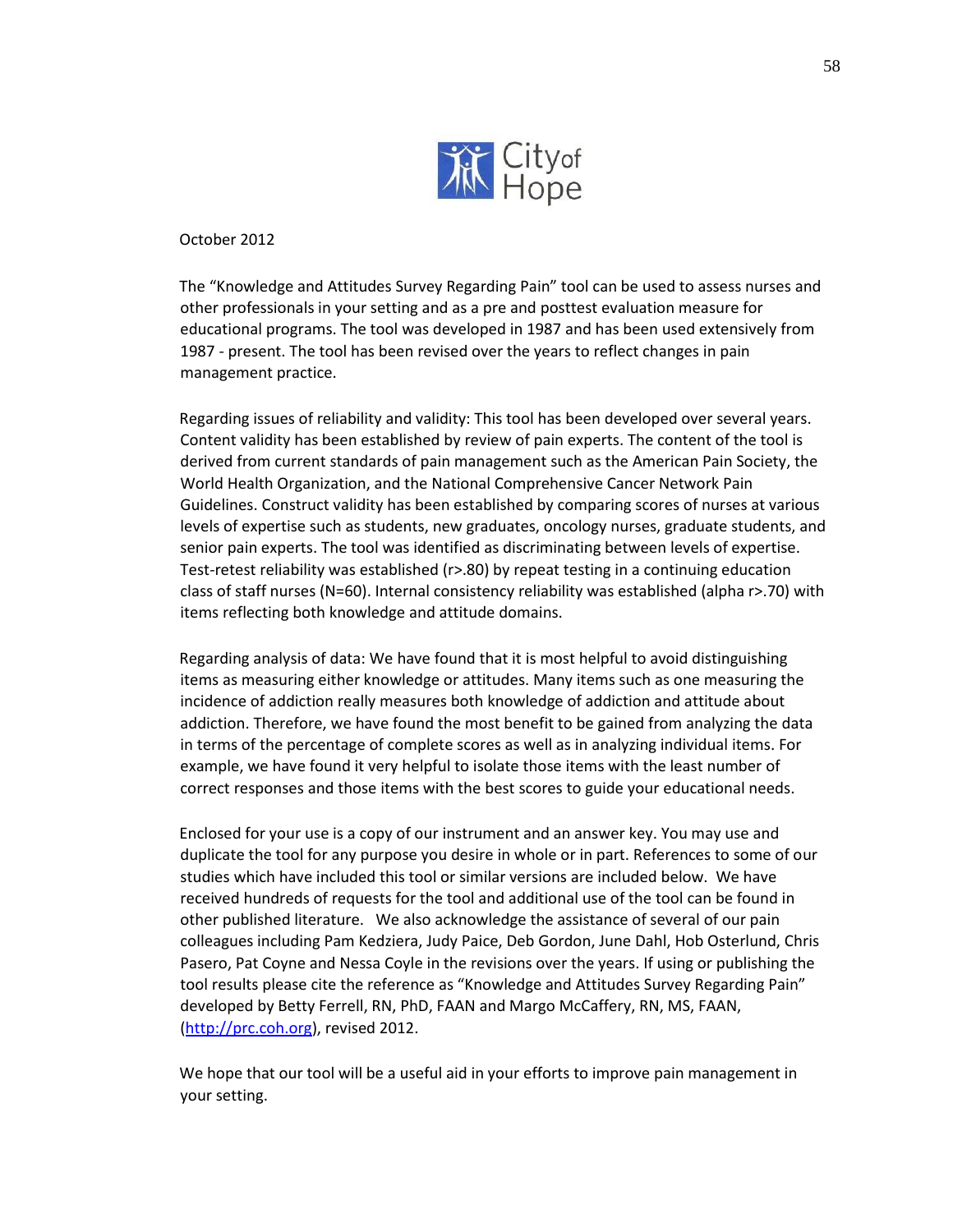Sincerely,

Bag R - Levius Pro, FAAN

Research Scientist Lecturer and Consultant References:

Maryo Moloff,

Betty R. Ferrell, RN, PhD, FAAN MAGE Margo McCaffery, RN, MS, FAAN

Ferrell BR, McCaffery M, Rhiner M. (1992). "Pain and addiction: An urgent need for changing nursing education." Journal of Pain and Symptom Management, 7(2): 117-124.

Ferrell BR, Grant M, Ritchey KJ, Ropchan R, Rivera LM (1993). "The Pain Resource Nurse Training program: A unique approach to pain management." Journal of Pain and Symptom Management, 8(8): 549-556

McCaffery M, Ferrell BR (1994). "Understanding opioids & addiction." Nursing 94, 24(8): 5659.

Ferrell BR, McCaffery M (1997). "Nurses' knowledge about Equianalgesic and opioid dosing." Cancer Nursing, 20(3): 201-212

McCaffery M, Ferrell BR (1997). "Nurses' knowledge of pain assessment and management: How much progress have we made?" Journal of Pain and Symptom Management, 14(3): 175-188

McCaffery M, Ferrell BR (1997). "Influence of professional vs. personal role on pain assessment and use of opioids." The Journal of Continuing Education in Nursing, 28(2): 69- 77

Ferrell BR, Virani R (1998). "Institutional commitment to improved pain management: Sustaining the effort." Journal of Pharmaceutical Care in Pain and Symptom Control, 6(2): 43-55

McCaffery M, Ferrell BR (1999). "Opioids and pain management - What do nurses know?" Nursing 99, 29(3): 48-52

McCaffery M, Ferrell BR, Pasero C (2000). "Nurses' personal opinions about patients' pain and their effect on recorded assessments and titration of opioid doses." Pain Management Nursing, 1(3): 79-87

Borneman, T., Sun, V., Ferrell, B. R., Koczywas, M., Piper, B, & Uman, G. (2006). Educating patients about pain management. Oncology Nurse Edition, 20(10), 41-49.

Ferrell, B. R. (2007). Reducing barriers to pain assessment and management: An institutional perspective. Journal of Palliative Medicine, 10(1S), S15-S18. DOI: 10.1089/jpm.2007.9828. (Pages 15-18 in Optimizing Opioid Management in Palliative Care article).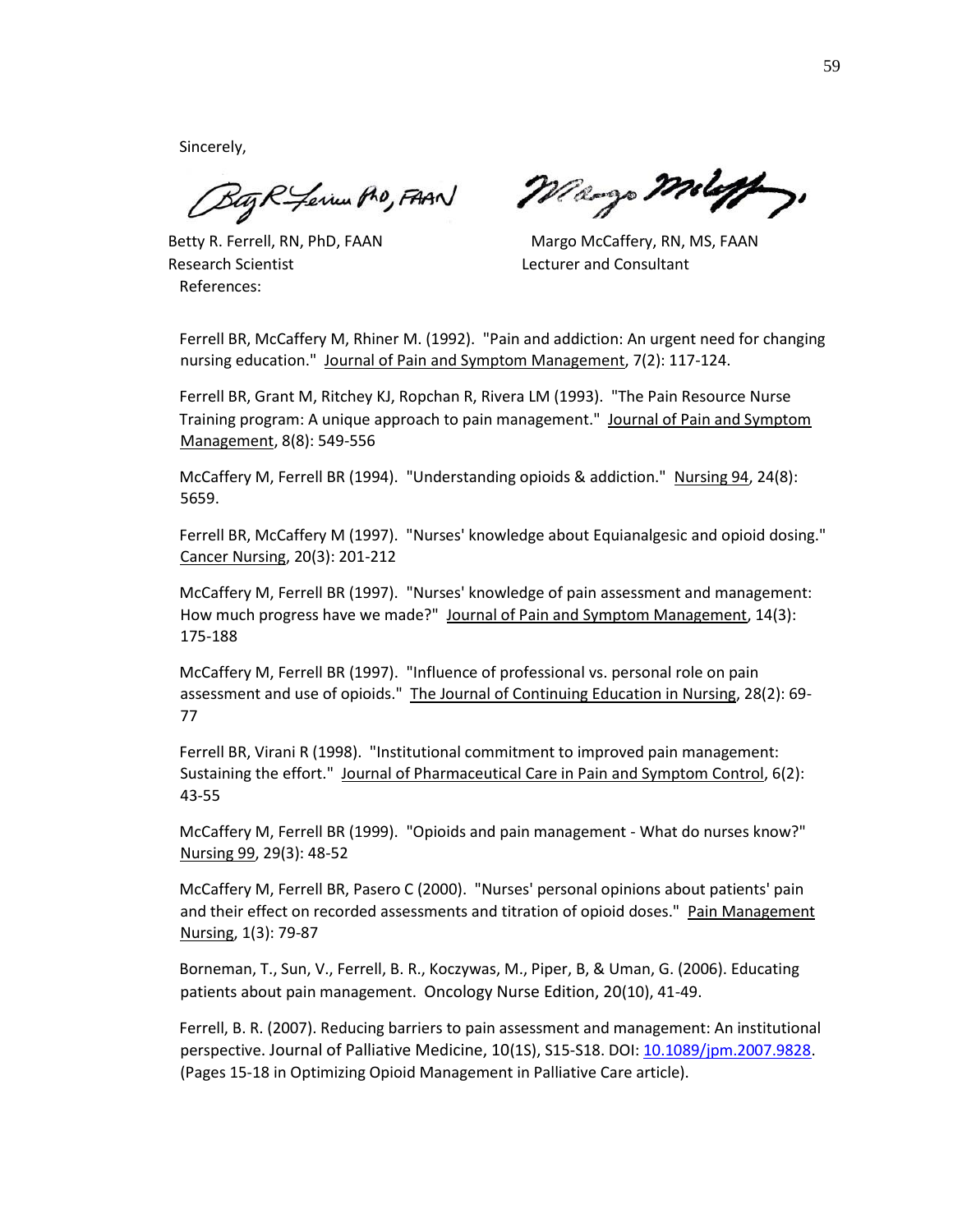Borneman, T., Koczywas, M., Chih-Yi Sun, V., Piper, B. F., Uman, G., & Ferrell, B. R. (2010). Reducing patient barriers to pain and fatigue management. Journal of Pain and Symptom Management, 39(3), 486.501. DOI: 10.1016/j.jpainsymman.2009.08.007.

Borneman, T., Koczywas, M., Sun, V., Piper, B., Smith-Idell, C., Laroya, B., Uman, G., & Ferrell, B. R. (2011). Effectiveness of a clinical intervention to eliminate barriers to pain and fatigue management in oncology. Journal of Palliative Medicine, 14(2), 197-205. DOI: 10.1089/jpm.2010.0268.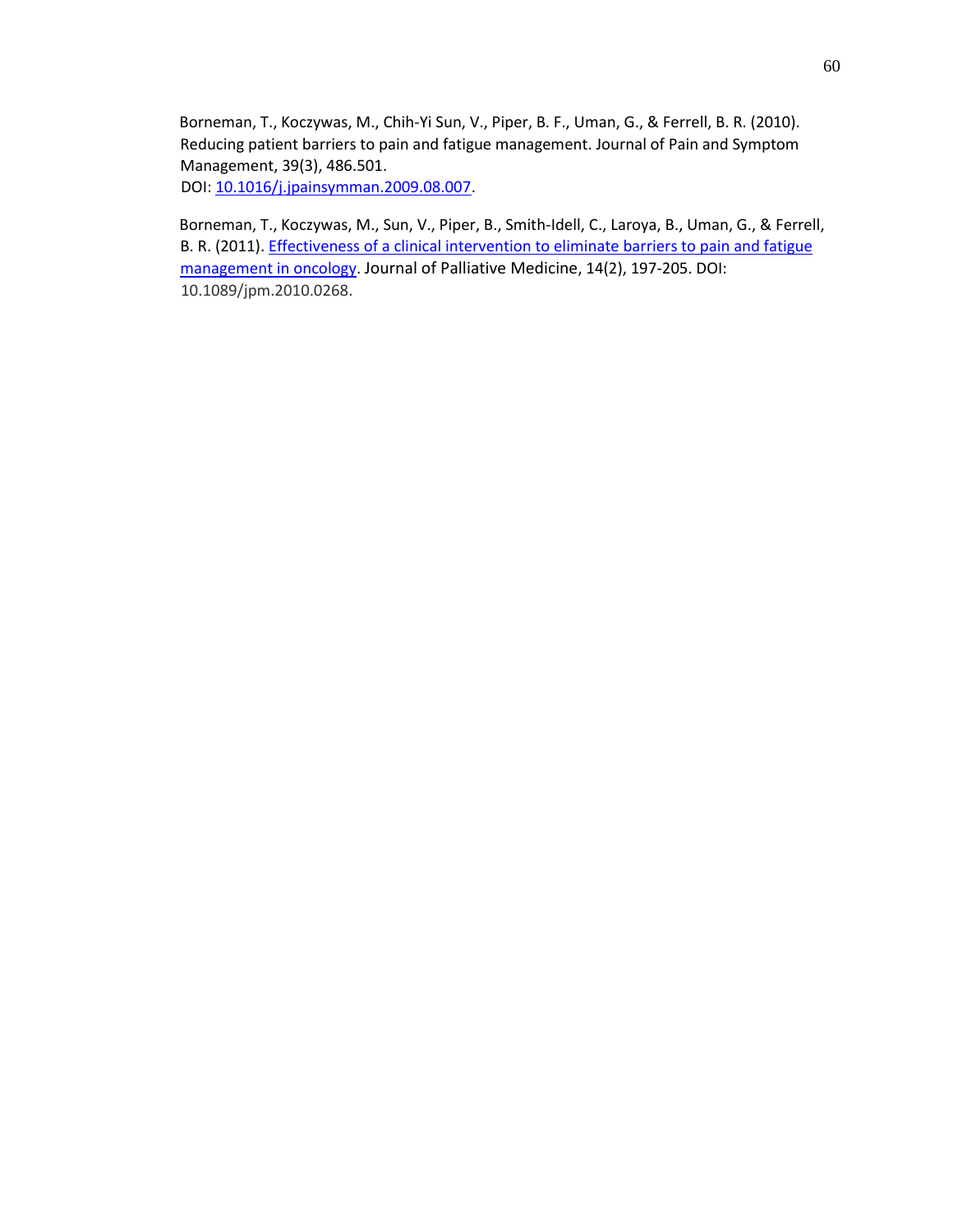# Knowledge and Attitudes Survey Regarding **Pain**

# **True/False – Circle the correct answer.**

| T | F           | 1. Vital signs are always reliable indicators of the intensity of a patient's pain.                                                                                                                      |
|---|-------------|----------------------------------------------------------------------------------------------------------------------------------------------------------------------------------------------------------|
| T | $\mathbf F$ | 2. Because their nervous system is underdeveloped, children under two years of age have<br>decreased pain sensitivity and limited memory of painful experiences.                                         |
| Т | F           | 3. Patients who can be distracted from pain usually do not have severe pain.                                                                                                                             |
| Т | F           | 4. Patients may sleep in spite of severe pain.                                                                                                                                                           |
| Т | F           | Aspirin and other nonsteroidal anti-inflammatory agents are NOT effective<br>5.<br>analgesics for painful bone metastases.                                                                               |
| Т | $\mathbf F$ | 6. Respiratory depression rarely occurs in patients who have been receiving stable doses of<br>opioids over a period of months.                                                                          |
| T | F           | 7. Combining analgesics that work by different mechanisms (e.g., combining an NSAID<br>with an opioid) may result in better pain control with fewer side effects than using<br>a single analgesic agent. |
| Т | F           | 8. The usual duration of analgesia of 1-2 mg morphine IV is 4-5 hours.                                                                                                                                   |
| Т | F           | 9. Research shows that promethazine (Phenergan) and hydroxyzine (Vistaril) are reliable<br>potentiators of opioid analgesics.                                                                            |
| T | F           | 10. Opioids should not be used in patients with a history of substance abuse.                                                                                                                            |
| Т | F           | 11. Elderly patients cannot tolerate opioids for pain relief.                                                                                                                                            |
| Т | F           | 12. Patients should be encouraged to endure as much pain as possible before using an opioid.                                                                                                             |
| Т | F           | 13. Children less than 11 years old cannot reliably report pain so clinicians should rely solely<br>on the parent's assessment of the child's pain intensity.                                            |
| Т | F           | 14. Patients' spiritual beliefs may lead them to think pain and suffering are necessary.                                                                                                                 |
| Т | F           | 15. After an initial dose of opioid analgesic is given, subsequent doses should be adjusted in<br>accordance with the individual patient's response.                                                     |
| Т | F           | 16. Giving patients sterile water by injection (placebo) is a useful test to determine if the pain<br>is real.                                                                                           |
| Т | F           | 17. Vicodin (hydrocodone 5 mg + acetaminophen 500 mg) PO is approximately equal to 5-<br>10 mg of morphine PO.                                                                                           |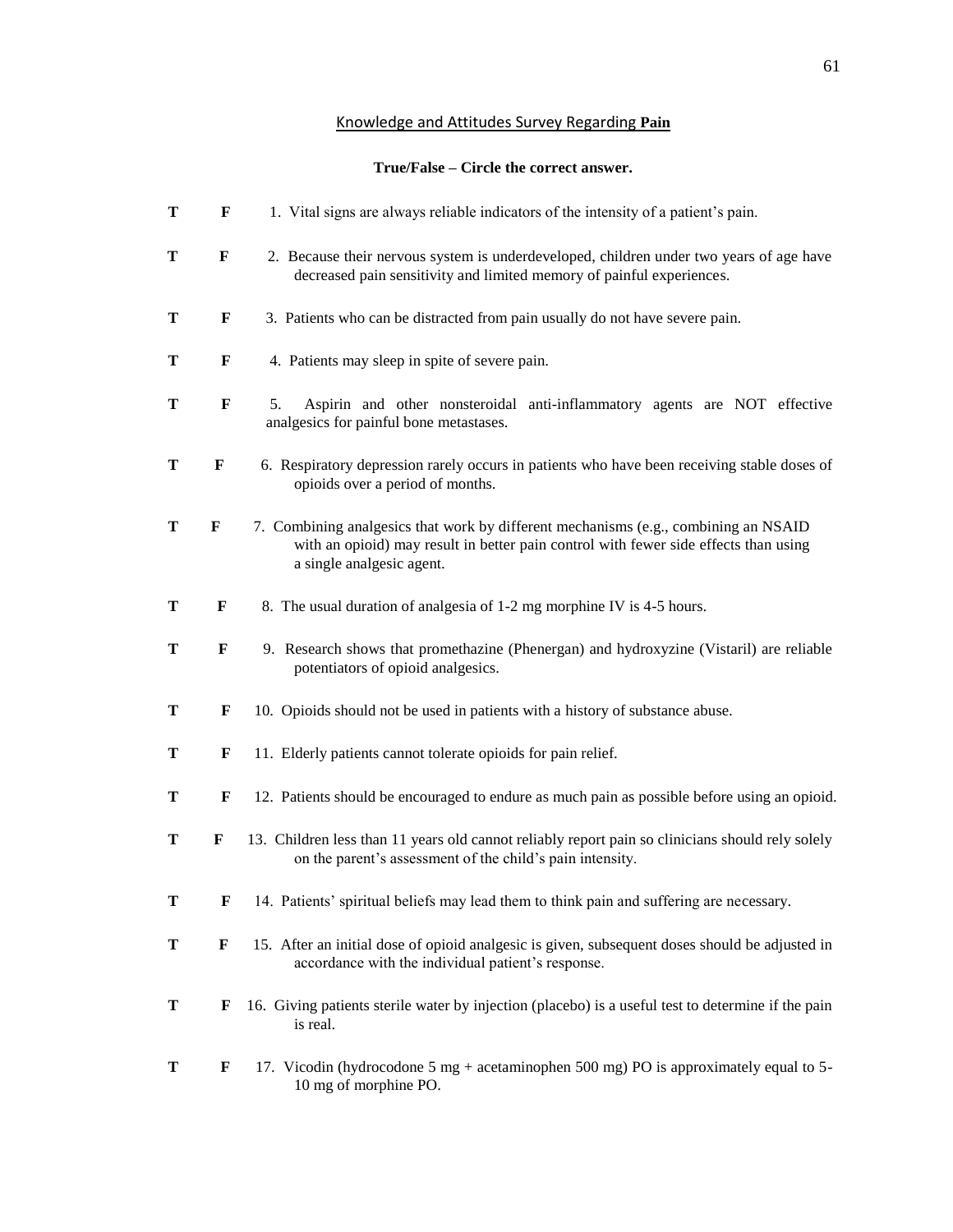- **T F** 19. Anticonvulsant drugs such as gabapentin (Neurontin) produce optimal pain relief after a single dose.
- **T F** 20. Benzodiazepines are not effective pain relievers unless the pain is due to muscle spasm.
- **T F** 21. Narcotic/opioid addiction is defined as a chronic neurobiologic disease, characterized by behaviors that include one or more of the following: impaired control over drug use, compulsive use, continued use despite harm, and craving.

#### **Multiple Choice – Place a check by the correct answer.**

- 22. The recommended route of administration of opioid analgesics for patients with persistent cancerrelated pain is
	- \_\_\_\_\_ a. intravenous
	- \_\_\_\_\_ b. intramuscular
	- \_\_\_\_\_\_\_\_ c. subcutaneous
	- \_\_\_\_\_ d. oral
	- \_\_\_\_\_ e. rectal
- 23. The recommended route administration of opioid analgesics for patients with brief, severe pain of sudden onset such as trauma or postoperative pain is
	- \_\_\_\_\_ a. intravenous
	- \_\_\_\_\_ b. intramuscular
	- \_\_\_\_\_\_\_\_\_ c. subcutaneous
	- \_\_\_\_\_ d. oral
	- \_\_\_\_\_ e. rectal
- 24. Which of the following analgesic medications is considered the drug of choice for the treatment of prolonged moderate to severe pain for cancer patients?
	- \_\_\_\_\_ a. codeine
	- \_\_\_\_\_\_ b. morphine
	- \_\_\_\_\_\_\_\_ c. meperidine
	- \_\_\_\_\_ d. tramadol
- 25. Which of the following IV doses of morphine administered over a 4 hour period would be equivalent to 30 mg of oral morphine given q 4 hours?
	- \_\_\_\_\_\_ a. Morphine 5 mg IV
	- \_\_\_\_\_ b. Morphine 10 mg IV
	- \_\_\_\_\_ c. Morphine 30 mg IV
	- \_\_\_\_\_ d.Morphine 60 mg IV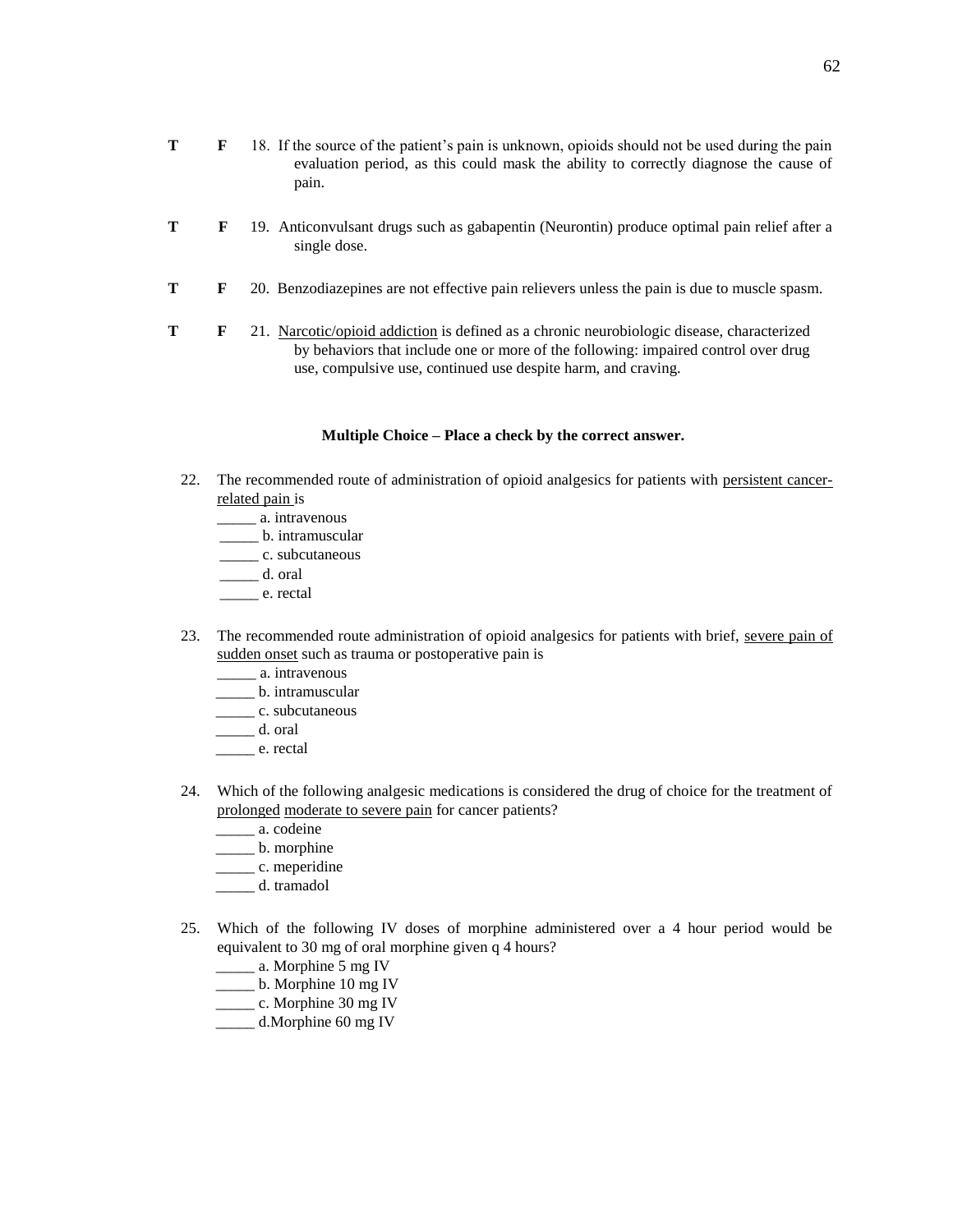- 26. Analgesics for post-operative pain should initially be given
	- \_\_\_\_\_ a. around the clock on a fixed schedule
	- \_\_\_\_\_ b. only when the patient asks for the medication
	- \_\_\_\_\_ c. only when the nurse determines that the patient has moderate or greater discomfort
- 27. A patient with persistent cancer pain has been receiving daily opioid analgesics for 2 months. Yesterday the patient was receiving morphine 200 mg/hour intravenously. Today he has been receiving 250 mg/hour intravenously. The likelihood of the patient developing clinically significant respiratory depression in the absence of new comorbidity is
	- \_\_\_\_\_ a. less than 1%
	- $\frac{1}{2}$  b. 1-10%
	- $\frac{\ }{2}$  c. 11-20%
	- $\frac{d.21-40\%}{d.21-40\%}$
	- $e. > 41\%$
- 28. The most likely reason a patient with pain would request increased doses of pain medication is \_\_\_\_\_ a. The patient is experiencing increased pain.
	- \_\_\_\_\_ b. The patient is experiencing increased anxiety or depression.
	- \_\_\_\_\_ c. The patient is requesting more staff attention.
	- \_\_\_\_\_ d. The patient's requests are related to addiction.
- 29. Which of the following is useful for treatment of cancer pain?
	- \_\_\_\_\_ a. Ibuprofen (Motrin)
	- \_\_\_\_\_ b. Hydromorphone (Dilaudid)
	- \_\_\_\_\_\_\_\_ c. Gabapentin (Neurontin)
	- \_\_\_\_\_\_ d. All of the above
- 30. The most accurate judge of the intensity of the patient's pain is
	- \_\_\_\_\_ a. the treating physician
	- \_\_\_\_\_ b. the patient's primary nurse
	- \_\_\_\_\_ c. the patient
	- \_\_\_\_\_\_\_ d. the pharmacist
	- \_\_\_\_\_ e. the patient's spouse or family
- 31. Which of the following describes the best approach for cultural considerations in caring for patients in pain:
	- \_\_\_\_\_ a. There are no longer cultural influences in the U.S. due to the diversity of the population.
	- \_\_\_\_\_ b.Cultural influences can be determined by an individual's ethnicity (e.g., Asians are stoic, Italians are expressive, etc).
	- \_\_\_\_\_ c. Patients should be individually assessed to determine cultural influences.
	- \_\_\_\_\_ d. Cultural influences can be determined by an individual's socioeconomic status (e.g., blue collar workers report more pain than white collar workers).
- 32. How likely is it that patients who develop pain already have an alcohol and/or drug abuse problem?
	- $\leq 1\%$  5 15% 25 50% 75 100%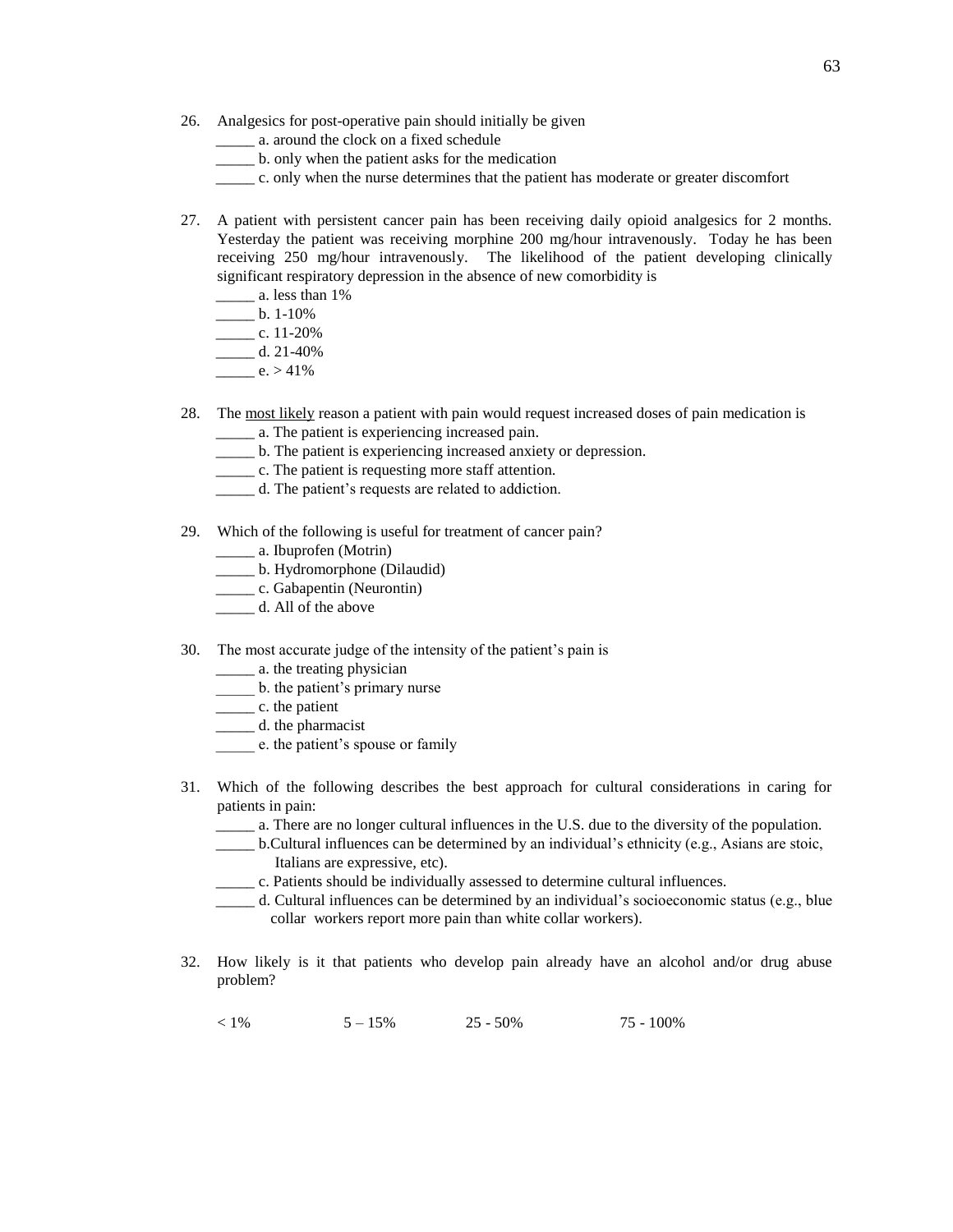- 33. The time to peak effect for morphine given IV is
	- \_\_\_\_\_ a. 15 min.
	- \_\_\_\_\_ b. 45 min.
	- $\frac{c}{1}$  c. 1 hour
	- \_\_\_\_\_ d. 2 hours
- 34. The time to peak effect for morphine given orally is
	- \_\_\_\_\_a. 5 min. \_\_\_\_\_b. 30 min.
	- $\frac{\ }{2}$  =  $\frac{1}{2}$  hours \_\_\_\_\_d. 3 hours
- 35. Following abrupt discontinuation of an opioid, physical dependence is manifested by the following:
	- \_\_\_\_\_ a. sweating, yawning, diarrhea and agitation with patients when the opioid is abruptly discontinued.
	- \_\_\_\_\_ b. Impaired control over drug use, compulsive use, and craving
	- \_\_\_\_\_ c. The need for higher doses to achieve the same effect.
	- $\_\_\_\_\$  d. a and b

## **Case Studies**

Two patient case studies are presented. For each patient you are asked to make decisions about pain and medication.

**Directions:** Please select one answer for each question.

- 36. Patient A: Andrew is 25 years old and this is his first day following abdominal surgery. As you enter his room, he smiles at you and continues talking and joking with his visitor. Your assessment reveals the following information:  $BP = 120/80$ ;  $HR = 80$ ;  $R = 18$ ; on a scale of 0 to 10 (0 = no pain/discomfort, 10 = worst pain/discomfort) he rates his pain as 8.
	- A. On the patient's record you must mark his pain on the scale below. Circle the number that represents your assessment of Andrew's pain.

| 0 1 2 3 4 5 6 7 8 9 |  |  |  |  |                       |
|---------------------|--|--|--|--|-----------------------|
| No pain/discomfort  |  |  |  |  | Worst Pain/discomfort |

B.Your assessment, above, is made two hours after he received morphine 2 mg IV. Half hourly pain ratings following the injection ranged from 6 to 8 and he had no clinically significant respiratory depression, sedation, or other untoward side effects. He has identified 2/10 as an acceptable level of pain relief. His physician's order for analgesia is "morphine IV 1-3 mg q1h PRN pain relief." Check the action you will take at this time.

> \_\_\_\_\_ 1. Administer no morphine at this time. \_\_\_\_\_ 2. Administer morphine 1 mg IV now. \_\_\_\_\_ 3. Administer morphine 2 mg IV now. \_\_\_\_\_ 4. Administer morphine 3 mg IV now.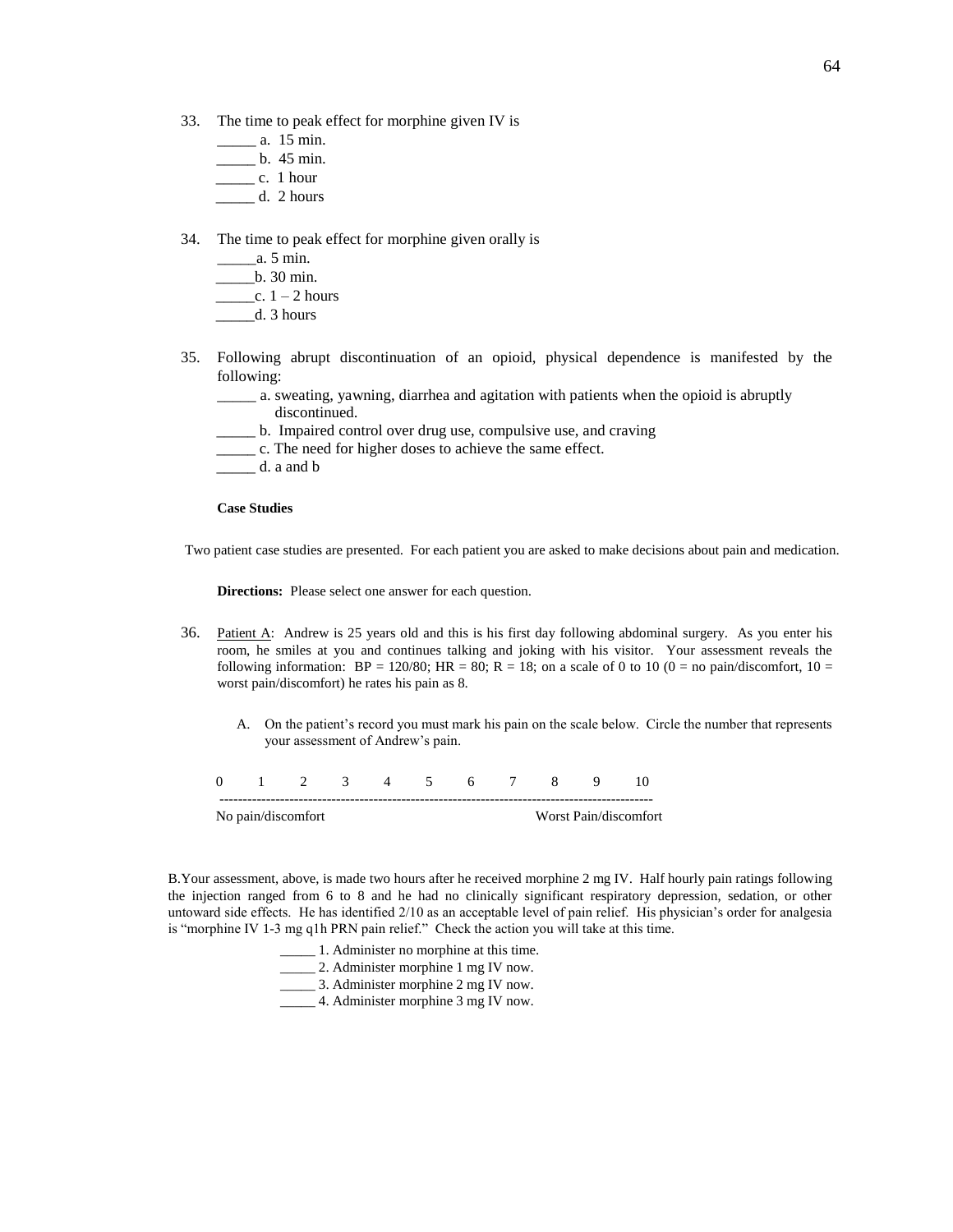37. Patient B: Robert is 25 years old and this is his first day following abdominal surgery. As you enter his room, he is lying quietly in bed and grimaces as he turns in bed. Your assessment reveals the following information:  $BP = 120/80$ ;  $HR = 80$ ;  $R = 18$ ; on a scale of 0 to 10 (0 = no pain/discomfort, 10 = worst pain/discomfort) he rates his pain as 8.

A. On the patient's record you must mark his pain on the scale below. Circle the number that represents your assessment of Robert's pain:

| No pain/discomfort |  |  |  |  |  |  | Worst Pain/discomfort |
|--------------------|--|--|--|--|--|--|-----------------------|

B.Your assessment, above, is made two hours after he received morphine 2 mg IV. Half hourly pain ratings following the injection ranged from 6 to 8 and he had no clinically significant respiratory depression, sedation, or other untoward side effects. He has identified 2/10 as an acceptable level of pain relief. His physician's order for analgesia is "morphine IV 1-3 mg q1h PRN pain relief." Check the action you will take at this time:

\_\_\_\_\_ 1. Administer no morphine at this time.

\_\_\_\_\_ 2. Administer morphine 1 mg IV now.

\_\_\_\_\_ 3. Administer morphine 2 mg IV now.

\_\_\_\_\_ 4.Administer morphine 3 mg IV now.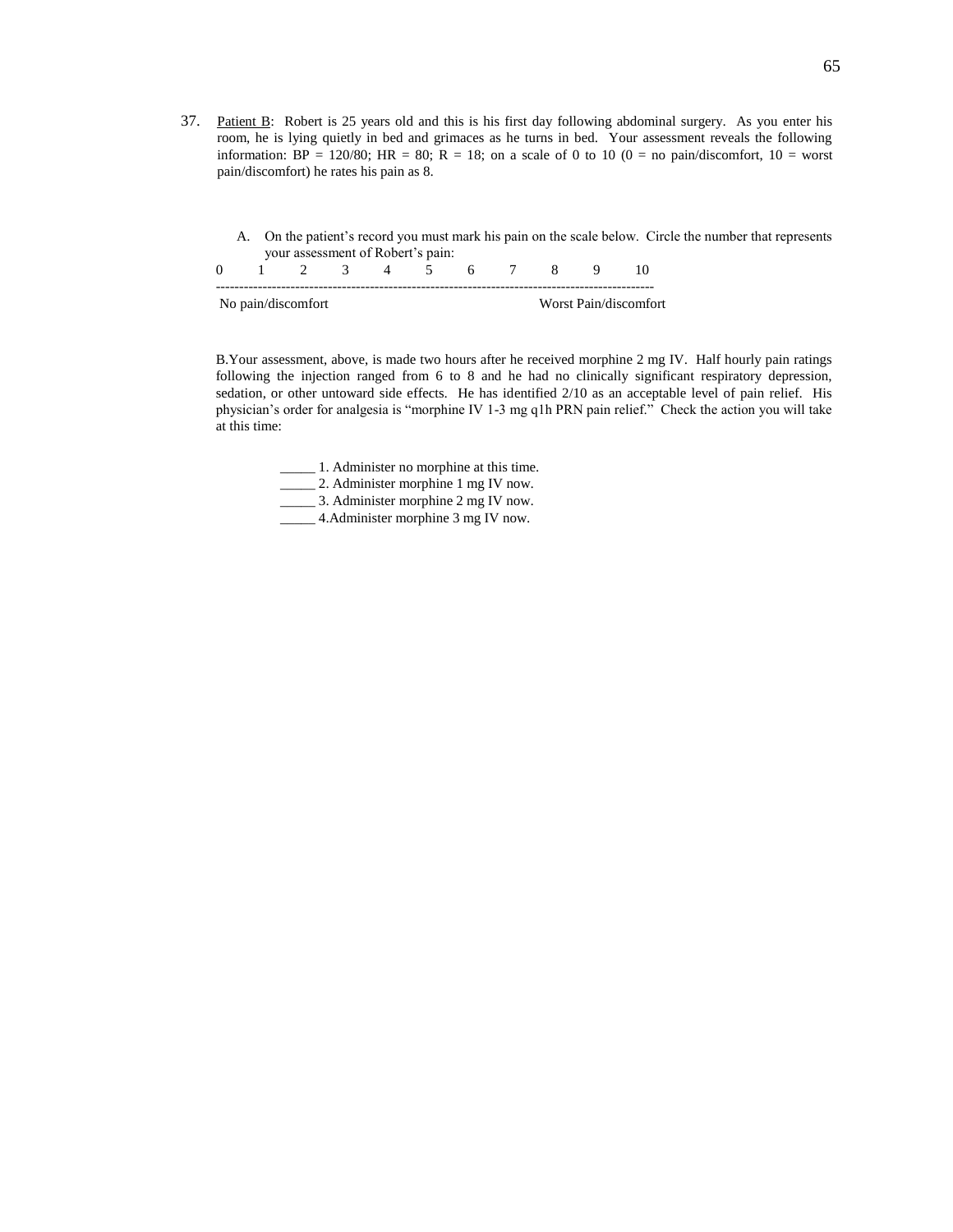## Appendix C

Demographics Form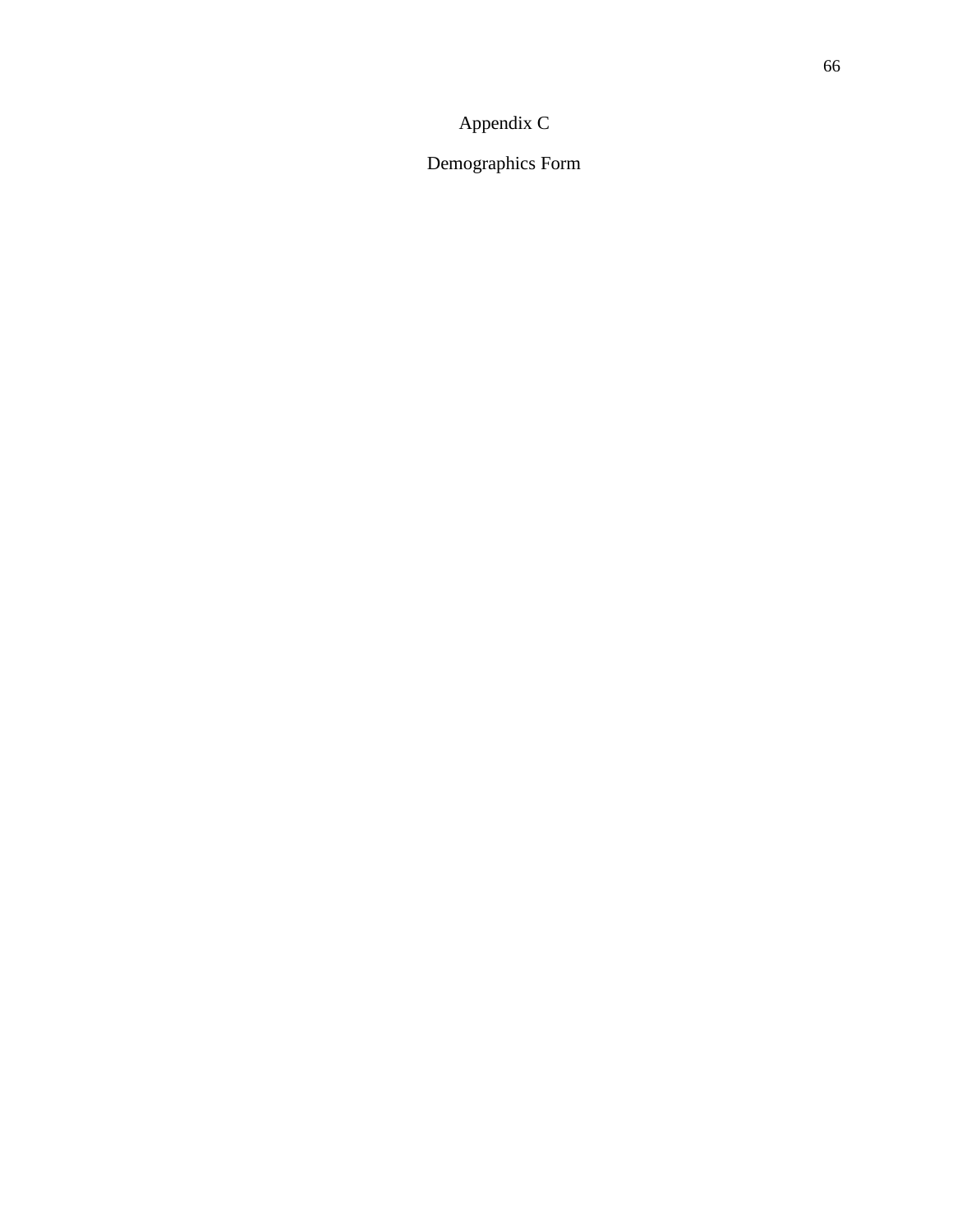## **Demographic Form**

| 1. Select your appropriate age group                           |                                  |
|----------------------------------------------------------------|----------------------------------|
| $\Box$ 18-20 years of age                                      | $\Box$ 51-60 years of age        |
| $\Box$ 21-30 years of age                                      | $\Box$ 61-70 years of age        |
| $\Box$ 31-40 years of age                                      | $\Box$ 71 years of age and older |
| $\Box$ 41-50 years of age                                      |                                  |
| 2. Select your gender                                          |                                  |
| Male                                                           | Female                           |
|                                                                |                                  |
| 3. Select your current nursing specialty area                  |                                  |
| □ Medical                                                      | Intensive care                   |
| $\Box$ Surgical                                                | $\Box$ Hospice                   |
| $\Box$ Oncology                                                | Home health                      |
| $\Box$ Emergency / Trauma                                      |                                  |
|                                                                |                                  |
| 4. Select your current employment setting<br>$\Box$ Acute-care |                                  |
| $\Box$ Long-term care                                          |                                  |
| $\Box$ Home-care                                               |                                  |
|                                                                |                                  |
|                                                                |                                  |
| Select the highest nursing degree currently held<br>5.         |                                  |
| Diploma                                                        | Master's degree                  |
| Associate degree                                               | Doctoral degree                  |
| Bachelor's degree                                              |                                  |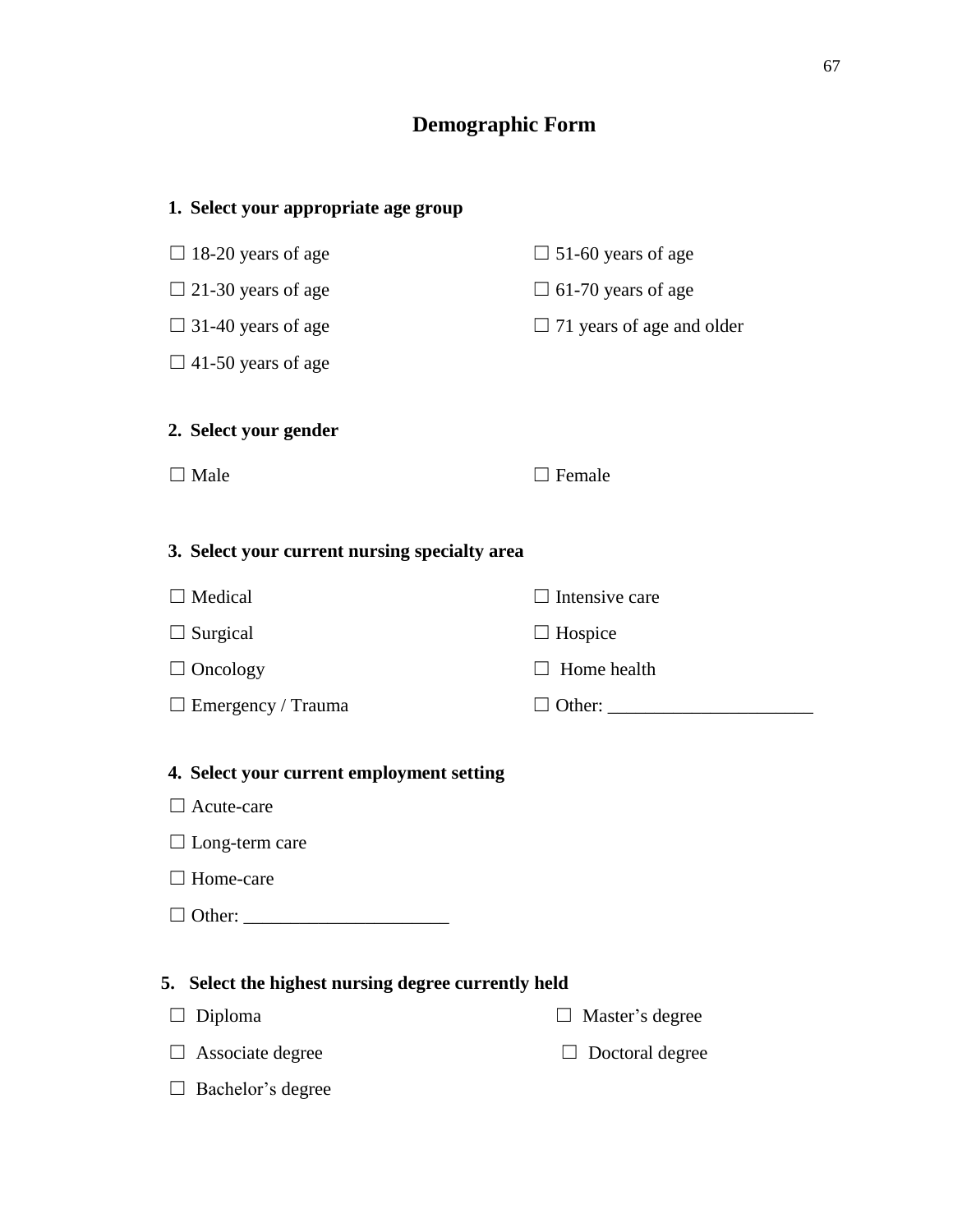| 6. Select the number of years you have been a practicing as a RN         |                                |
|--------------------------------------------------------------------------|--------------------------------|
| $\Box$ 1-5 years                                                         | $\Box$ 26-30 years             |
| $\Box$ 6-10 years                                                        | $\Box$ 31-35 years             |
| $\Box$ 11-15 years                                                       | $\Box$ 36-40 years             |
| $\Box$ 16-20 years                                                       | $\Box$ 41-45 years             |
| $\Box$ 21-25 years                                                       | $\Box$ 45 or more years        |
|                                                                          |                                |
| 7. Select the number of hours you work as a RN each week                 |                                |
| $\Box$ 1-10 hours weekly                                                 | $\Box$ 31-40 hours weekly      |
| $\Box$ 11-20 hours weekly                                                | $\Box$ 41 or more hours weekly |
| $\Box$ 21-30 hours weekly                                                |                                |
|                                                                          |                                |
| 8. Select your race/ethnicity                                            |                                |
| Caucasian                                                                | Hispanic                       |
| African-American                                                         | $\Box$ Other:                  |
|                                                                          |                                |
| 9. Select the number of patients you provide pain management to weekly   |                                |
| 1-10 patients<br>$\Box$                                                  | $\Box$ 31-40 patients          |
| 11-20 patients<br>$\Box$                                                 | $\Box$ 41-50 patients          |
| $\Box$ 21-30 patients                                                    | $\Box$ 50 or more patients     |
|                                                                          |                                |
| 10. Select the number of patients you provide end-of-life care to weekly |                                |
| $\Box$ 1-5 patient                                                       | $\Box$ 21 or more patients     |
| $\Box$ 5-10 patients                                                     |                                |
| $\Box$ 11-15 patients                                                    |                                |

 $\square$  16-20 patients